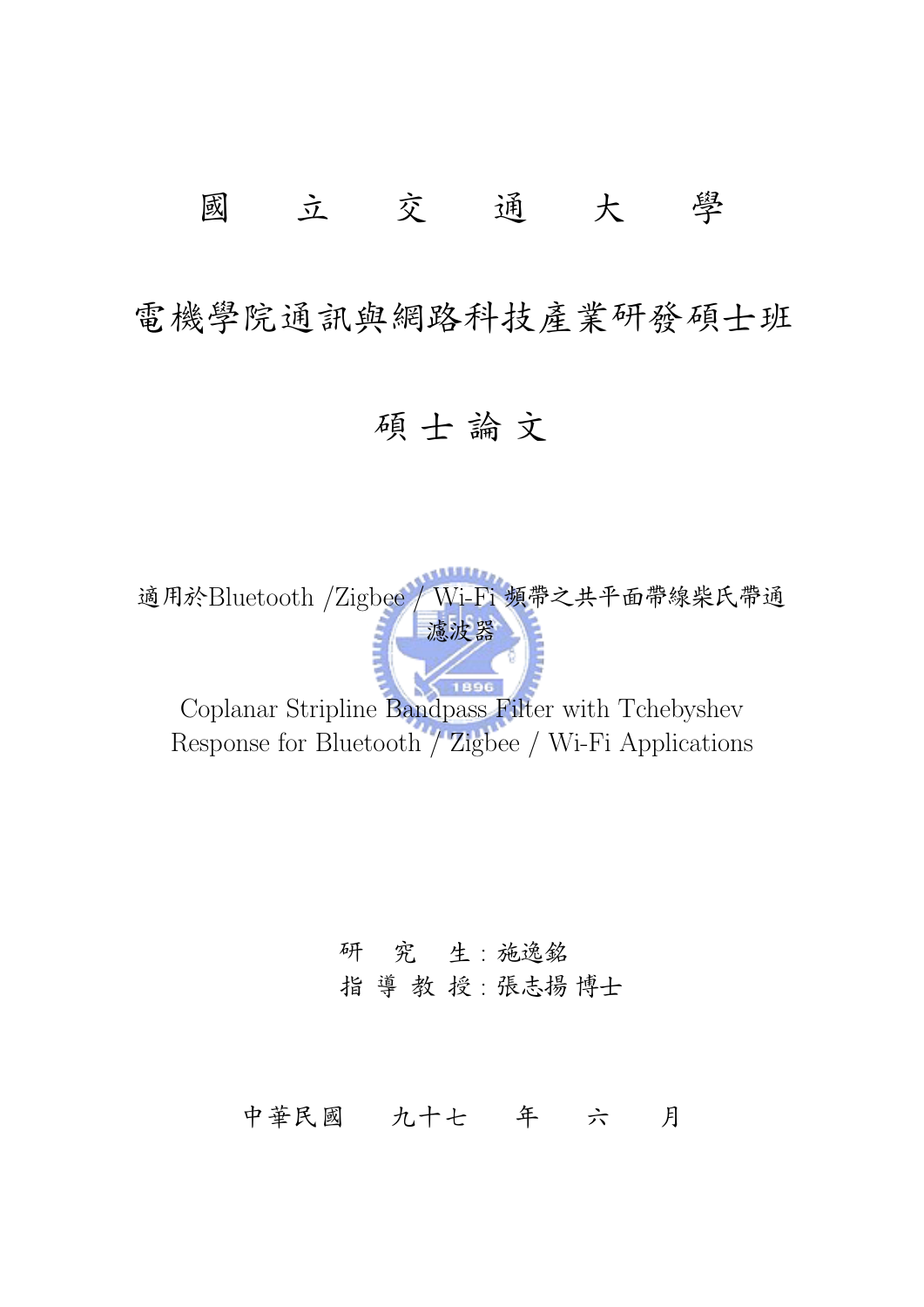### 適用於Bluetooth /Zigbee / Wi-Fi 頻帶之共平面帶線柴氏帶通 濾波器

Coplanar Stripline Bandpass Filter with Tchebyshev Response for Bluetooth / Zigbee / Wi-Fi Applications

|  | 研 究 生:施逸銘     | Student : Yi-Ming Shih       |
|--|---------------|------------------------------|
|  | 指 導 教 授:張志揚博士 | Advisor : Dr. Chi-Yang Chang |



Submitted to College of Electrical and Computer Engineering National Chiao Tung University in partial Fulfillment of the Requirements for the Degree of in Industrial Technology R and D Master Program on

Communication Engineering June 2008 HsinChu, Taiwan, Republic of China

中華民國九十七年六月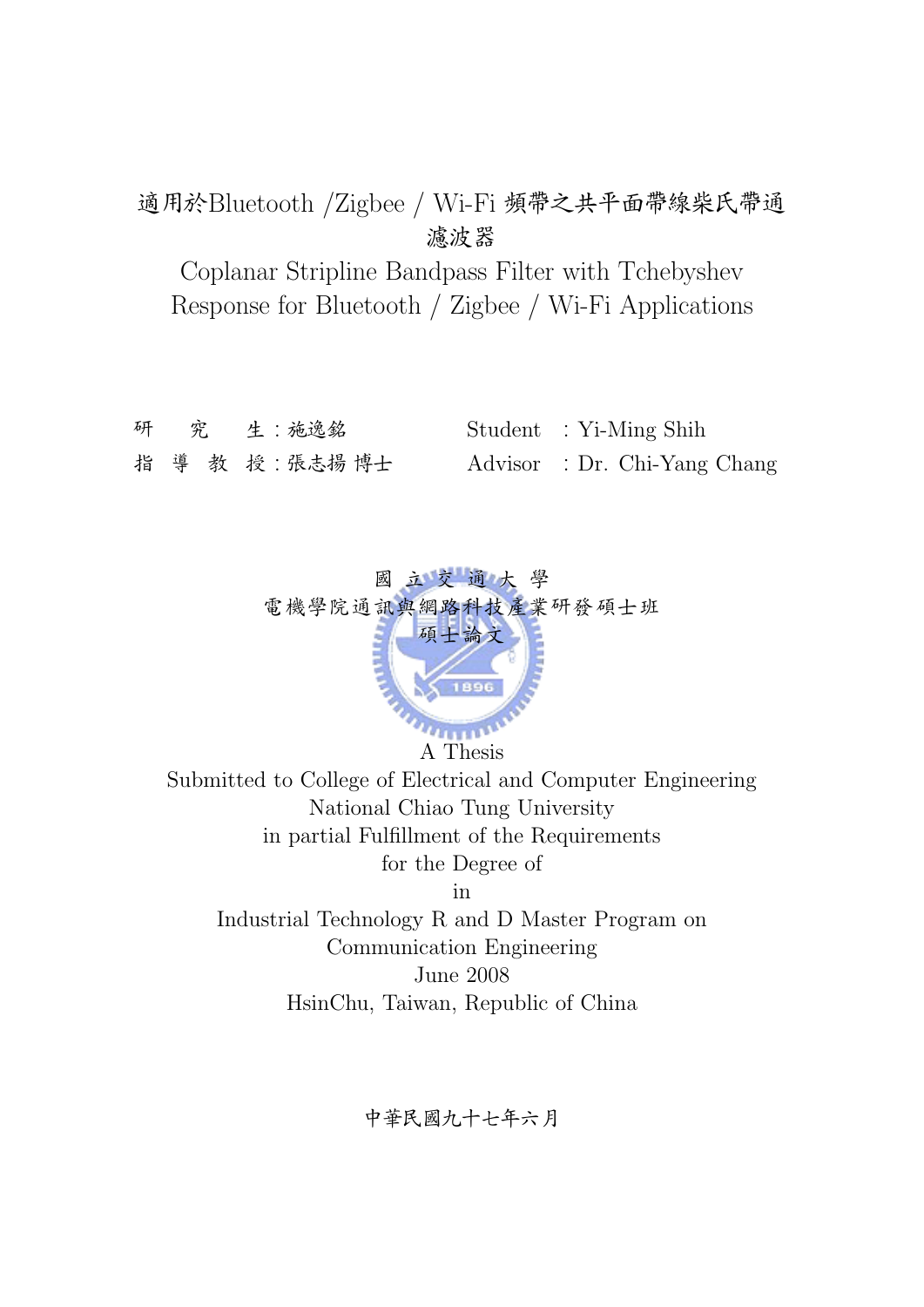適用於Bluetooth /Zigbee / Wi-Fi 頻帶之共平面帶線柴氏帶通濾波器 û˝Þ: lT N û ` ¤: "/± ²=

國立交通大學電機學院產業研發碩士班

#### 摘 要

本論文研製之共平面帶線柴氏帶通濾波器是利用導納轉換器與阻抗轉換器建立其等效模 型; 並搭配四分之一與二分之一波長諧振器來設計具有柴氏響應之帶通濾波器, 使用共平面帶 線實現電路具有差動式輸出入, 無需貫孔接地與空橋, 且不受基板後厚度影響並可達到高特性 阻抗, 非常適合於平衡式無線通訊系統與射頻積體電路.

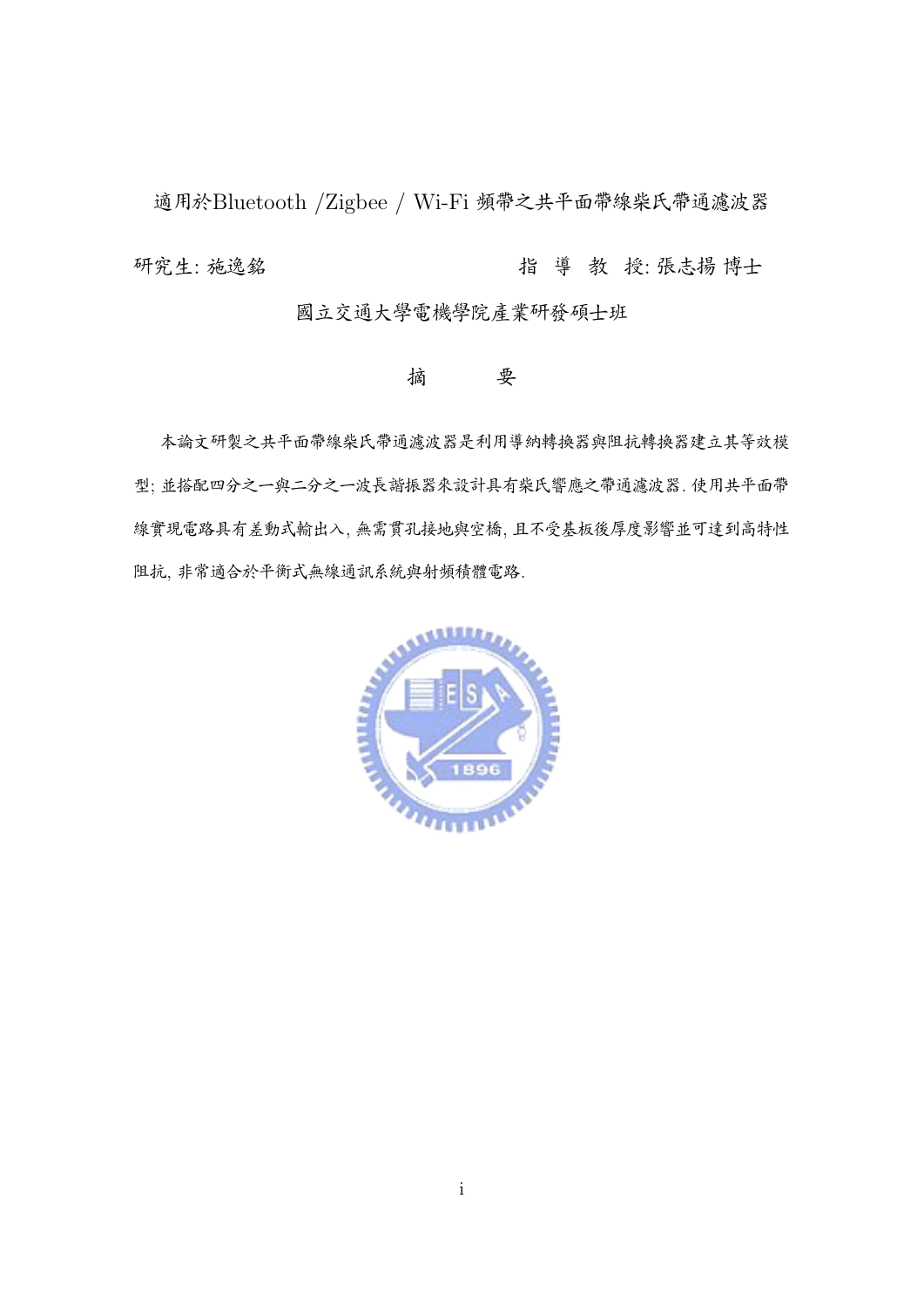#### Coplanar Stripline Bandpass Filter with Tchebyshev Response for Bluetooth / Zigbee / Wi-Fi Applications

Student: Yi-Ming Shih Advisor: Dr. Chi-Yang Chang

Industrial Technology R and D Master Program of Electrical and Computer Engineering College National Chiao Tung University

#### Abstract

Filter design procedure is using the equivalent J and K inverter model in cooperation with  $\lambda/2$  and  $\lambda/4$  resonators to achieve Tchebyshev response, and using the CPS to implement circuit with differential I/O. The proposed circuit has the benefits of no need via holes or air-bridges, insensitive to the variation of substrate thickness, and relatively higher characteristic impedances. The proposed filters are very suitable for differential wireless communication system and radio-frequency integrated circuits. **THEFT AND REAL**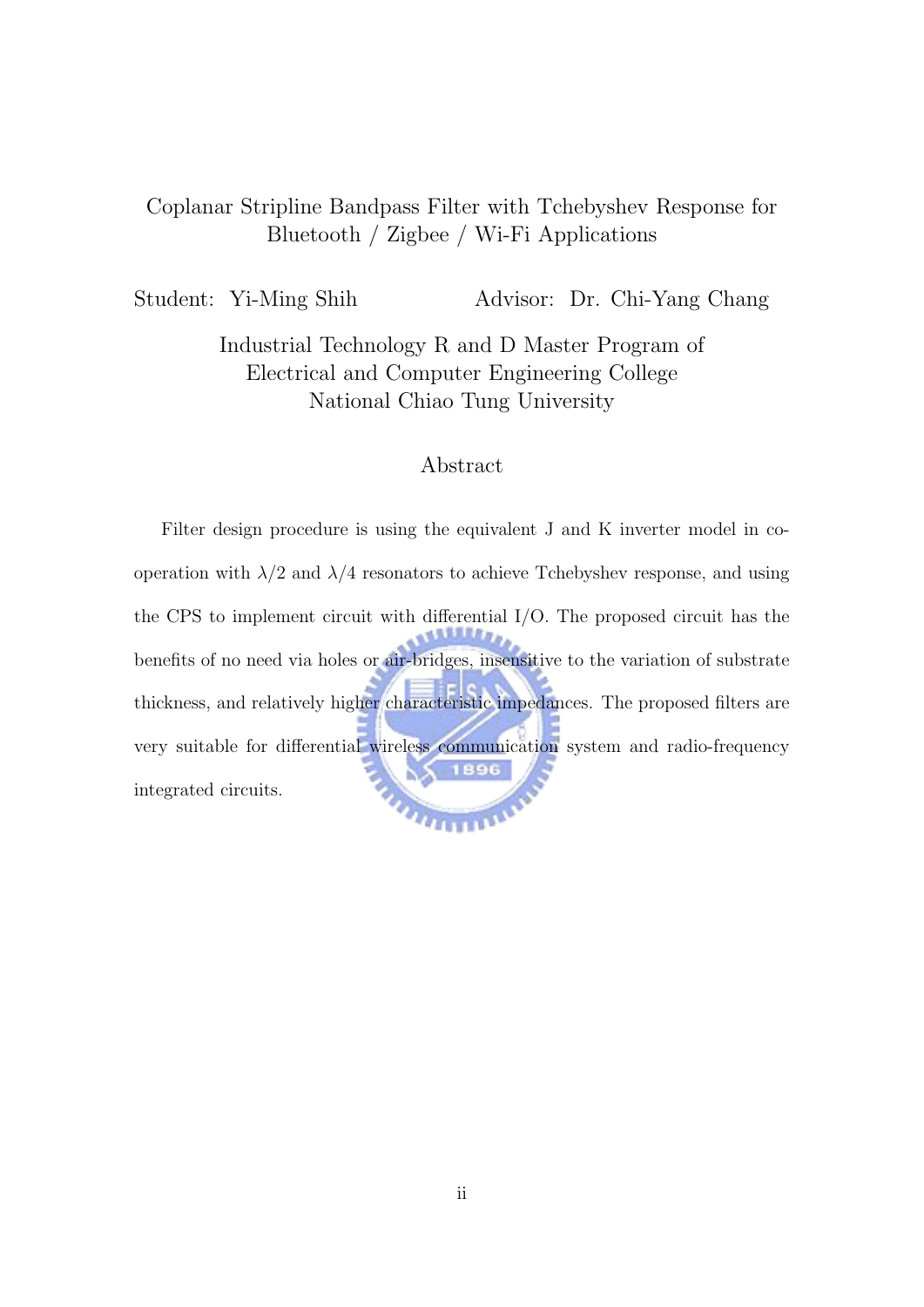### Acknowledgement

#### 誌謝

首先感謝指導教授張志揚教授, 兩年來的指導; 使我對研究主題有一定程度的理解, 使本 篇論文可以完成. 其次感謝論文口試委員; 邱煥凱教授, 郭仁財教授與陳正中博士, 對論文内 容的建議與意見,使論文能更加完善.

再來感謝前瞻微波技術實驗室的王侑信學長與微波 CAD 實驗室的林烈全學長, 在量測儀器 上的幫忙.

也感謝實驗室的學長與同學,特別是小谷, 鈞翔, 建育, 慶爺, 梁八, 雞哥, 綸哥, 錞哥, 亭姐與 文爺. 感謝我的家人, 媽媽和妹妹; 謝謝大家的支持, 使我能完成碩士學業.

最後僅將本論文獻給我的父親.

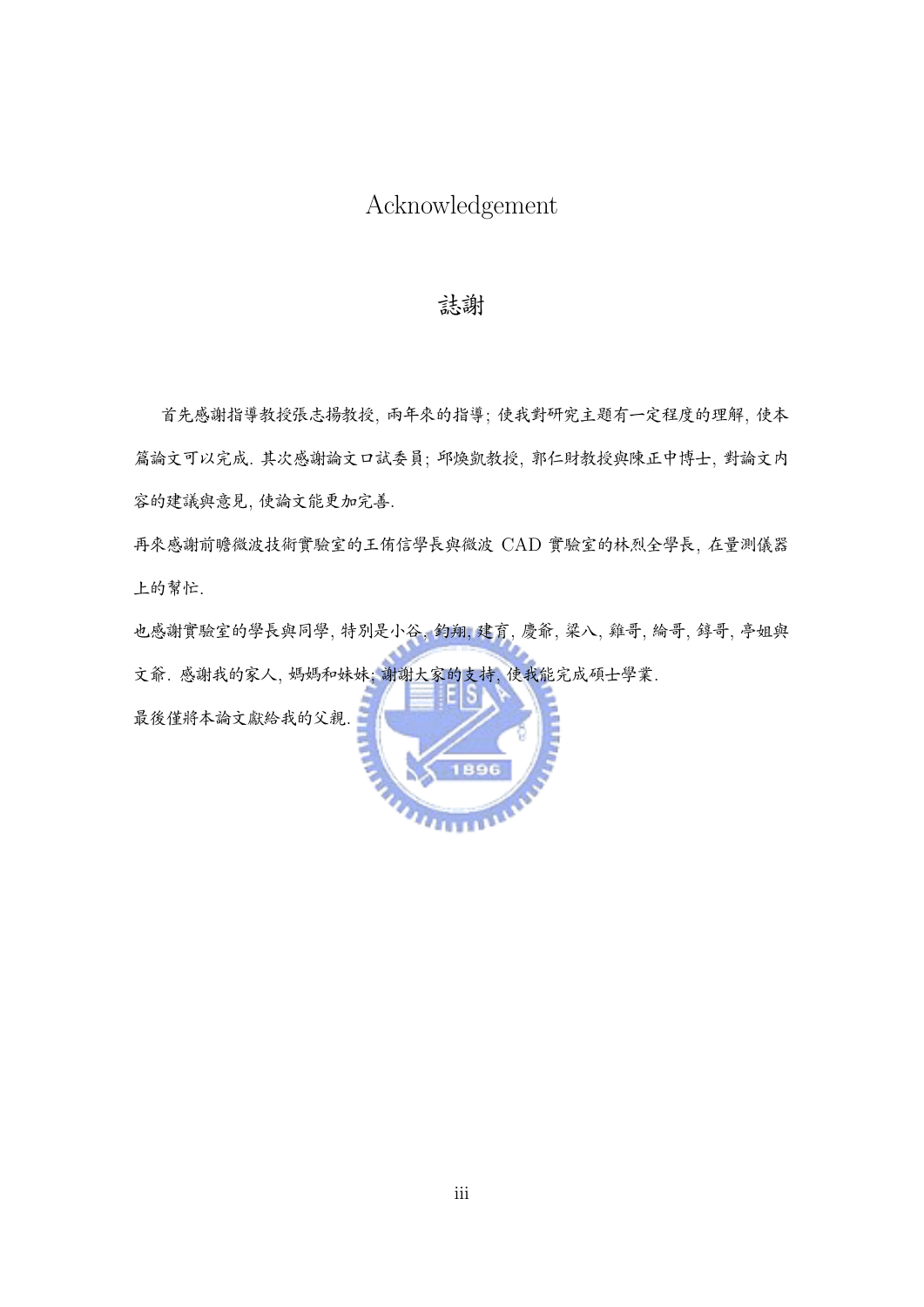# **Contents**

|             | 摘要                                                               | $\mathbf{1}$             |
|-------------|------------------------------------------------------------------|--------------------------|
|             |                                                                  | $\overline{\textbf{ii}}$ |
|             |                                                                  | iii                      |
|             |                                                                  | iv                       |
|             |                                                                  | vi                       |
|             | List of Figures $\dots$<br>.                                     | vii                      |
| $\mathbf 1$ | Introduction                                                     | $\mathbf{1}$             |
|             | The Importance of Microwave- / RF Filters in Modern Wire-<br>1.1 |                          |
|             | less Communication System                                        | $\mathbf{1}$             |
|             | Comparison with Bluetooth/ Zigbee/ Wi-Fi<br>1.2                  | $\overline{2}$           |
|             | Basic Concepts of Coplanar Stripline<br>1.3                      | 3                        |
|             | 1.4                                                              | $\overline{5}$           |
| $\bf{2}$    | <b>Band-Pass Filter Design Theory</b>                            | $\overline{7}$           |
|             | 4-port Z-Parameter Analysis of the CPS Circuit<br>2.1            | $\overline{7}$           |
|             | Tchebyshev Response and Formula<br>2.2                           | 10                       |
|             | 2.3                                                              | 13                       |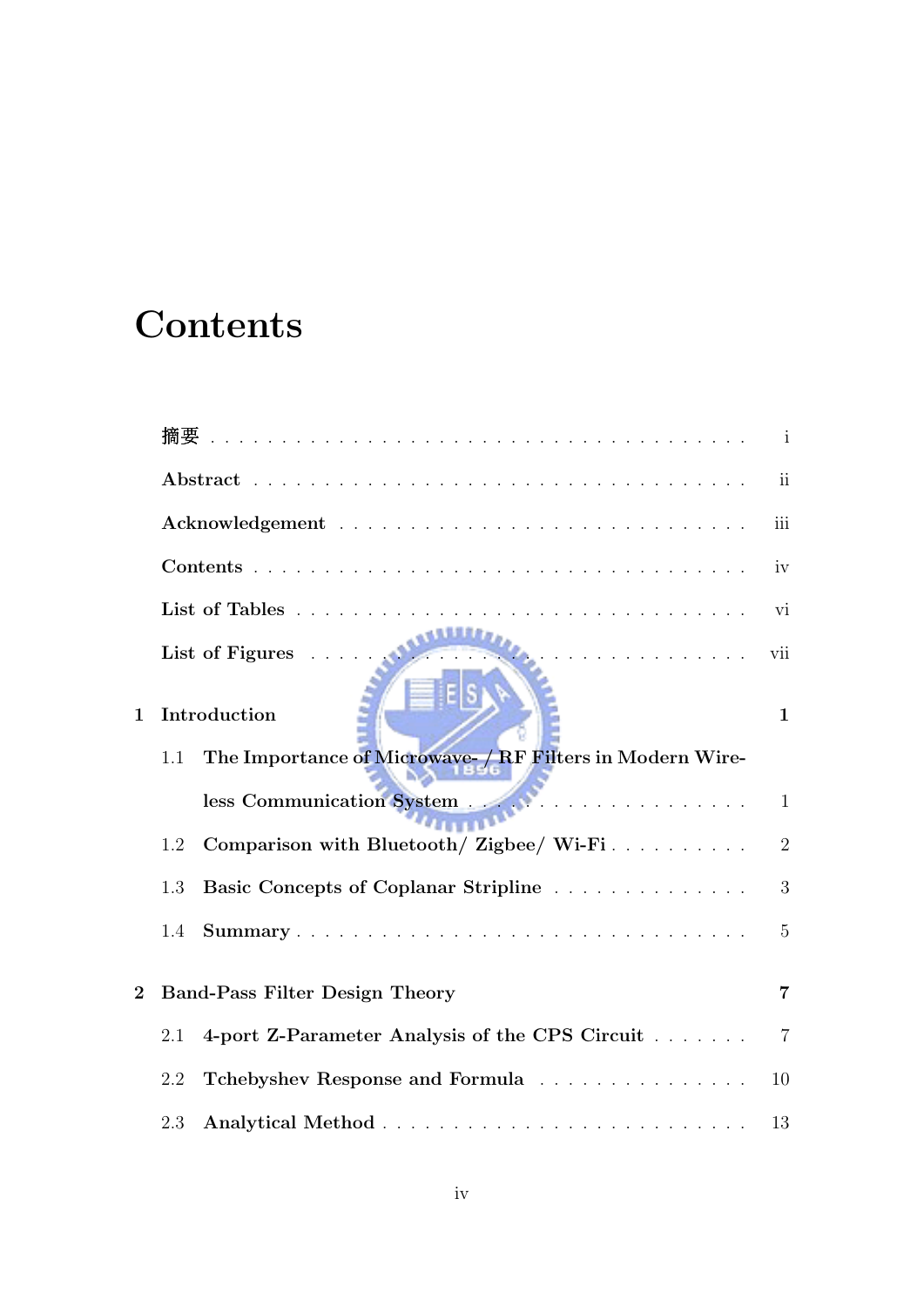|                |         | 2.3.1      | <b>Basic Concepts of Admittance Inverter and Impedance</b> |    |  |
|----------------|---------|------------|------------------------------------------------------------|----|--|
|                |         |            | Inverter                                                   | 13 |  |
|                |         | 2.3.2      | Novel J and K Inverter for CPS                             | 18 |  |
|                |         | 2.3.3      | Design Procedure Flow Chart                                | 22 |  |
| 3              |         |            | <b>Measurement Theory and Taper Transition Circuit</b>     | 24 |  |
|                | 3.1     |            |                                                            | 24 |  |
|                | 3.2     |            |                                                            | 30 |  |
|                |         | 3.2.1      | Type-I Transition Circuit                                  | 31 |  |
|                |         | 3.2.2      | Type-II Transition Circuit                                 | 31 |  |
|                |         | 3.2.3      | Type-III Transition Circuit                                | 33 |  |
| $\overline{4}$ |         |            | Design Example and Measurement Data                        | 38 |  |
|                | 4.1     |            | Second Order Band-Pass Filter<br>.                         | 38 |  |
|                | 4.2     |            | Third Order Band-Pass Filter<br>.                          | 40 |  |
|                | $4.3\,$ |            |                                                            | 43 |  |
|                |         | 4.3.1      | Architecture-I                                             | 43 |  |
|                |         | 4.3.2      |                                                            | 47 |  |
| 5              |         | Conclusion |                                                            | 52 |  |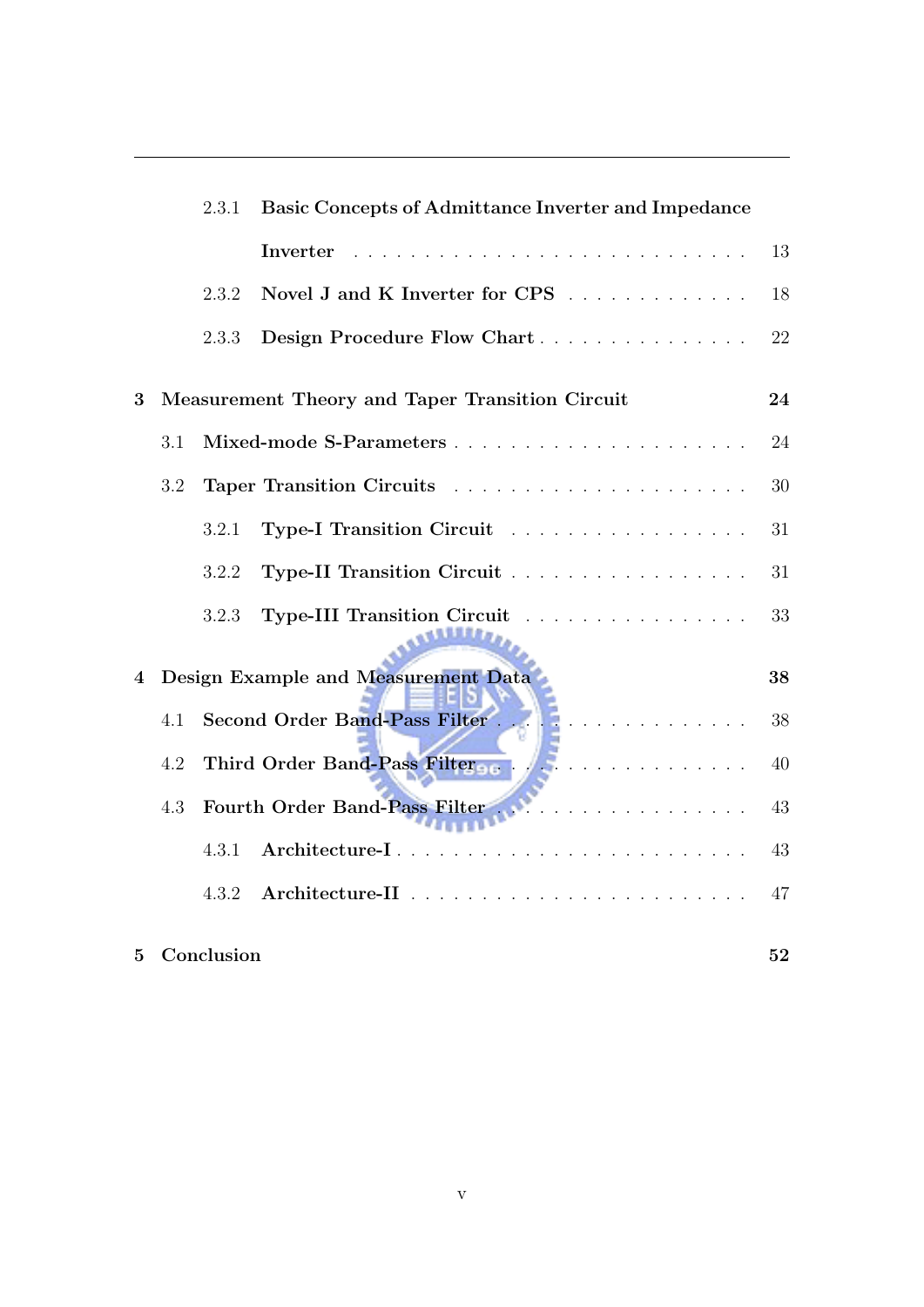# List of Tables

1.1 Table of comparison between Bluetooth/ Zigbee/ Wi-Fi . . . . . . . . 2

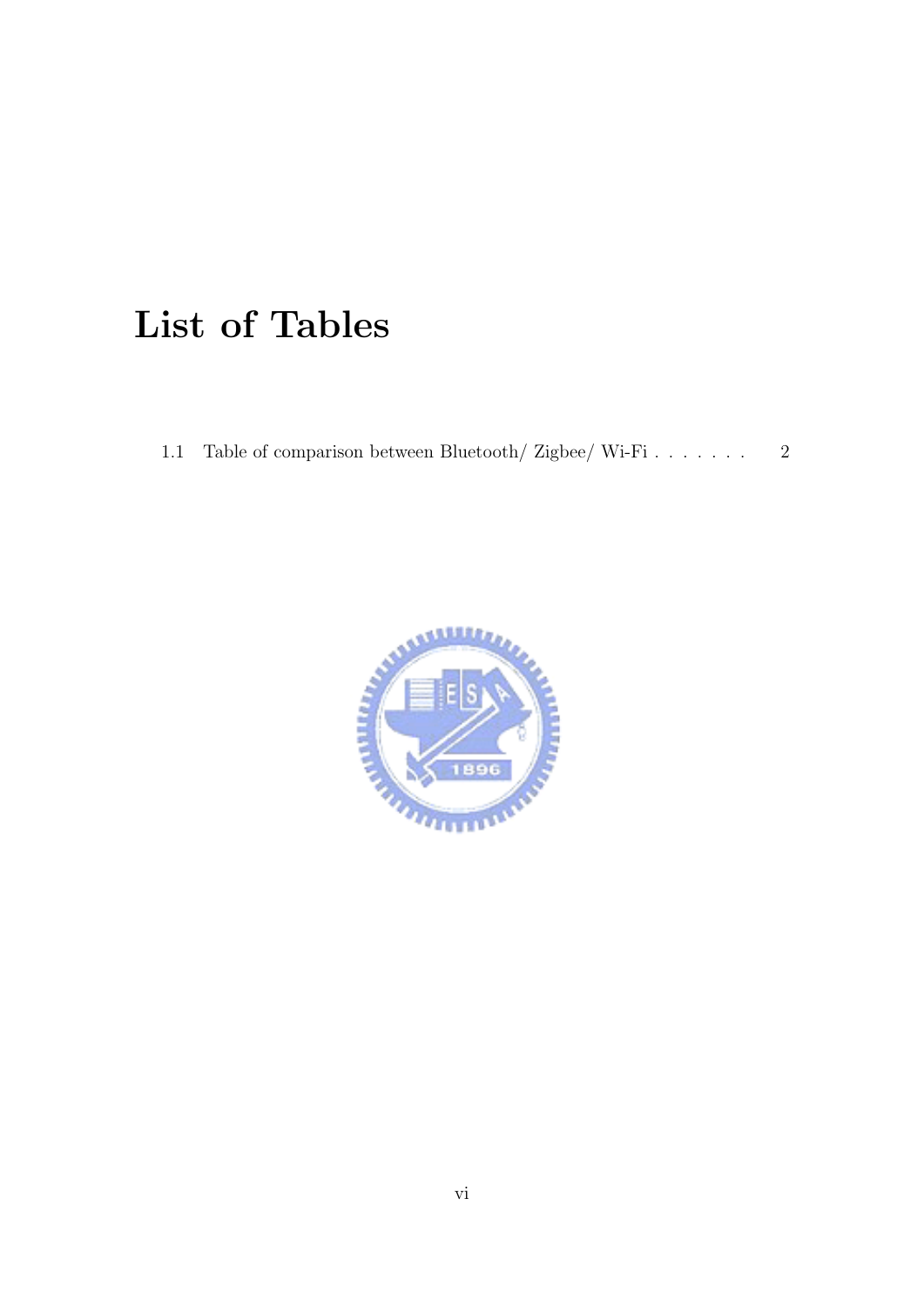# List of Figures

| 1.1     |                                                                                                      | $\overline{2}$ |
|---------|------------------------------------------------------------------------------------------------------|----------------|
| 1.2     | Cross section of coplanar stripline $\ldots \ldots \ldots \ldots \ldots \ldots$                      | $\overline{4}$ |
| 1.3     | Simplified architecture of balanced transceiver system $\ldots \ldots$                               | $\overline{5}$ |
| 2.1     | Three dimmensional view of CPS for analyzing of 4-port Z-parameters                                  | 8              |
| $2.2\,$ | Analysis Z-parameters of coplanar stripline for top view(a)even-even(b)even-                         |                |
|         | $odd(c) odd-even(d) odd-odd$<br>$\mathcal{A}$ , and a set of the set of the set of the $\mathcal{A}$ | 9              |
| 2.3     | <b>NE</b><br>Tchebyshev lowpass response                                                             | 11             |
| 2.4     | Admittance inverter $(J$ inverter $)(a)$ lumped element $(b)$ transmission                           |                |
|         | . The second contract is a second contract of $\mathcal{A}$                                          | 13             |
| 2.5     | Equivalent model for J inverter                                                                      | 14             |
| 2.6     | Impedance inverter $(K$ inverter $(a)$ lumped element $(b)$ transmission                             |                |
|         |                                                                                                      | 15             |
| 2.7     |                                                                                                      | 15             |
| 2.8     | Diagram of J inverter filter $\dots \dots \dots \dots \dots \dots \dots \dots \dots$                 | 16             |
| 2.9     | Diagram of K inverter filter $\dots \dots \dots \dots \dots \dots \dots \dots \dots$                 | 17             |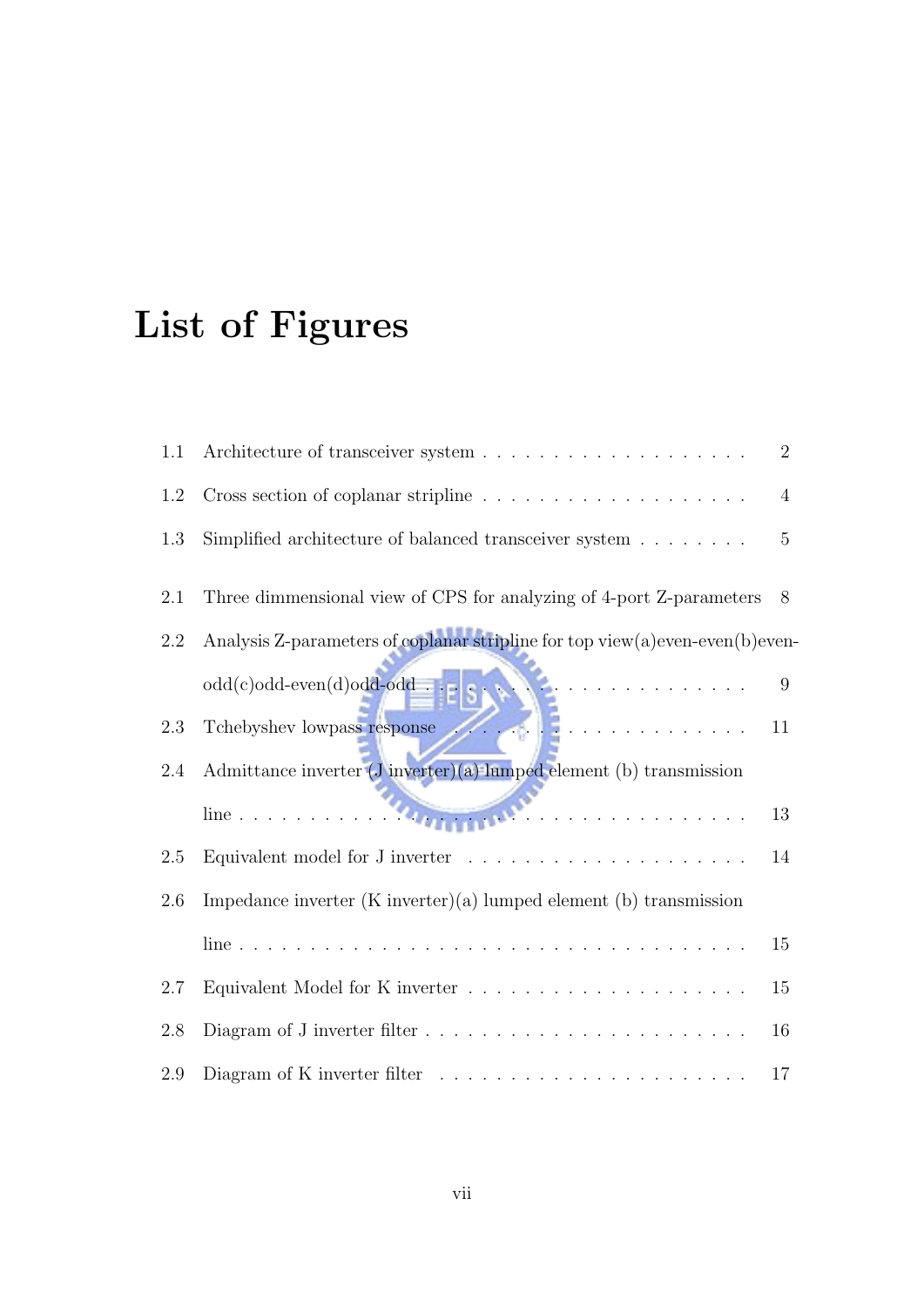|     | 2.10 Proposed J and K inverter for CPS (a) J inverter (b) J inverter $(c)$ K                                                                                                                                                                                                                                                                                                                                                                                                             |    |  |  |  |
|-----|------------------------------------------------------------------------------------------------------------------------------------------------------------------------------------------------------------------------------------------------------------------------------------------------------------------------------------------------------------------------------------------------------------------------------------------------------------------------------------------|----|--|--|--|
|     | inverter                                                                                                                                                                                                                                                                                                                                                                                                                                                                                 |    |  |  |  |
|     | 2.11 Capacitance versus physical dimmension in(a)Gap(b)Lengh                                                                                                                                                                                                                                                                                                                                                                                                                             | 20 |  |  |  |
|     | 2.12 Inductance versus physical dimmension in (a)size-I (b)size-II<br>21                                                                                                                                                                                                                                                                                                                                                                                                                 |    |  |  |  |
|     | 23                                                                                                                                                                                                                                                                                                                                                                                                                                                                                       |    |  |  |  |
| 3.1 | (a) Diagram of single-ended 4-port DUT (b) Diagram of differential                                                                                                                                                                                                                                                                                                                                                                                                                       |    |  |  |  |
|     |                                                                                                                                                                                                                                                                                                                                                                                                                                                                                          | 24 |  |  |  |
| 3.2 | (a) Mixed-mode S-parameters (b) Differential S-parameters $\ldots$ .                                                                                                                                                                                                                                                                                                                                                                                                                     | 30 |  |  |  |
| 3.3 |                                                                                                                                                                                                                                                                                                                                                                                                                                                                                          | 31 |  |  |  |
| 3.4 | 32<br>Narrow band differential mode simulation result                                                                                                                                                                                                                                                                                                                                                                                                                                    |    |  |  |  |
| 3.5 | $\begin{minipage}{.4\linewidth} \textbf{broad band differential mode measurement result} \end{minipage} \begin{minipage}{.4\linewidth} \textbf{c} & \textbf{d} & \textbf{e} & \textbf{d} & \textbf{f} & \textbf{e} & \textbf{f} & \textbf{f} & \textbf{f} & \textbf{f} & \textbf{f} & \textbf{f} & \textbf{f} & \textbf{f} & \textbf{f} & \textbf{f} & \textbf{f} & \textbf{f} & \textbf{f} & \textbf{f} & \textbf{f} & \textbf{f} & \textbf{f} & \textbf{f} & \textbf{f} & \text$<br>32 |    |  |  |  |
| 3.6 | Broad band common mode measurement result<br>33                                                                                                                                                                                                                                                                                                                                                                                                                                          |    |  |  |  |
| 3.7 | Circuit photo of type-II                                                                                                                                                                                                                                                                                                                                                                                                                                                                 | 33 |  |  |  |
| 3.8 | Narrow band differential mode simulation result<br>34                                                                                                                                                                                                                                                                                                                                                                                                                                    |    |  |  |  |
| 3.9 | Broad band differential mode measurement result $\ldots \ldots \ldots$                                                                                                                                                                                                                                                                                                                                                                                                                   | 34 |  |  |  |
|     | 3.10 Broad band common mode measurement result<br>$\mathcal{L}$ . The set of the set of the set of the $\mathcal{L}$                                                                                                                                                                                                                                                                                                                                                                     | 35 |  |  |  |
|     |                                                                                                                                                                                                                                                                                                                                                                                                                                                                                          | 35 |  |  |  |
|     | 3.12 Narrow band differential mode simulation result<br>36                                                                                                                                                                                                                                                                                                                                                                                                                               |    |  |  |  |
|     | 3.13 Broad band differential mode measurment result<br>36                                                                                                                                                                                                                                                                                                                                                                                                                                |    |  |  |  |
|     | 3.14 Broad band common mode measurment result $\ldots \ldots \ldots \ldots$                                                                                                                                                                                                                                                                                                                                                                                                              | 37 |  |  |  |
| 4.1 | Half circuit model of a second order band-pass filter                                                                                                                                                                                                                                                                                                                                                                                                                                    | 39 |  |  |  |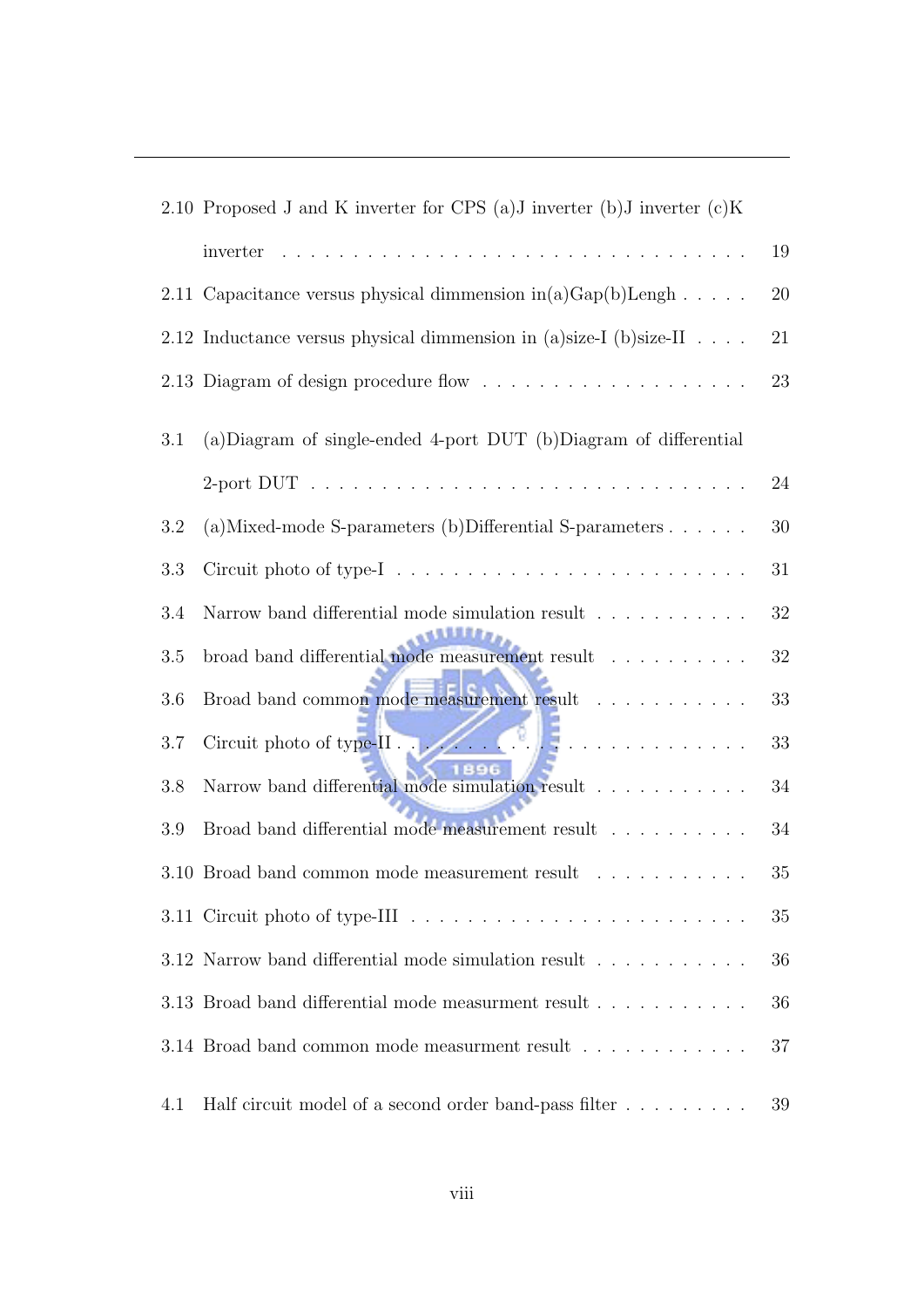| 4.2     | Narrow band ideal response of second order band-pass filter $\phantom{1} \ldots \phantom{1}$ .<br>$39\,$     |        |  |  |
|---------|--------------------------------------------------------------------------------------------------------------|--------|--|--|
| $4.3\,$ | Equivalent circuit of second order band-pass filter $\ldots \ldots \ldots$                                   | $39\,$ |  |  |
| 4.4     | Narrow band differential mode simulation result $\ldots \ldots \ldots$                                       | 40     |  |  |
| 4.5     | Photo of the second order band-pass filter $\ldots \ldots \ldots \ldots$                                     | 41     |  |  |
| 4.6     | Broad band differential mode measurment result                                                               | 41     |  |  |
| 4.7     | Broad band common mode measurment result $\ldots \ldots \ldots \ldots$                                       | 42     |  |  |
| 4.8     | Half circuit model of a third order band-pass filter                                                         | 42     |  |  |
| 4.9     | Narrow band ideal response of third order band-pass filter                                                   | 43     |  |  |
|         | 4.10 Equivalent circuit of third order band-pass filter                                                      | 43     |  |  |
|         | 4.11 Narrow band differential mode simulation result                                                         | 44     |  |  |
|         | 4.12 Photo of the third order band-pass filter                                                               | 44     |  |  |
|         | 4.13 Broad band differential mode measurment result                                                          | 45     |  |  |
|         | 4.14 Broad band common mode measurment result                                                                | $45\,$ |  |  |
|         | 4.15 Half circuit model of a fourth order band-pass filter of architecture-I                                 | 46     |  |  |
|         | 4.16 Narrow band ideal response of fourth order band-pass filter of architecture-                            |        |  |  |
|         | a de la caractería de la caractería de la caractería de la caractería de la caractería de la caractería<br>Ι | 46     |  |  |
|         | 4.17 Equivalent circuit of fourth order band-pass filter of architecture-I.                                  | 46     |  |  |
|         | 4.18 Narrow band differential mode simulation result of architecture-I                                       | 47     |  |  |
|         |                                                                                                              | 47     |  |  |
|         | 4.20 Broad band differential mode measurment result                                                          | 48     |  |  |
|         | 4.21 Broad band common mode measurment result $\ldots \ldots \ldots \ldots$                                  | 48     |  |  |
|         | 4.22 Half circuit model of a fourth order band-pass filter architecture-II.                                  | 49     |  |  |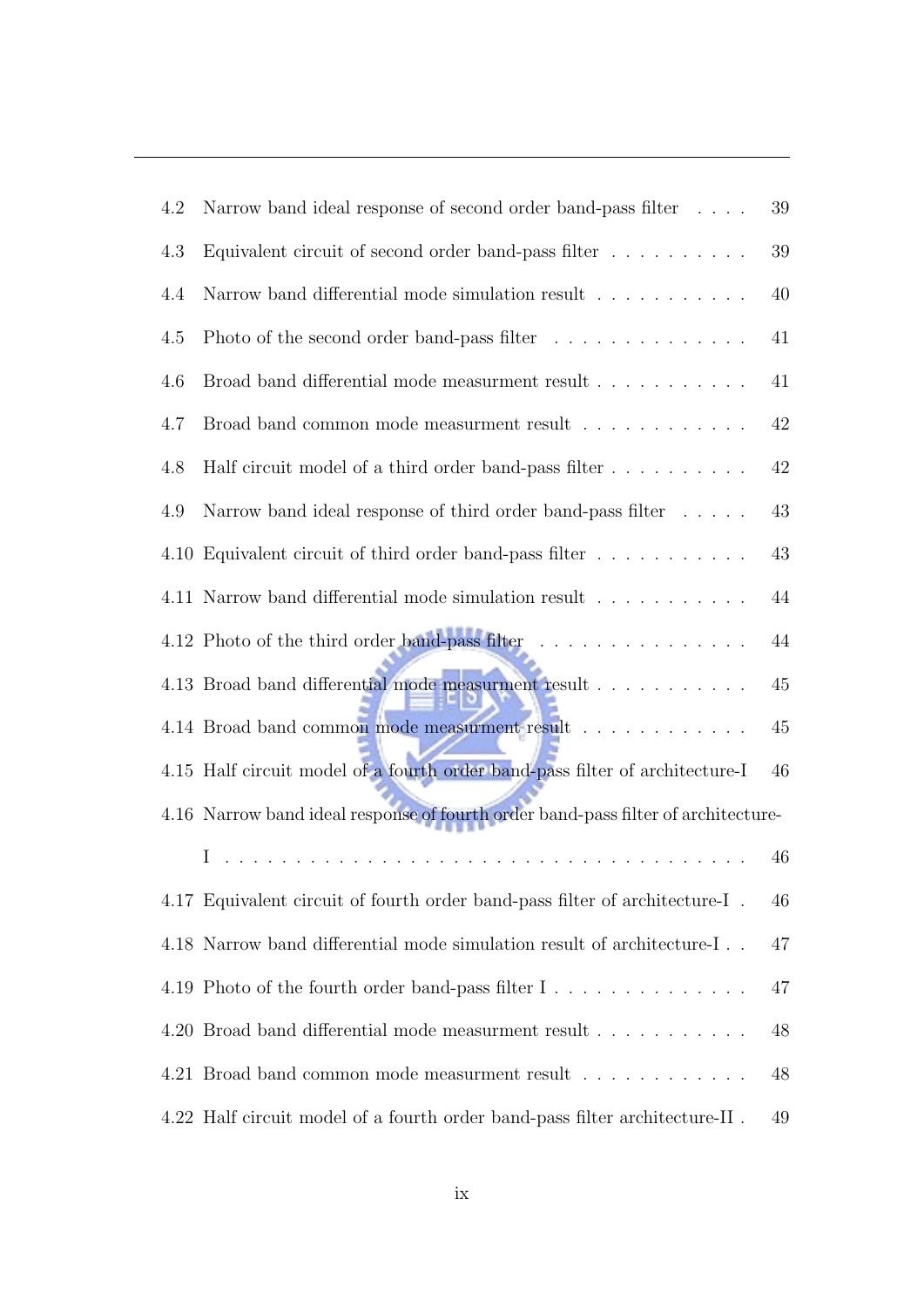| 4.23 Narrow band ideal response of fourth order band-pass filter of architecture- |    |  |  |
|-----------------------------------------------------------------------------------|----|--|--|
|                                                                                   | 49 |  |  |
| 4.24 Equivalent circuit of fourth order band-pass filter of architecture-II       | 50 |  |  |
| 4.25 Narrow band differential mode simulation result of architecture-II.          | 50 |  |  |
| 4.26 Photo of the fourth order band-pass filter II 50                             |    |  |  |
| 4.27 Broad band differential mode measurment result 51                            |    |  |  |
| 4.28 Broad band common mode measurment result 51                                  |    |  |  |

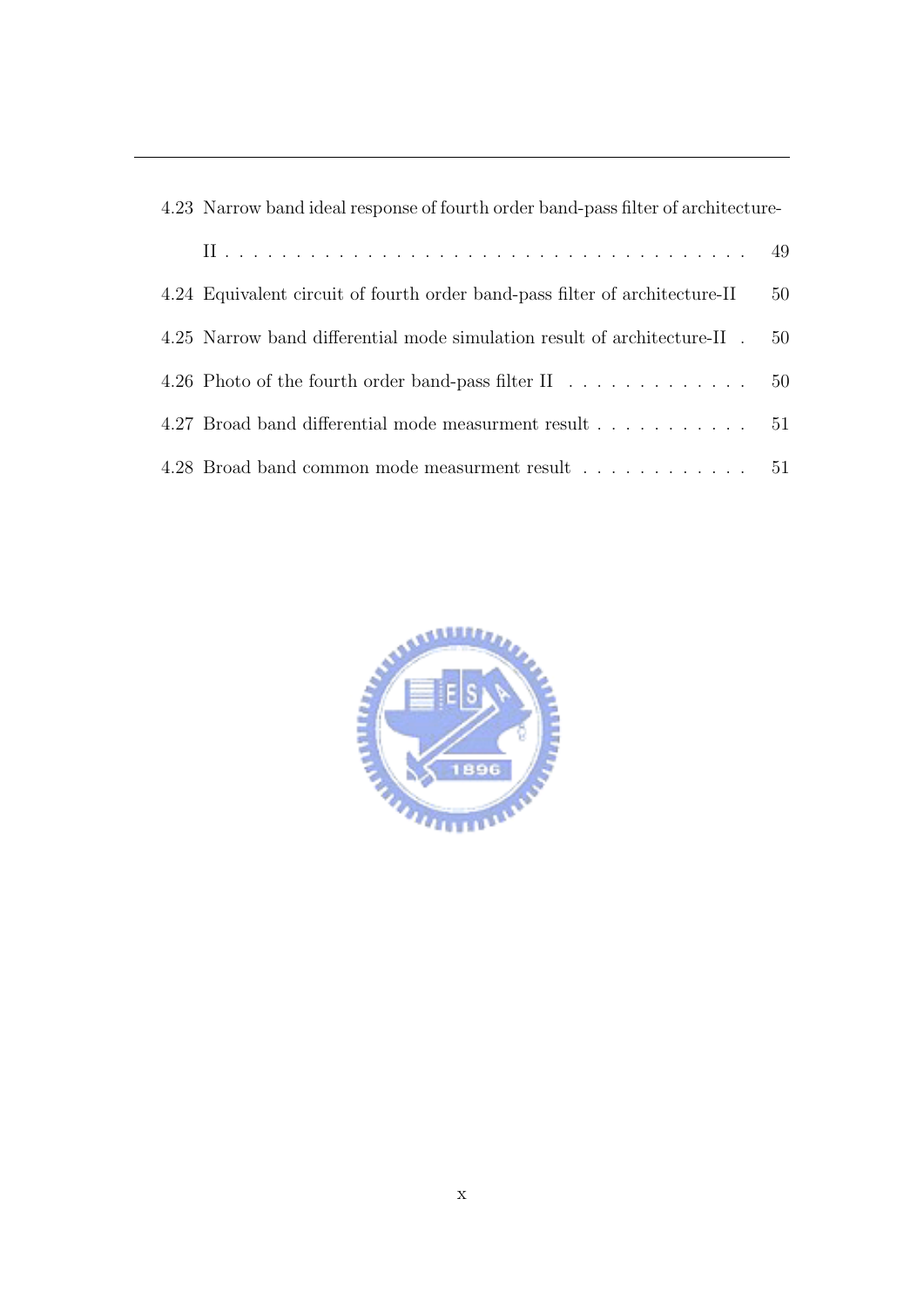# Chapter 1 Introduction

In this chapter, we are going to introduce the importance of microwave / RF filters in modern wireless communication system. Three commercial wireless communication systems, namely, Bluetooth, Zigbee, and Wi-Fi. Moreovr, the basics of coplanar stripline (CPS) will also be introduced.

# 1.1 The Importance of Microwave- / RF Filters in Modern Wireless Communication System

Recently, communication industry is rising in the global range. Each communication system equips with more and more functions at the same time. Generally, modern wireless communication systems include mobile phone, personal communication system, satellite communication, and wireless area network,..., etc.

Microwave / radio frequency (RF) passive component (such as resistor, capacitor, inductor, filter, and coupler) still takes the most important position in the wireless communication modules. Filter is an important component, and its functions are passing the desired signals and rejecting the undesired one.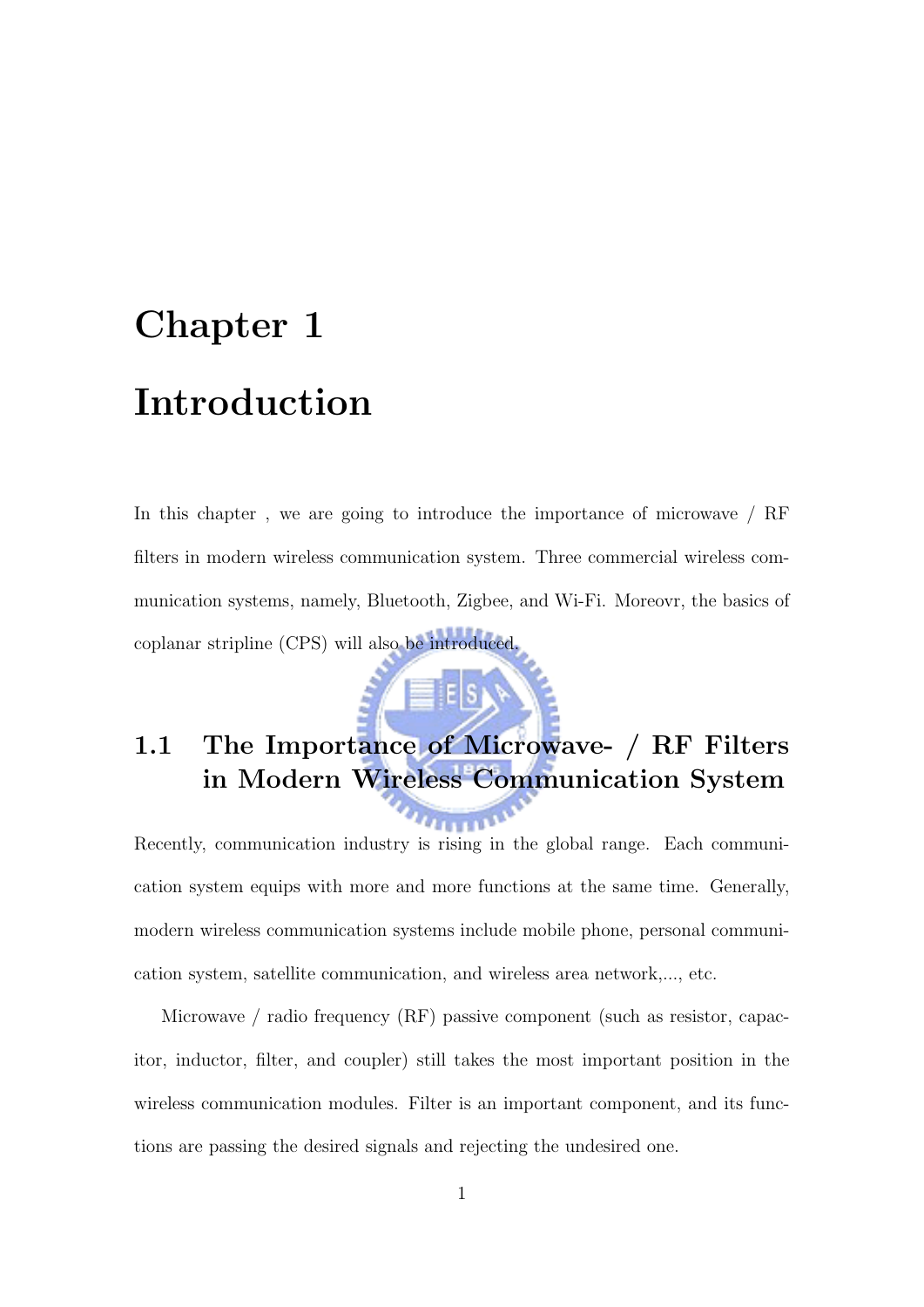According to Fig. 1.1, filter locats in front of the low noise amplifier (LNA) and after the antenna. Passive components take almost 65 percent area of the front-ended circuit in the wireless communication systems, especially antenna and filters. Antenna and filters can not convert to silicon substrate, due to their frequency response characteristic will affect accuracy and quality of whole circuit when processing signals.



### 3 1.2 Comparison with Bluetooth/ Zigbee/ Wi-Fi

In this section, we introduce three commercial wireless communication systems.

| standard  | frequency               | bandwidth    | data rate             | outdoor distance |
|-----------|-------------------------|--------------|-----------------------|------------------|
| Bluetooth | $\vert$ 2.4-2.483 (GHz) | $1 \, (MHz)$ | $1 \,\mathrm{(Mbps)}$ | $1-100$ (m)      |
| Zigbee    | $2.4 - 2.483$ (GHz)     | $5 \, (MHz)$ | $256$ (Kbps)          | $10-75$ (m)      |
| Wi-Fi     | $2.4 - 2.483$ (GHz)     | 20(MHz)      | $11/54$ (Mbps)        | $32-95$ (m)      |

Table 1.1: Table of comparison between Bluetooth/ Zigbee/ Wi-Fi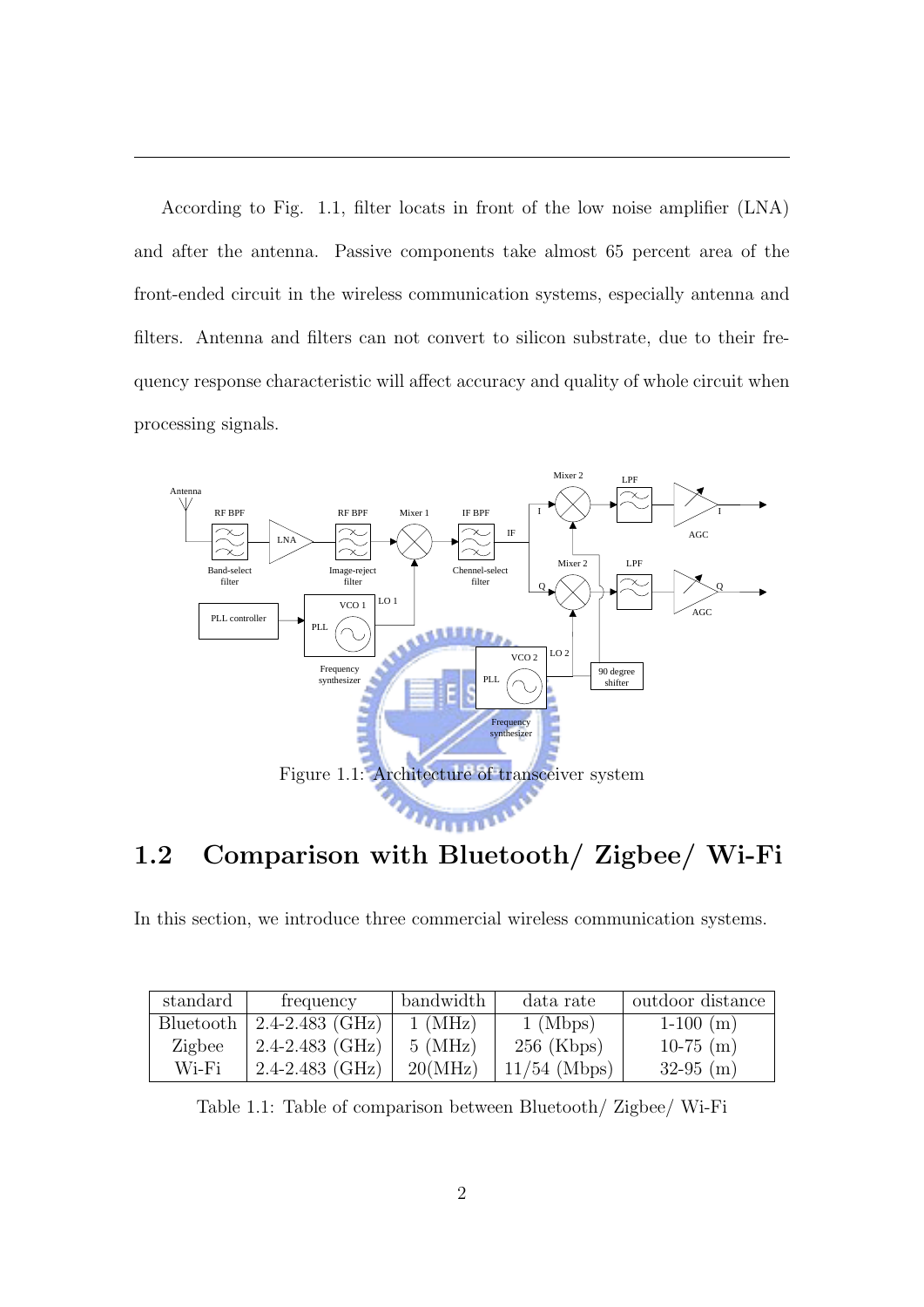Bluetooth is a wireless protocol with short-range communications technology. It utilizes data transmissions over short distances from fixed and/or mobile devices, and causes wireless personal area networks (PANs). It also provides a way to connect and exchange information between devices such as mobile phones, personal computers, printers, GPS receivers, and video game consoles over a secure, globally unlicensed Industrial, Scientific, and Medical (ISM) 2.4 GHz short-range radio frequency bandwidth.

ZigBee is the name of a specification for a suite of high level communication protocols using small, low-power digital radios based on the IEEE 802.15.4 standard for wireless personal area networks (WPANs). The technology is intended to be simpler and cheaper than other WPANs, such as Bluetooth. ZigBee is targeted at radio frequency applications that require a low data rate, long battery life, and secure networking.

Wi-Fi is the trade name for a popular wireless technology used in home networks, mobile phones, video games and more. Wi-Fi is supported by nearly every modern personal computer operating system and most advanced game consoles [1]-[3].

#### 1.3 Basic Concepts of Coplanar Stripline

The coplanar stripline (CPS) was introduced in the mid-1970's [4]-[6] as a transmission medium with the capability to provide uniplanar designs. Its cross sectional is shown in Fig. 1.2 [7], [8]. There are top metal , middle dielectric, and no bottom metal layer. That is the most different portion between CPS and coupled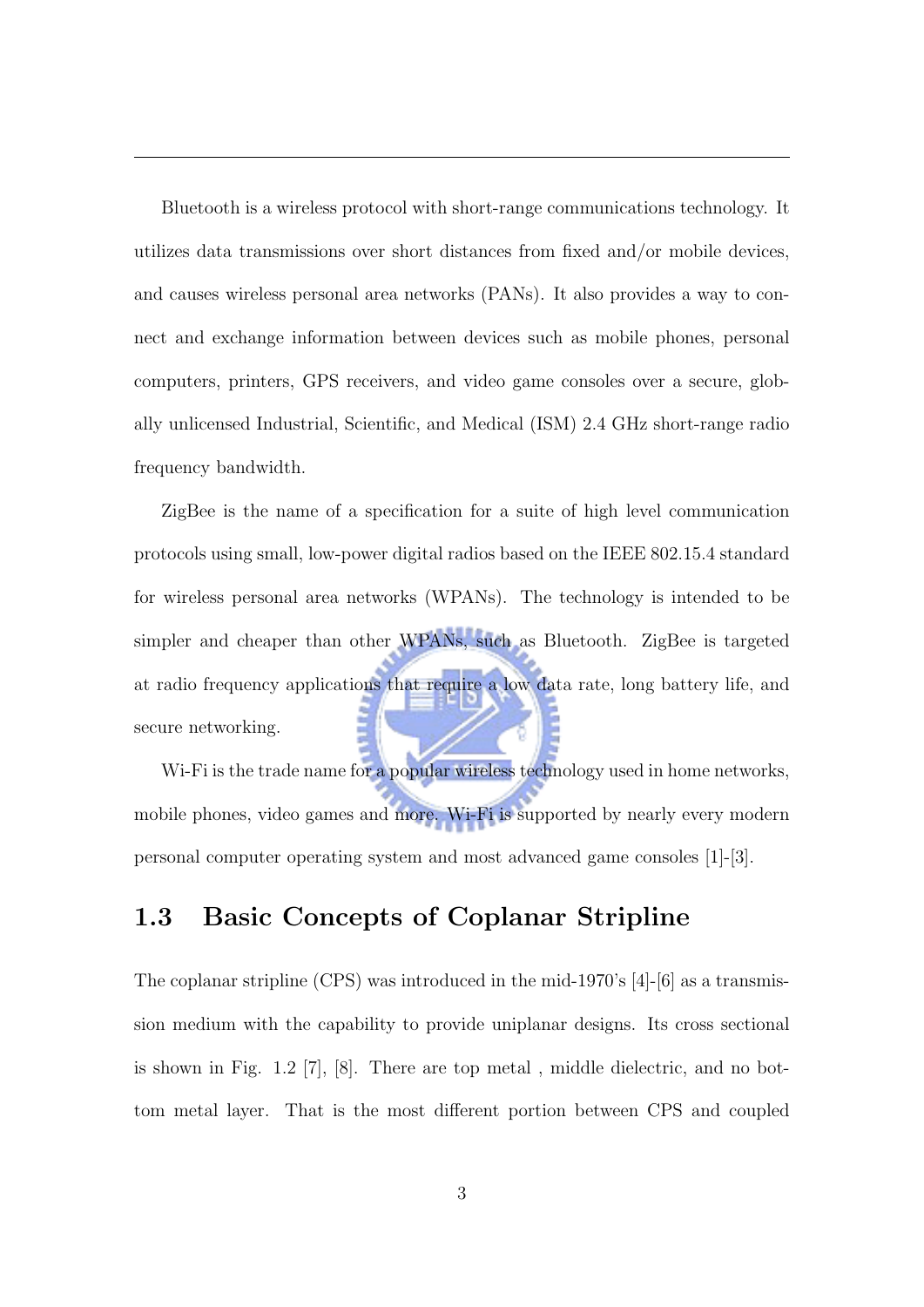microstripline.



Figure 1.3 Cross section of coplanar stripline Figure 1.2: Cross section of coplanar stripline

According to the Fig. 1.2. The electromagnetic wave is only propagating on the top metal, which is odd mode excitation. It cause differential input and output, which is better to reject the noise.

It could be regarded as virtual ground in the middle of two stripline of top metal layer, which also considered that electrical-wall or perfect conductor (PEC) there. Furthermore, a CPS can achieve higher characteristic impedances  $(Z_0$  over 150 ohm) than a coplanar waveguide (CPW) and a microstripline by increasing the distance between the two striplines. It only need to analysis half circuit for design whole circuit. CPS has gained a significant momentum in the design and applications of high-density radio-frequency integrated circuits (RFICs) [9].

Besides, many RF components are designed with differential I/O, such as amplifiers, mixers and some of the antennas with symmetric structures. The uniform design of RF components with balanced structure can remove the requirement of unbalance-balance transformation which may cause loss to the system. CPS has the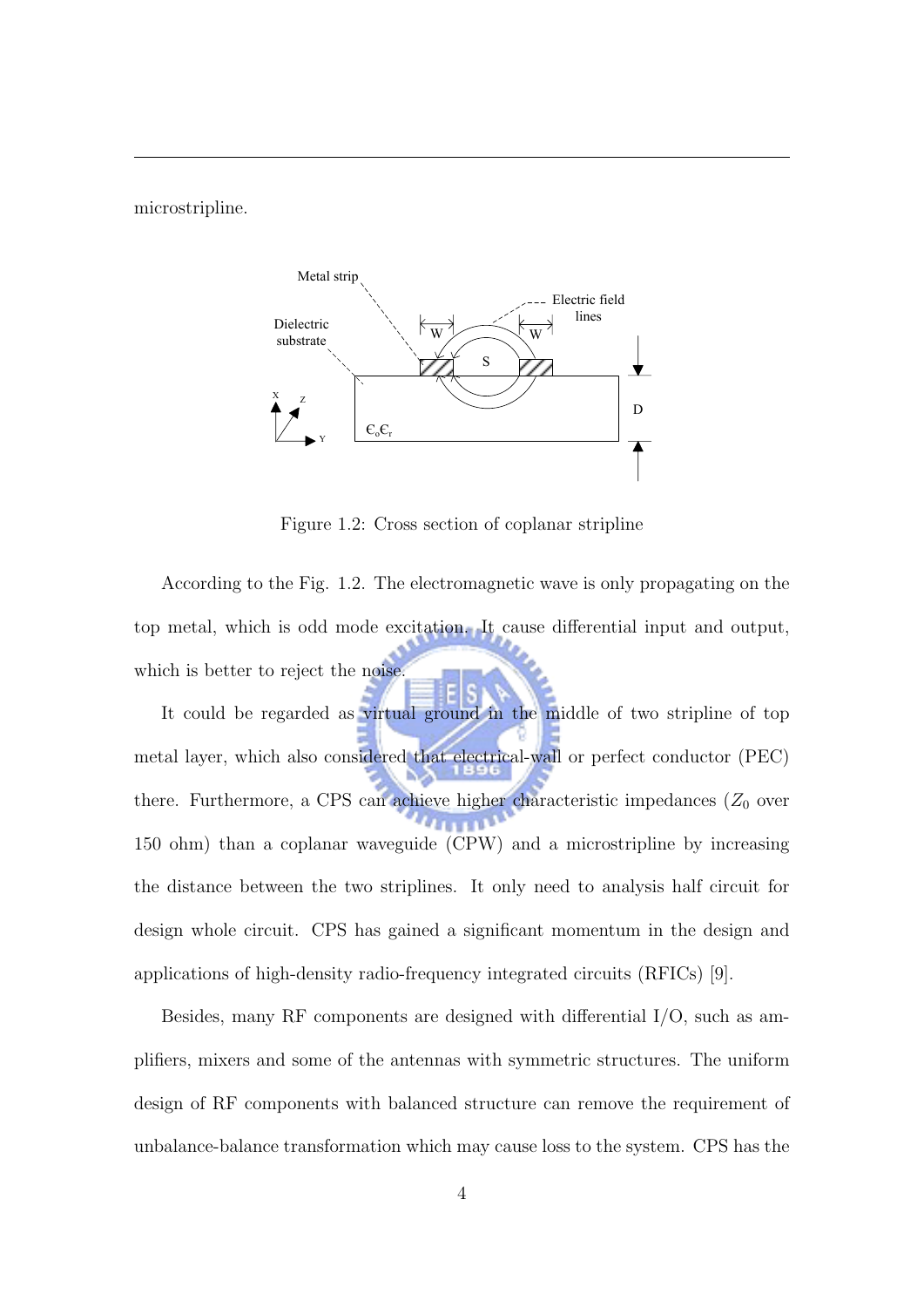capability to provide excellent propagation characteristics, such as small dispersion and less sensitivity to substrate thickness when appropriately designed. Moreover , this kind of structure is able to provide integration in a high level, efficient in use of wafer area and has great flexibility in design of uniplanar circuits while the via hole or air-bridge is not needed.

Another advantage of this kind of CPS resonator is that the series connection of the stubs are capable of providing high impedance level and increased Q-value which is desirable in certain case of filter design [10]-[12]. The whole system has been reported [13]-[15] with the co-design of filter and antenna, as shown in Fig. 1.3. Furthermore, it has been widely used as interconnects in high-speed digital circuits and integrated electrooptic components.



Figure 1.3: Simplified architecture of balanced transceiver system

#### 1.4 Summary

Chapter 1 introduced basic concepts about microwave- / RF filter, commercial wireless communication systems and coplanar striplines. Next chapter will discuss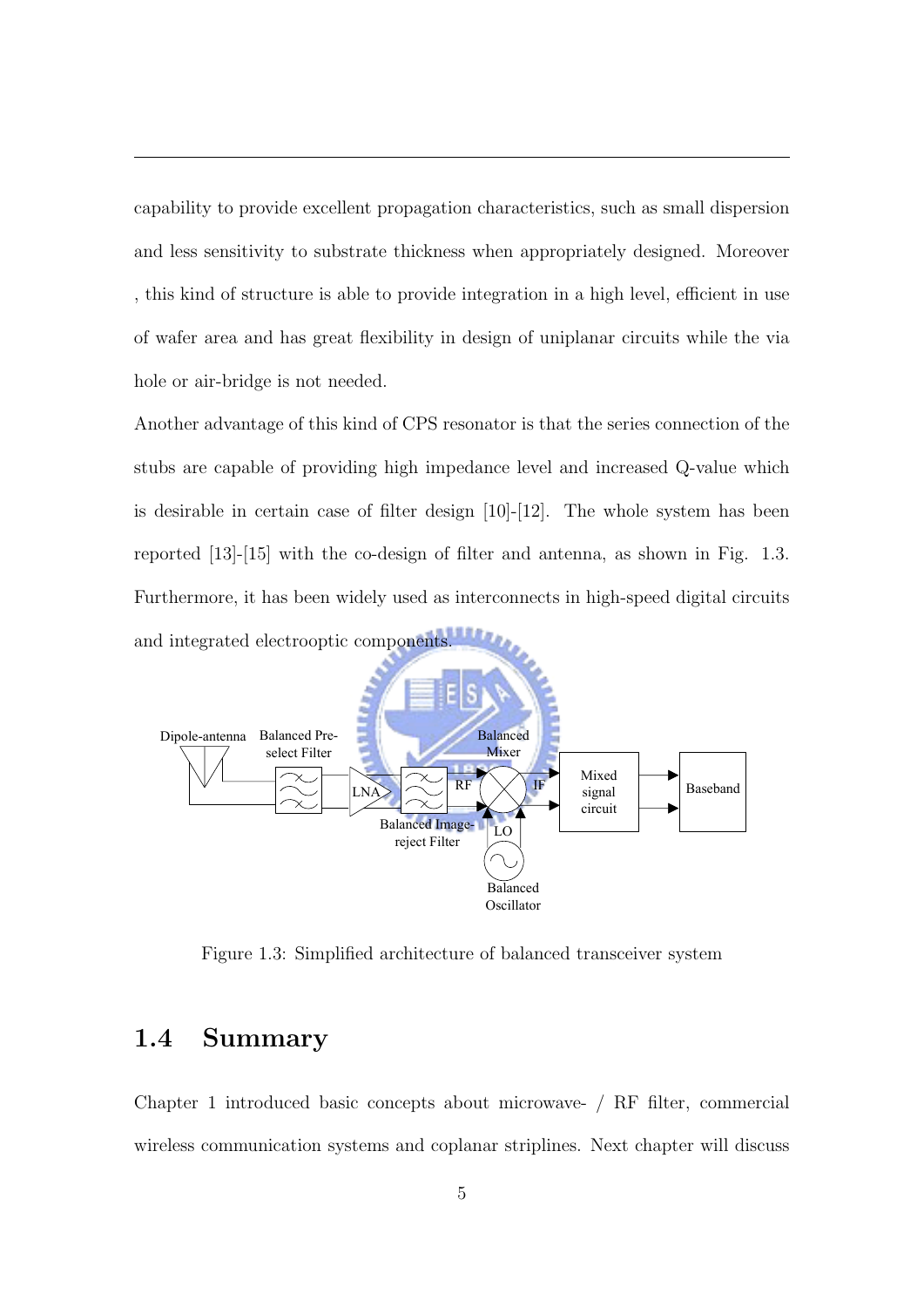band-pass filter design theory. Chapter 3 introduces the measurement theory about mixed-mode S-parameters and taper transition circuit. Then, chapter 4 shows design examples and its measurement data. The last chapter is conclusion.

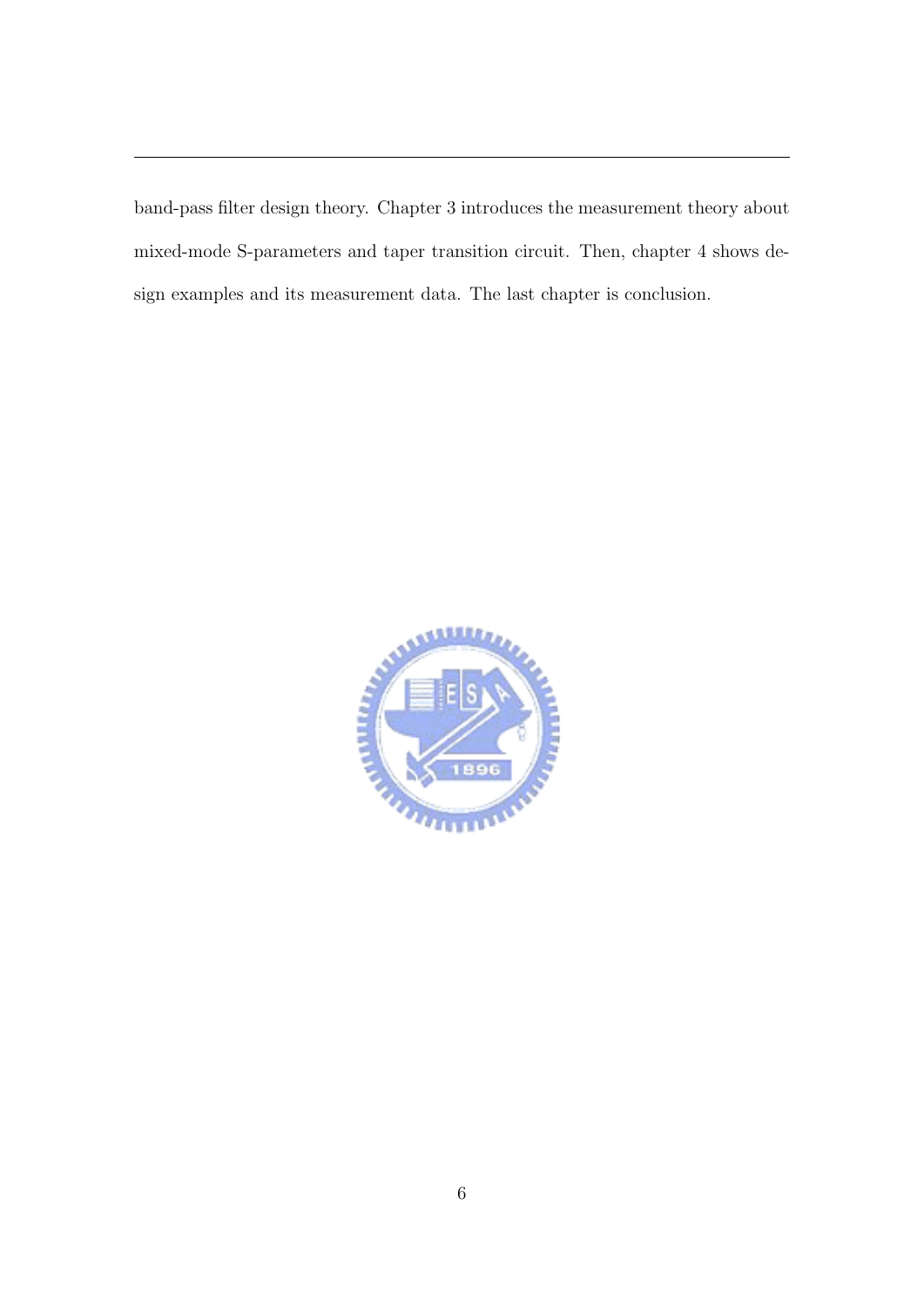# Chapter 2 Band-Pass Filter Design Theory

This chapter, we will discuss 4-port scattering parameters of CPS, formulas for band-pass filters with Tchebyshev response, and the analytical design method for band-pass filter. The analytical design procedure includes basic concepts of admittance inverter and impedance inverter, and design procedure flow of a CPS band-pass filter.



### 2.1 4-port Z-Parameter Analysis of the CPS Circuit

According to the section 1.3, we could analysis a CPS by even mode and odd mode to find its scattering parameters (S-parameters), as shown in Fig. 2.1 and Fig. 2.2. It is a lossless, matched, reciprocal network.  $\theta$  is electrical length,  $\theta_e$  is the even mode electrical length, and  $\theta_o$  is the odd mode electrical length. The input impedances are

$$
Z_{short-circuit} = jZ_0 \tan \theta \tag{2.1}
$$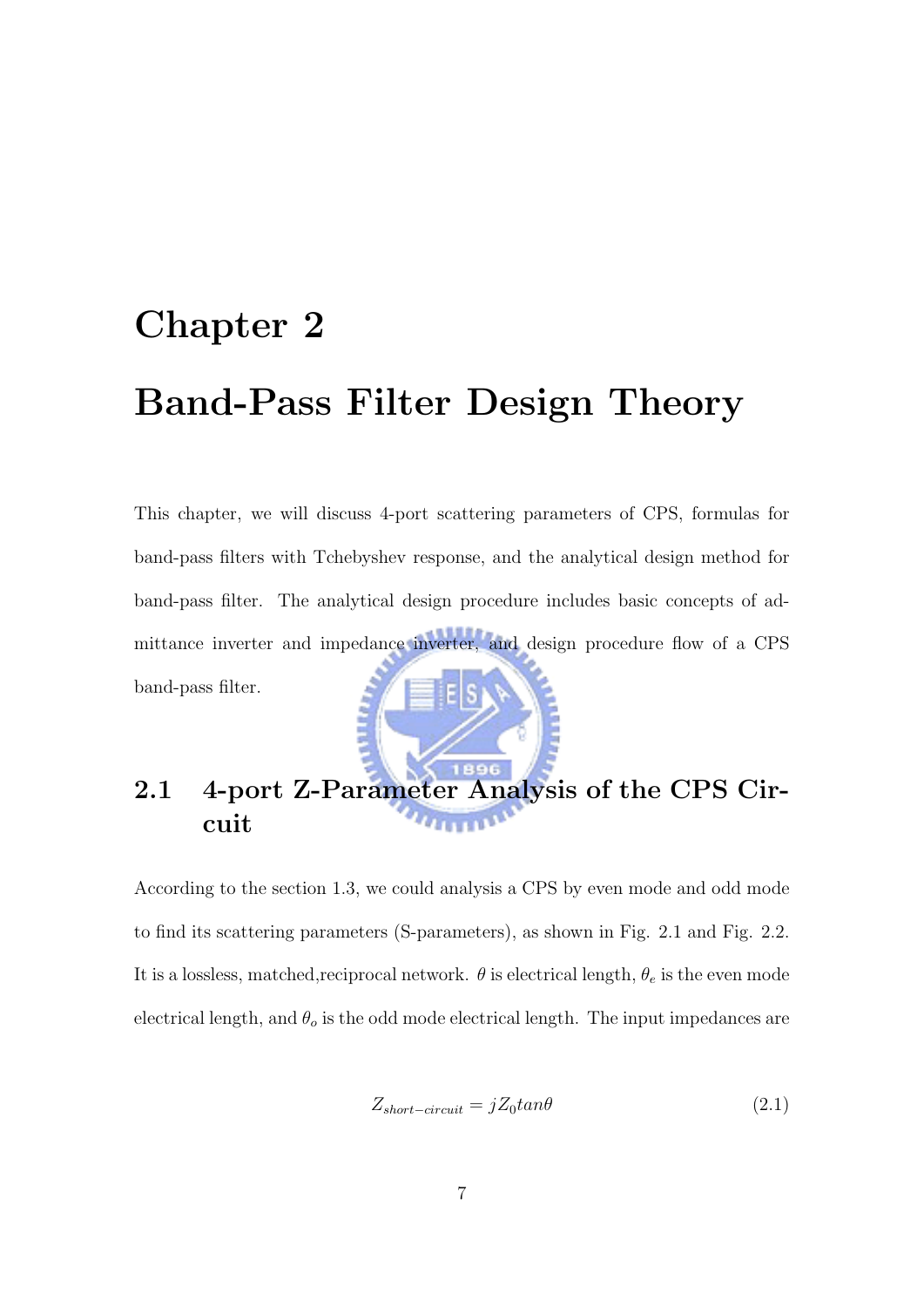

Figure 1.1 Architecture of transceiver system

Figure 2.1: Three dimmensional view of CPS for analyzing of 4-port Z-parameters

$$
Z_{open-circuit} = -jZ_0 \cot \theta
$$
\n(2.2)

 $\mathbf{v}$ ıd In Fig. 2.2 (a) to (d), a PMC in the middle of two stripline in even mode exci-

tation and a PEC located between them in odd mode excitation :

$$
Z_{ee} = -jZ_e \cot(\theta_e/2),
$$
  
\n
$$
Z_{eo} = -jZ_o \cot(\theta_o/2),
$$
  
\n
$$
Z_{oe} = jZ_e \tan(\theta_e/2),
$$
  
\n
$$
Z_{oo} = jZ_o \tan(\theta_o/2),
$$
  
\n(2.3)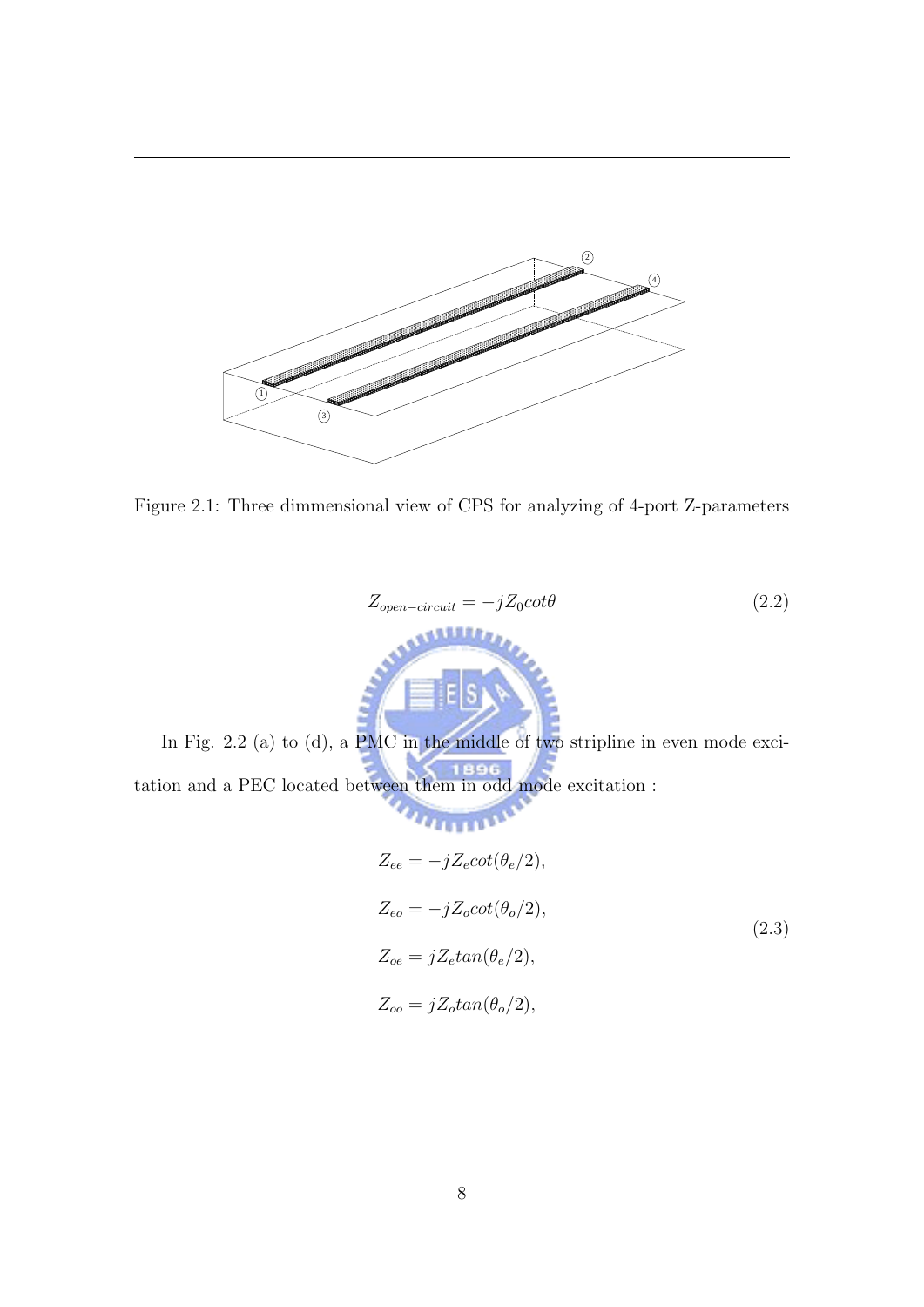

Figure 2.1 Analysis s-parameter of coplanar strip

 $F_{\rm eff}$   $\sim$   $2.2$   $\mu$   $\sim$   $2.2$   $\mu$   $\sim$   $2.2$   $\mu$   $\sim$   $2.2$   $\mu$   $\sim$   $2.2$   $\mu$   $\sim$   $2.2$   $\mu$   $\sim$   $2.2$   $\mu$   $\sim$   $2.2$   $\mu$   $\sim$   $2.2$   $\mu$   $\sim$   $2.2$   $\mu$   $\sim$   $2.2$   $\mu$   $\sim$   $2.2$   $\mu$   $\sim$   $2.2$   $\mu$   $\sim$  $\mathbf{a}(\mathbf{d})$ odd-odd (c) even-odd (c) even-odd (c) odd-odd (c) odd-odd (c) odd-odd (c) odd-odd (c) odd-odd (c) odd-odd (c) odd-odd (c) odd-odd (c) odd (c) odd (c) odd (c) odd (c) odd (c) odd (c) odd (c) odd (c) odd (c) o Figure 2.2: Analysis Z-parameters of coplanar stripline for top view(a)eveneven(b)even-odd(c)odd-even(d)odd-odd

$$
Z_{11} = \frac{-j}{2} (Z_e \cot \theta_e + Z_o \cot \theta_o)
$$
  
\n
$$
Z_{21} = \frac{-j}{2} (Z_e \csc \theta_e + Z_o \csc \theta_o)
$$
  
\n
$$
Z_{31} = \frac{-j}{2} (Z_e \cot \theta_e - Z_o \cot \theta_o)
$$
  
\n
$$
Z_{41} = \frac{-j}{2} (Z_e \csc \theta_e - Z_o \csc \theta_o)
$$
\n(2.4)

as we known: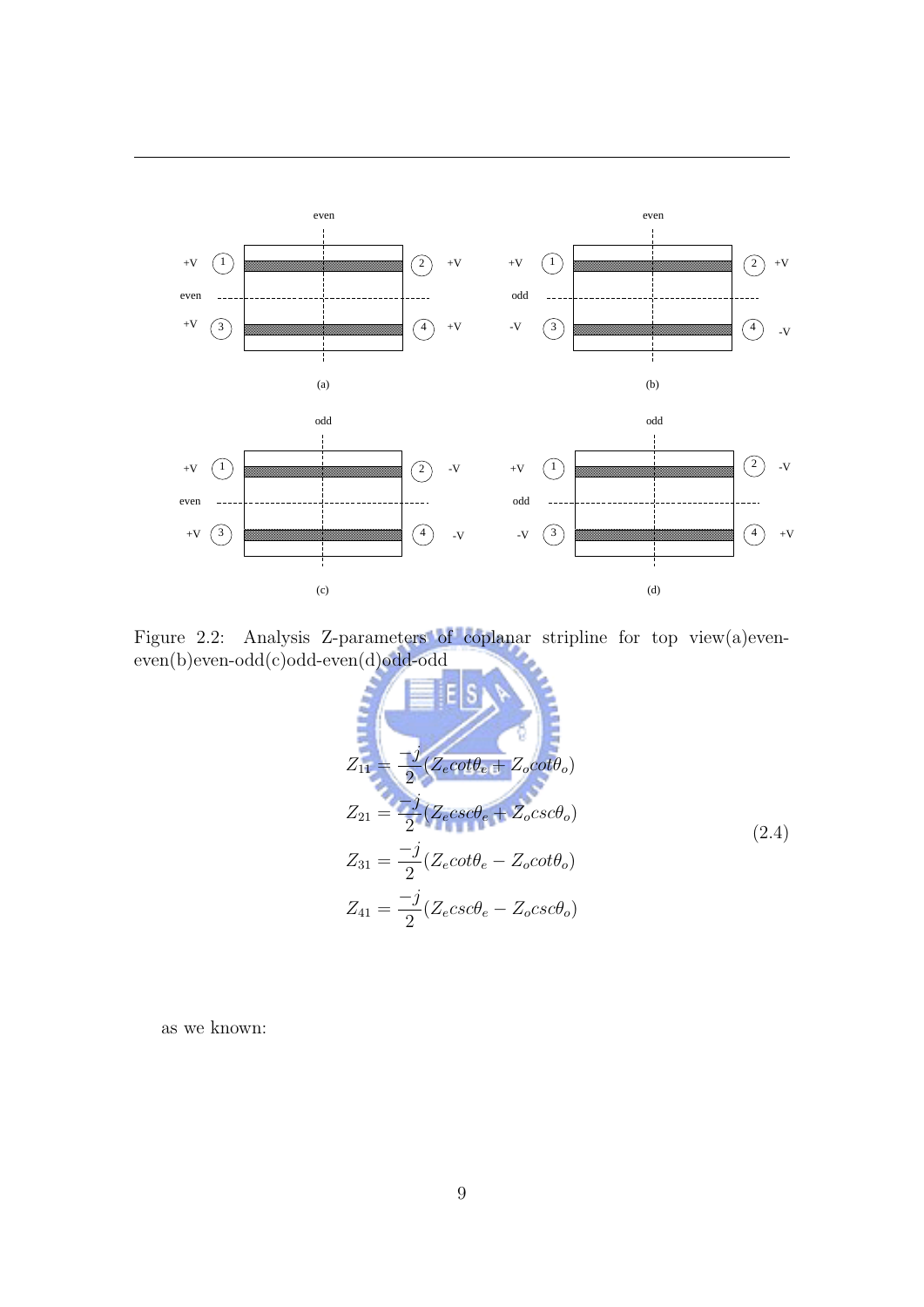$$
Z_{11} = Z_{22} = Z_{33} = Z_{44}
$$

$$
Z_{12} = Z_{21} = Z_{34} = Z_{43}
$$

$$
Z_{13} = Z_{31} = Z_{24} = Z_{42}
$$

$$
Z_{14} = Z_{41} = Z_{23} = Z_{32}
$$

Finally, we can obtain the 4-port Z-parameters:

$$
Z = \begin{pmatrix} Z_{11} & Z_{12} & Z_{13} & Z_{14} \\ Z_{21} & Z_{22} & Z_{23} & Z_{24} \\ Z_{31} & Z_{32} & Z_{33} & Z_{34} \\ Z_{41} & Z_{42} & Z_{43} & Z_{44} \end{pmatrix}
$$

#### 2.2 Tchebyshev Response and Formula

The transfer function of a filter network is a mathematical description of network response characteristics, namely, a mathematical expression of  $S_{21}$ . On many occasions,an amplitude-squared transfer function for a lossless passive filter network is defined as

$$
|S_{21}(j\Omega)|^2 = \frac{1}{1 + \epsilon^2 F n^2(\Omega)}\tag{2.5}
$$

where  $\epsilon$  is a ripple constant,  $Fn(\epsilon)$  represents a filtering or characteristic function, and  $\Omega$  is a frequency variable. For our discussion here, it is convenient to let  $\Omega$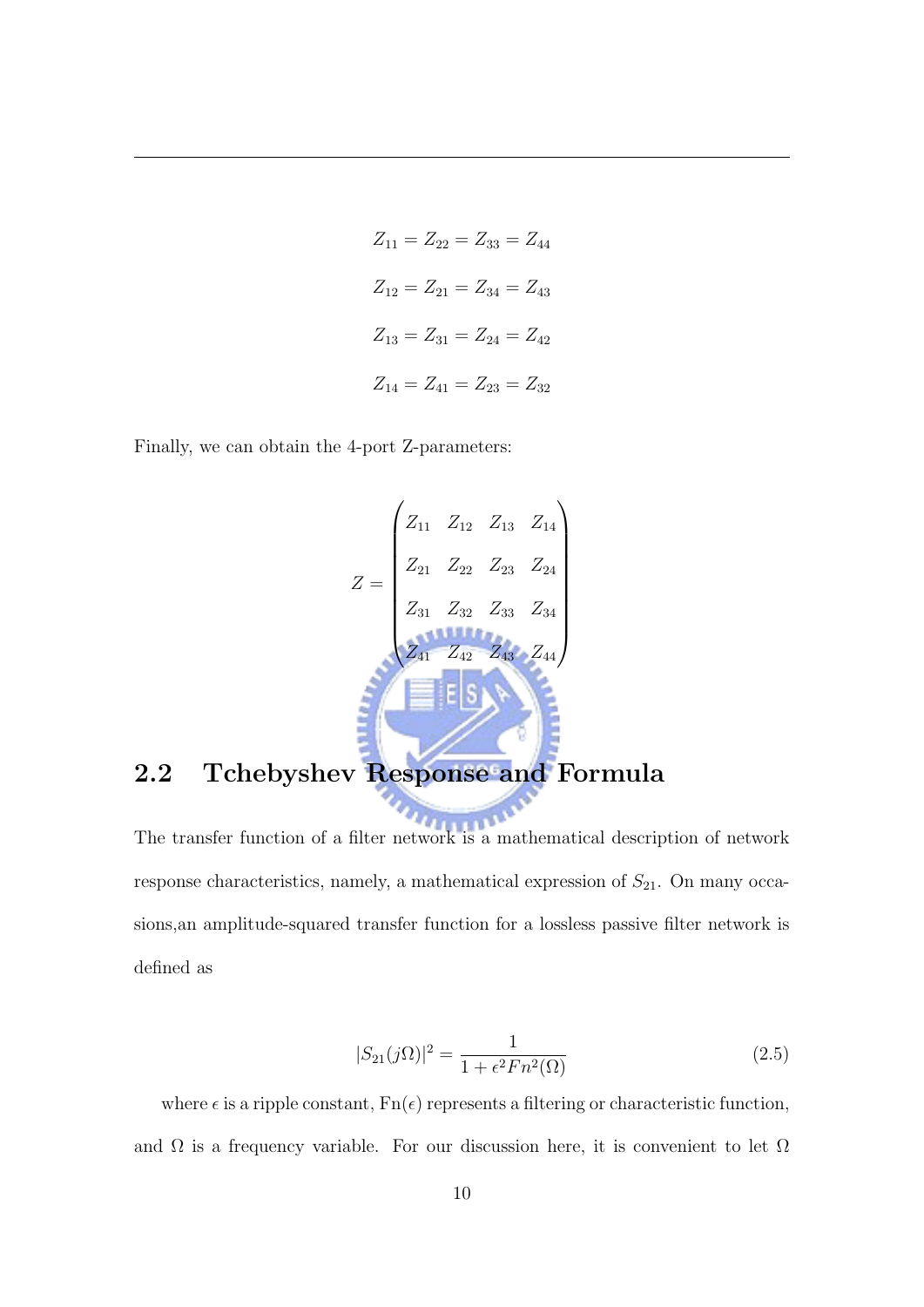represent a radian frequency variable of a low-pass prototype filter that has a cutoff frequency at  $\Omega = \Omega_c$ . For a given transfer function of (2.5), the insertion loss response of the filter, following, can be computed by

$$
L_A(\Omega) = 10\log \frac{1}{1 + |S_{21}(j\Omega)|^2}
$$
\n(2.6)

Since  $|S_{11}|^2 + |S_{21}|^2 = 1$  for a lossless, passive 2-port network, the return loss response of the filter can be found

$$
L_R(\Omega) = 10\log[1 - |S_{21}(j\Omega)|^2](dB)
$$
\n(2.7)

The Tchebyshev response exhibits the equal-ripple pass band and maximally flat stop band, as shown in Fig. 2.3.



Figure 2.3: Tchebyshev lowpass response

The amplitude-squared transfer function that describes this type of response is

$$
|S_{21}(j\Omega)|^2 = \frac{1}{1 + \epsilon^2 T n^2(\Omega)}\tag{2.8}
$$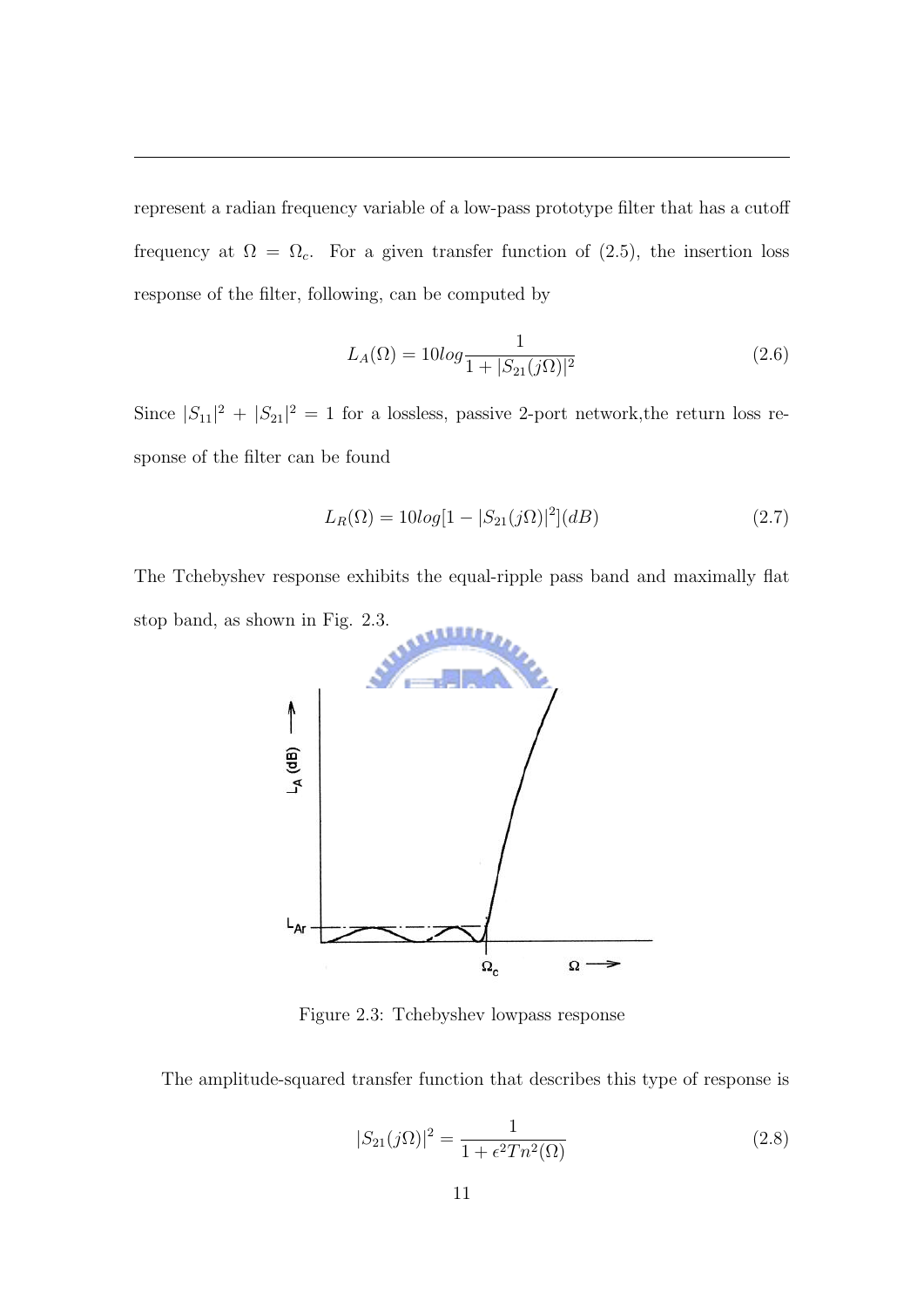where the ripple constant  $\epsilon$  is related to a given pass band ripple  $L_{Ar}$  in dB by

$$
\epsilon = \sqrt{10^{\frac{L_{Ar}}{10}} - 1} \tag{2.9}
$$

 $\text{Tr}(\Omega)$  is a Tchebyshev function of the first kind of order n, which is defined as

$$
Tn(\Omega) = \begin{cases} \cos(n\cos^{-1}(\Omega)) & \text{if } |\Omega| \le 1\\ \cosh(n\cosh^{-1}(\Omega)) & \text{if } |\Omega| \ge 1 \end{cases} \tag{2.10}
$$

Hence, the filters realized from (2.8) are commonly known as Tchebyshev filters. For Tchebyshev low-pass prototype filters have a transfer function given in (2.8) with a pass band ripple  $L_{Ar}$  dB and the cutoff frequency  $\Omega_c = 1$ , the element values for the 2-port networks may be computed by the following formulas:

$$
g_0 = 1
$$
  
\n
$$
g_0 = 1
$$
  
\n
$$
a_i = \sin[-\frac{2i - 1}{2N}]
$$
  
\n
$$
b_k = \gamma^2 + \sin^2(\frac{i\pi}{N})
$$
  
\n
$$
g_1 = \frac{a_1}{\gamma}
$$
  
\n
$$
g_i = \frac{4a_{i-1}a_i}{b_{i-1}g_{i-1}}
$$
  
\n
$$
i = 1, 2, 3, ..., N
$$
  
\n(2.11)

and

$$
g_{N+1} = \begin{cases} \coth^2(\frac{\beta}{4}) & \text{if } N \in \text{even} \\ 1 & \text{if } N \in \text{odd} \end{cases} \tag{2.12}
$$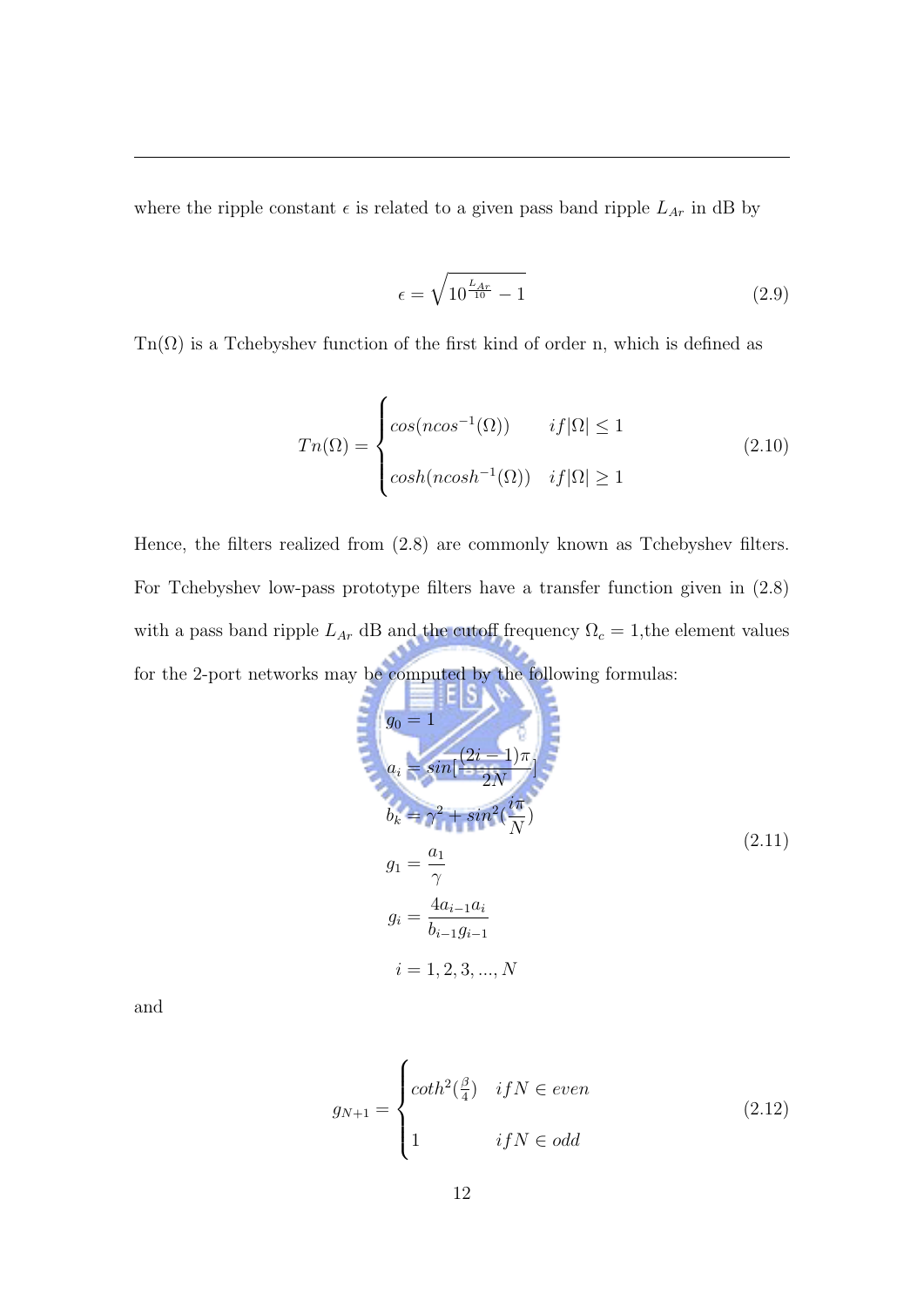where

$$
\beta = \ln(\coth \frac{L_{Ar}}{17.37})
$$
  

$$
\gamma = \sinh(\frac{\beta}{2N})
$$

 $N$  is order number

In  $(2.11)$  and  $(2.12)$ , we could find any Tchebyshev low-pass prototype element values for any ripple value [16], [17].

#### 2.3 Analytical Method

#### 2.3.1 Basic Concepts of Admittance Inverter and Impedance Inverter

In this section, we consider the basic admittance-inverter and impedance-inverter **AJULAR** model for filter synthesizing  $[16]$ ,



Figure 2.4: Admittance inverter (J inverter)(a) lumped element (b) transmission line

First, there are two different types of the admittance inverter (J inverter) model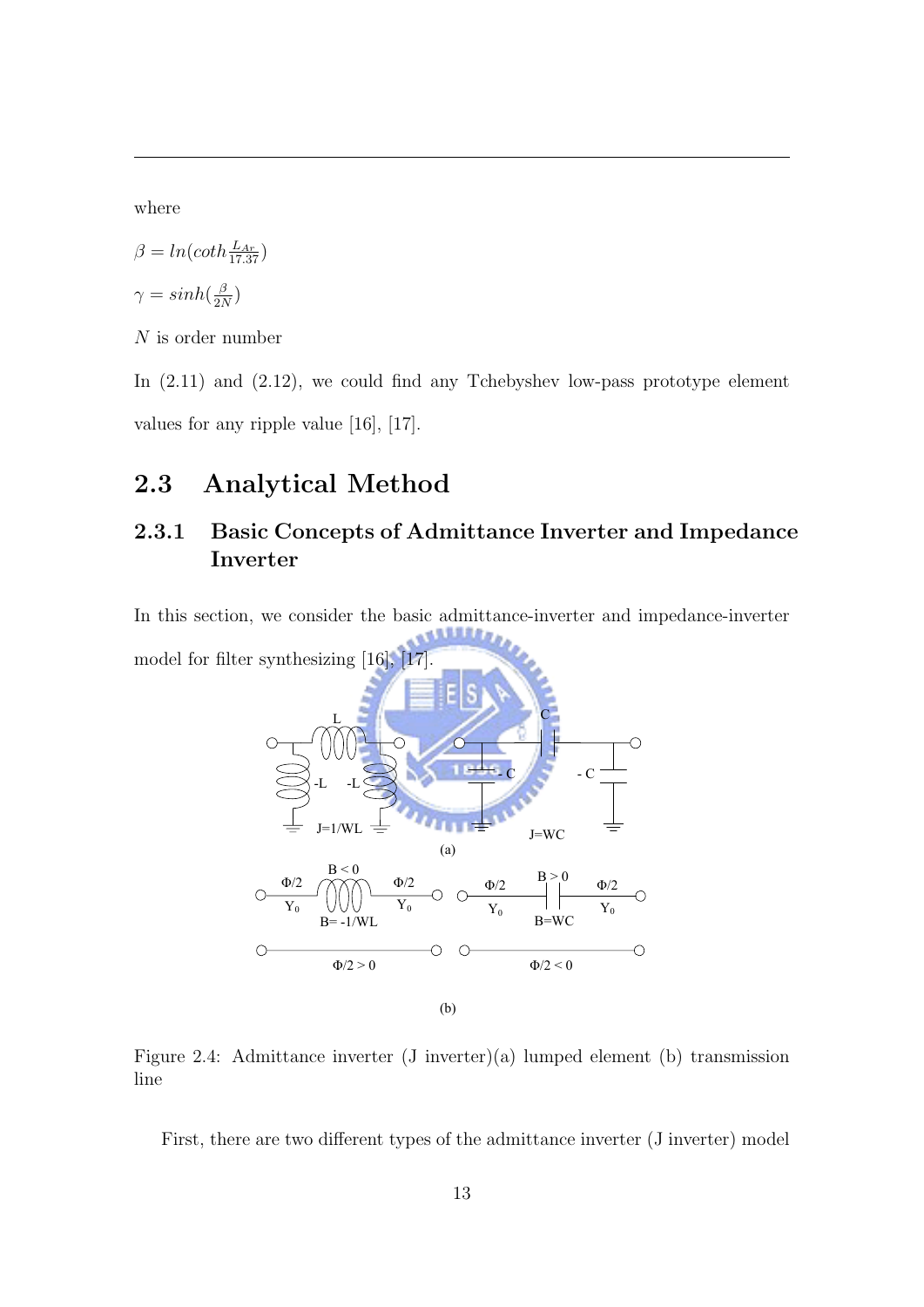at Fig.2.4 (a) and (b). One is suited for lumped element and the other is suited for transmission line. The formulas for Fig.  $2.4(b)$  are given as:

$$
J = Y_0 \tan \left| \frac{\Phi}{2} \right|,
$$
  
\n
$$
\Phi = -\tan^{-1} \left( \frac{2B}{Y_0} \right),
$$
  
\n
$$
|\frac{B}{Y_0}| = \frac{\left( \frac{J}{Y_0} \right)}{1 - \left( \frac{J}{Y_0} \right)^2},
$$
\n(2.13)

Their equivalent model for admittance inverter (J inverter) is at Fig. 2.5.



Figure 2.5: Equivalent model for J inverter

inverter) model at Fig.2.5 (a) and (b). One is for lumped element, and the other is By duality, there also have two different types of the Impedance inverter (K for transmission line, too. Fig. 2.7 is their equivalent circuit for Impedance inverter (K inverter). The design formular are shown below in (2.14).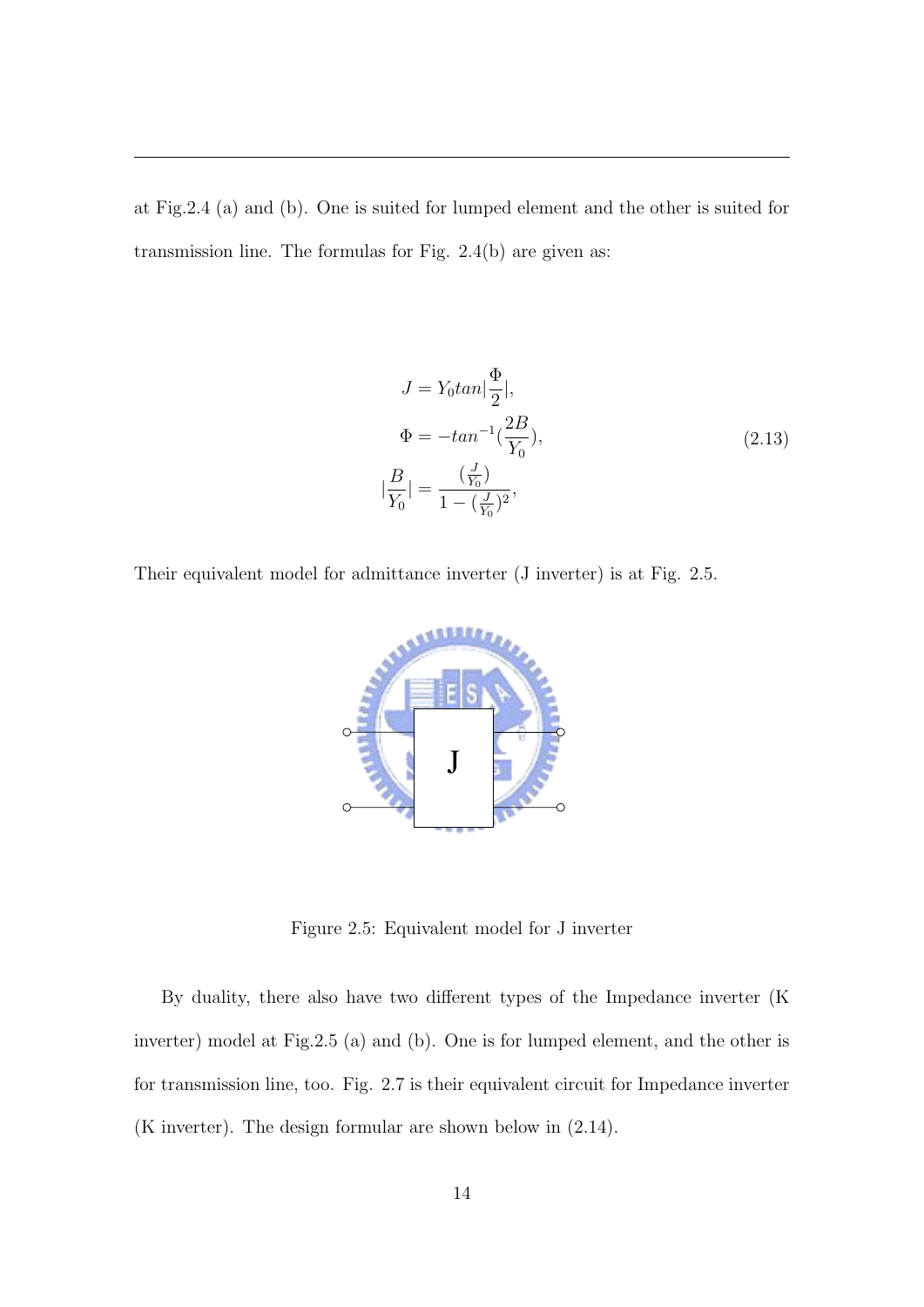

Figure 2.3.1 Admittance inverter (J-inverter)

Figure 2.6: Impedance inverter  $(K$  inverter) $(a)$  lumped element  $(b)$  transmission line



Figure 2.7: Equivalent Model for K inverter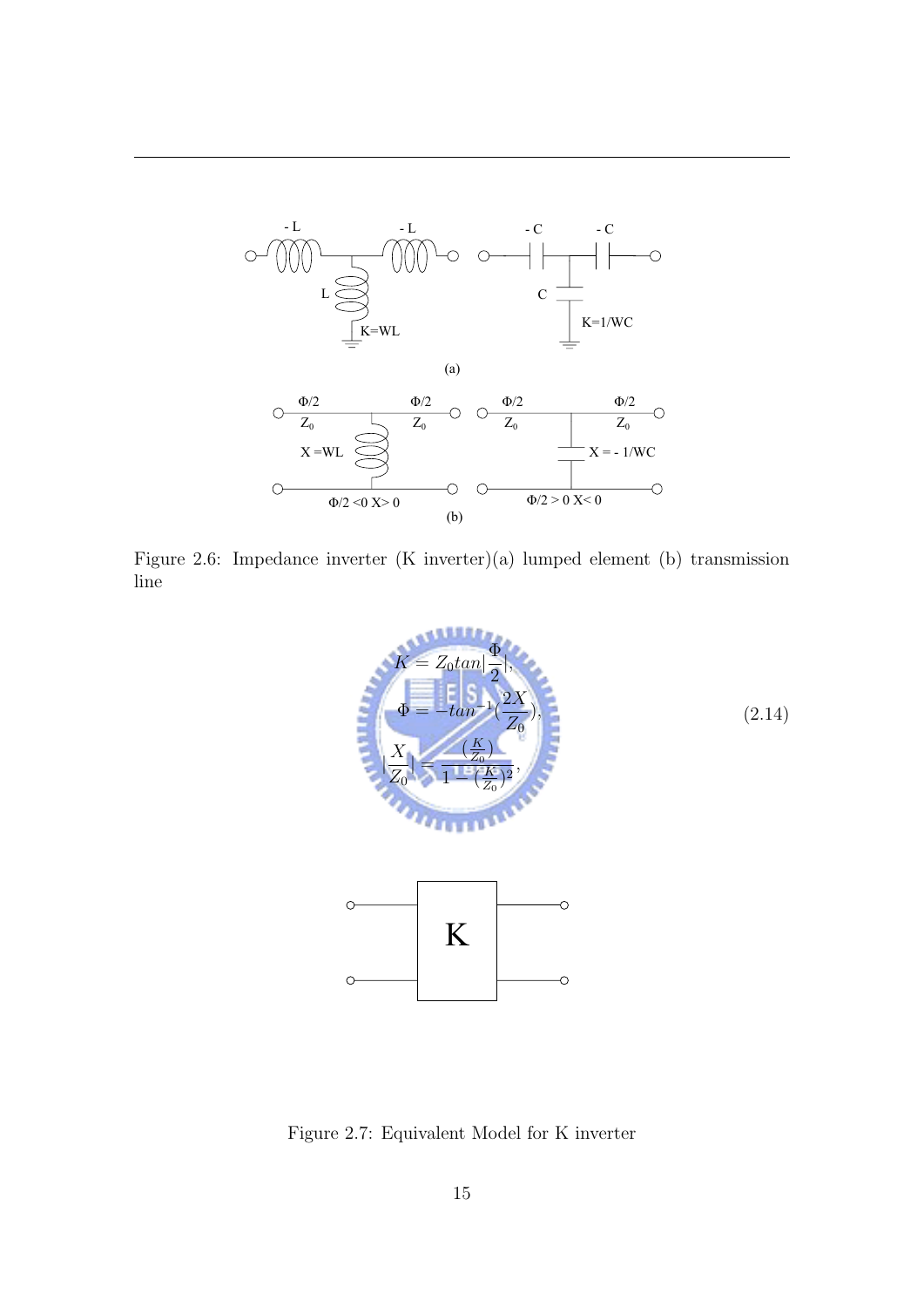All of them can be proved by Y matrix and Z matrix [18].

Port 3

$$
Y = \begin{pmatrix} Y_{11} & Y_{12} \\ Y_{21} & Y_{22} \end{pmatrix}
$$
  

$$
Z = \begin{pmatrix} Z_{11} & Z_{12} \\ Z_{21} & Z_{22} \end{pmatrix}
$$
 (2.15)

Port 4

They are useful for filter design which  $\frac{\Phi}{2}$  can be absorbed into resonator' s electrical length in (2.13) and (2.14). Examples electrical length are shown in Fig. 2.8 and Fig. 2.9, where  $180^o$  means  $\lambda/2$  resonator.



The formulas for J inverter filter as shown in Fig. 2.8 are depicted below.

$$
J_{01} = \sqrt{\frac{G_S b_{1r} \Delta}{g_0 g_1}}
$$
  
\n
$$
J_{jj+1} = \Delta \sqrt{\frac{b_{jr} b_{j+1r}}{g_j g_{j+1}}}
$$
  
\n
$$
J_{nn+1} = \sqrt{\frac{G_L b_{nr} \Delta}{g_n g_{n+1}}}
$$
  
\n
$$
G_S = \frac{1}{Z_0} = G_L
$$
\n(2.16)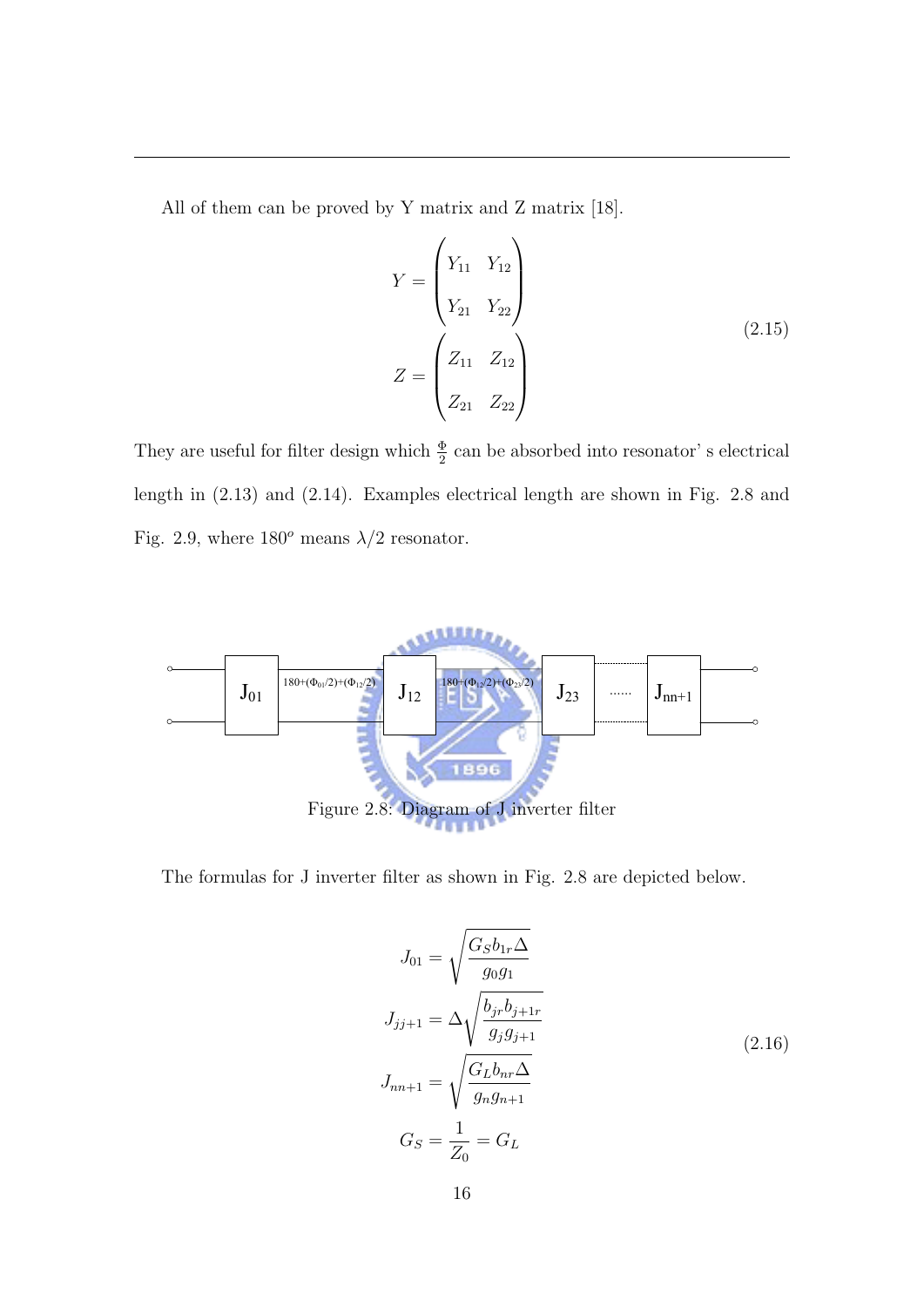

Figure 2.9: Diagram of K inverter filter

The design formulas for a filter with K inverters are shown in the following.

$$
K_{01} = \sqrt{\frac{R_S x_{1r} \Delta}{g_0 g_1}}
$$
  
\n
$$
K_{jj+1} = \Delta \sqrt{\frac{x_{jr} x_{j+1r}}{g_j g_{j+1}}}
$$
  
\n
$$
K_{nn+1} = \sqrt{\frac{R_L x_{nr} \Delta}{g_n g_{n+1}}}
$$
  
\n
$$
R_S = R_L = Z_0
$$
  
\n(2.17)

In (2.16) and (2.17), the  $b_{jr}$  is susceptance slope parameter of the j-th shunt resonance,  $\Delta$  is fractional bandwidth, use lower case latter.  $X_{jr}$  is reactance slope parameter of the j-th series resonance, and  $g_j$  is the Tchebyshev low-pass prototype element values, which could be obtained in (2.11). By their definition:

$$
b_j = \frac{\omega_0}{2} \frac{dB_j(\omega)}{d\omega} |_{\omega = \omega_0}
$$

$$
x_j = \frac{\omega_0}{2} \frac{dX_j(\omega)}{d\omega} |_{\omega = \omega_0}
$$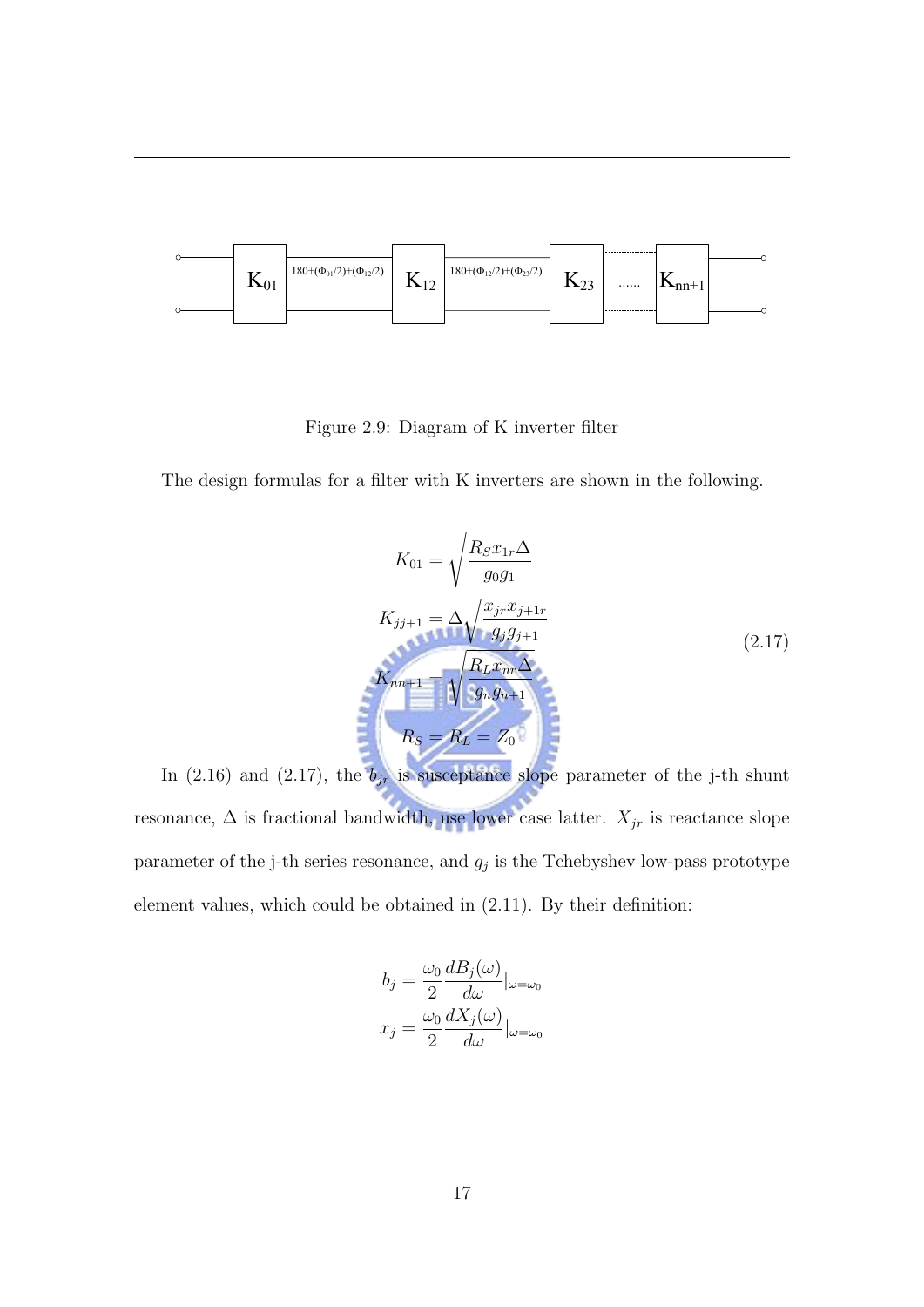We could obtain:

$$
b_j = \begin{cases} \frac{\pi}{2}Y_o & , \frac{\lambda}{2} - resonator \\ \frac{\pi}{4}Y_o & , \frac{\lambda}{4} - resonator \end{cases}
$$
  

$$
x_j = \begin{cases} \frac{\pi}{2}Z_o & , \frac{\lambda}{2} - resonator \\ \frac{\pi}{4}Z_o & , \frac{\lambda}{4} - resonator \end{cases}
$$
 (2.18)

#### 2.3.2 Novel J and K Inverter for CPS

As section 2.1, we already known that CPS could be analyzed by half circuit analysis [19]-[22]. In this section, we inductre J and K inverter equivalent model for filter as shown in Fig. 2.10. The half-circuit of the CPS J and K inverter are also shown in the figure. 1896

From Fig. 2.10 (a) to (c), they can be modeling as the equivalent model of CPS' half-circuit, which also could be proved by  $(2.15)$ .

The capacitance Cg and Cp that appear in the equivalent  $\pi$ -network as shown in Fig. 2.10(a)and (b) may be determined as Fig. 2.11(a) and (b) by using the EM-simulator, and also the inductance Ls and Lp that appear in the equivalent T-network in Fig.  $2.10(c)$  as Fig.  $2.12(a)$  and (b). In Fig.  $2.12$ , (a) is size-I and (b)is size-II, which W1 of (a) is smaller than (b), and length of (a) is bigger than (b).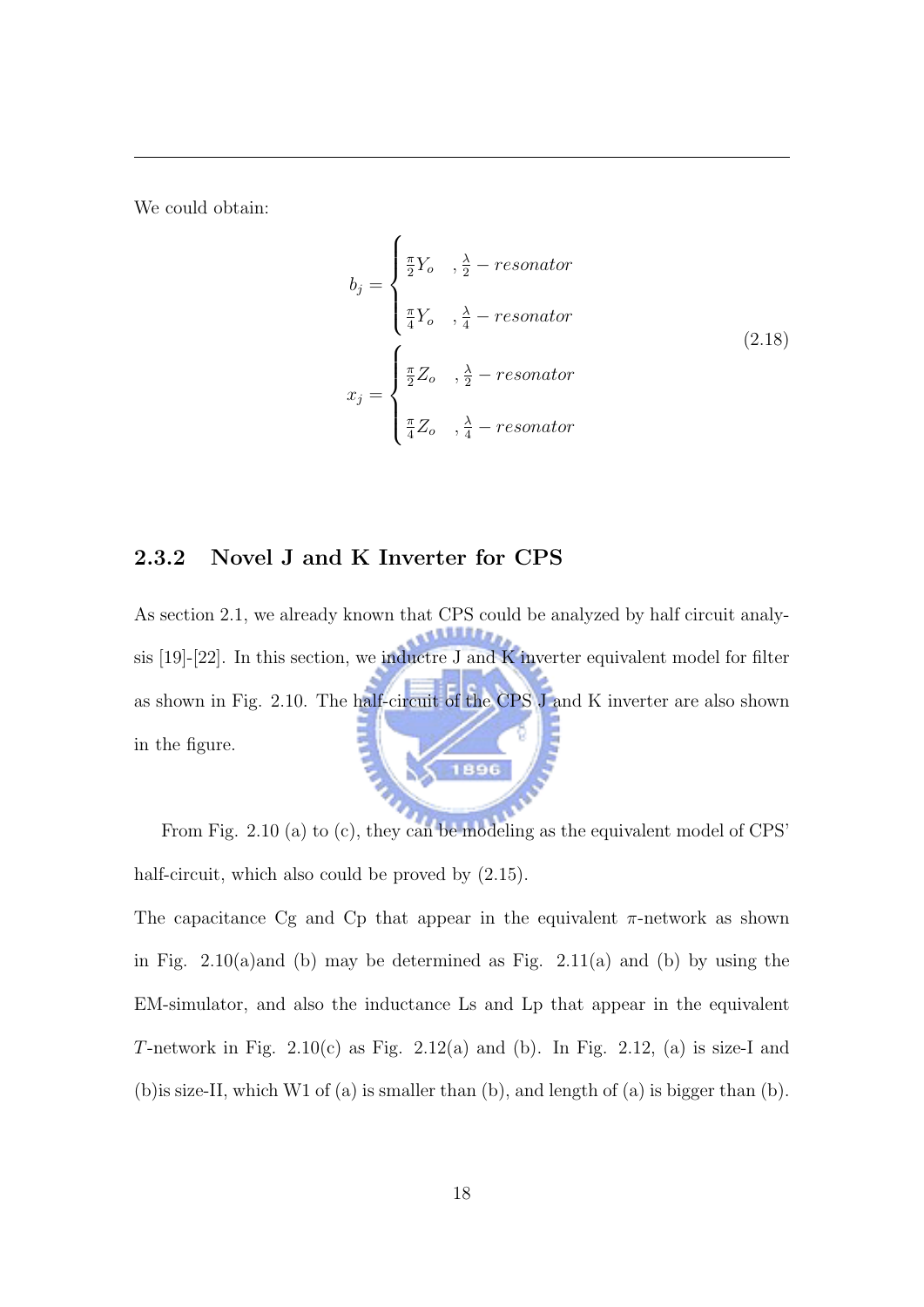

Figure 2.10: Proposed J and K inverter for CPS (a)J inverter (b)J inverter (c)K inverter

$$
C_g = -\frac{I_m(Y_{21})}{\omega_0}
$$

$$
C_p = \frac{I_m(Y_{11} + Y_{21})}{\omega_0}
$$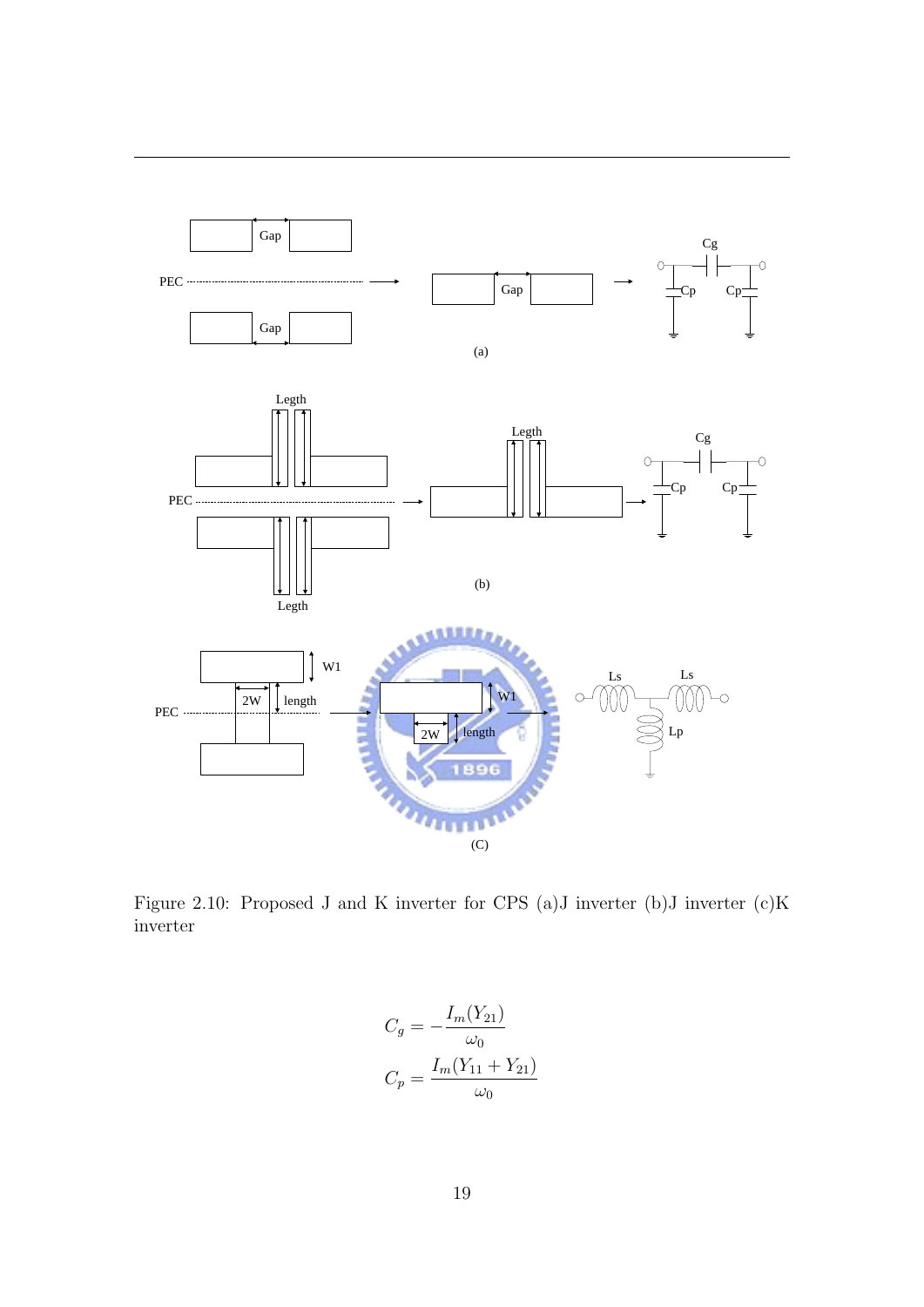$$
L_s = \frac{I_m(Z_{21})}{\omega_0}
$$

$$
L_p = \frac{I_m(Z_{11} - Z_{21})}{\omega_0}
$$



(b)

Figure 2.11: Capacitance versus physical dimmension in(a)Gap(b)Lengh

According to Fig. 2.11 and 2.12 , we could find the values for filter design, which we need. And then, use (2.19) and (2.20) to calculate the initial guess. We will use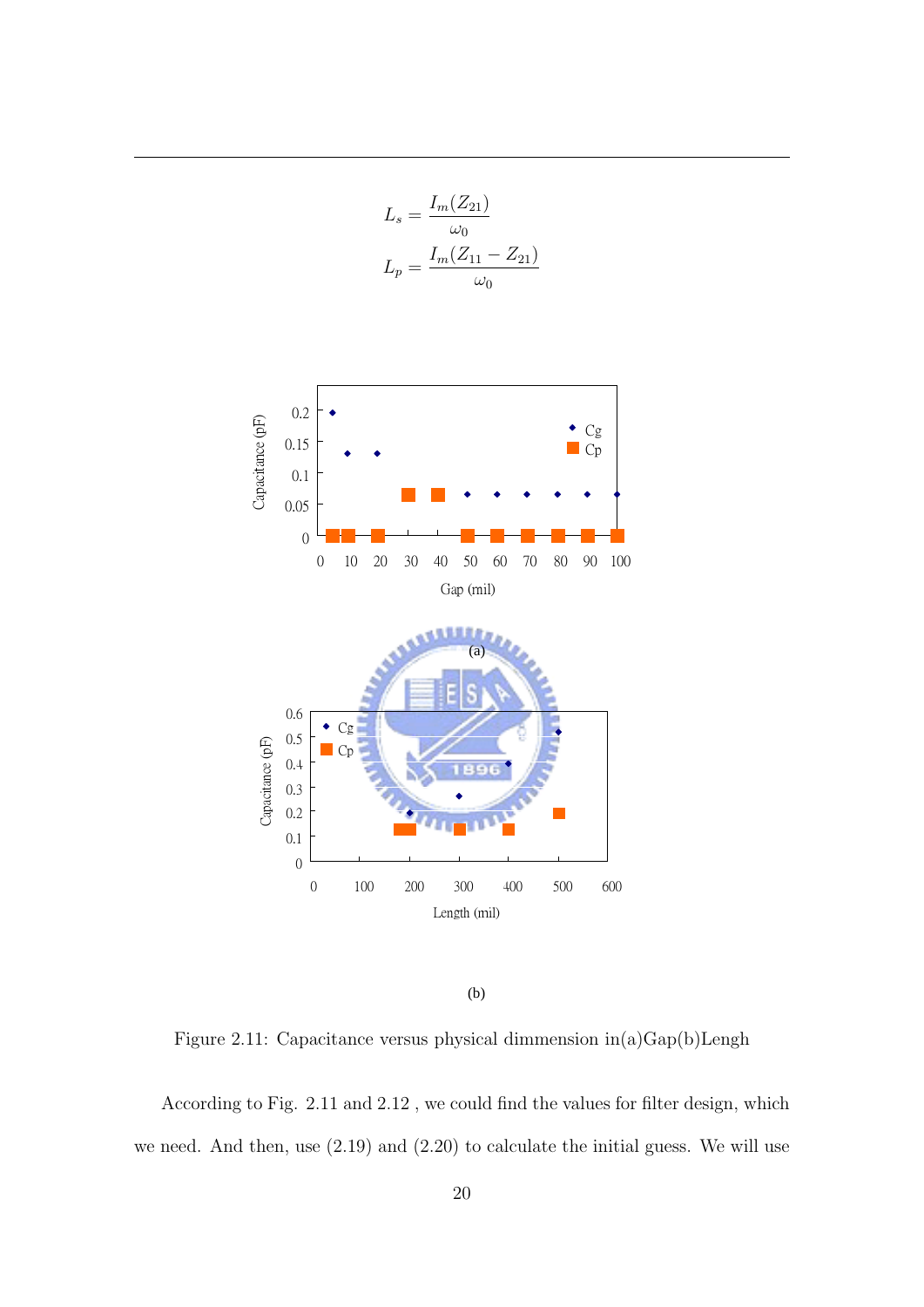

(a)



Figure 2.12: Inductance versus physical dimmension in (a)size-I (b)size-II ţ é 896

them in chapter 4.

$$
\theta_{j} = \pi - \frac{1}{2} [tan^{-1}(\frac{2B_{j-1j}}{Y_0}) + tan^{-1}(\frac{2B_{jj+1}}{Y_0})](radians)
$$
  
\n
$$
C_{g}^{jj+1} = \frac{B_{jj+1}}{\omega_{0}}
$$
  
\n
$$
l_{j} = \frac{\lambda_{g0}}{2\pi} \theta_{j} - \Delta_{j}^{e1} - \Delta_{j}^{e2}
$$
  
\n
$$
\Delta_{j}^{e1} = \frac{\omega_{0} C_{p}^{j-1j}}{Y_0} \frac{\lambda_{g0}}{2\pi}
$$
  
\n
$$
\Delta_{j}^{e2} = \frac{\omega_{0} C_{p}^{jj+1}}{Y_0} \frac{\lambda_{g0}}{2\pi}
$$
  
\n(2.19)

By duality, there also have: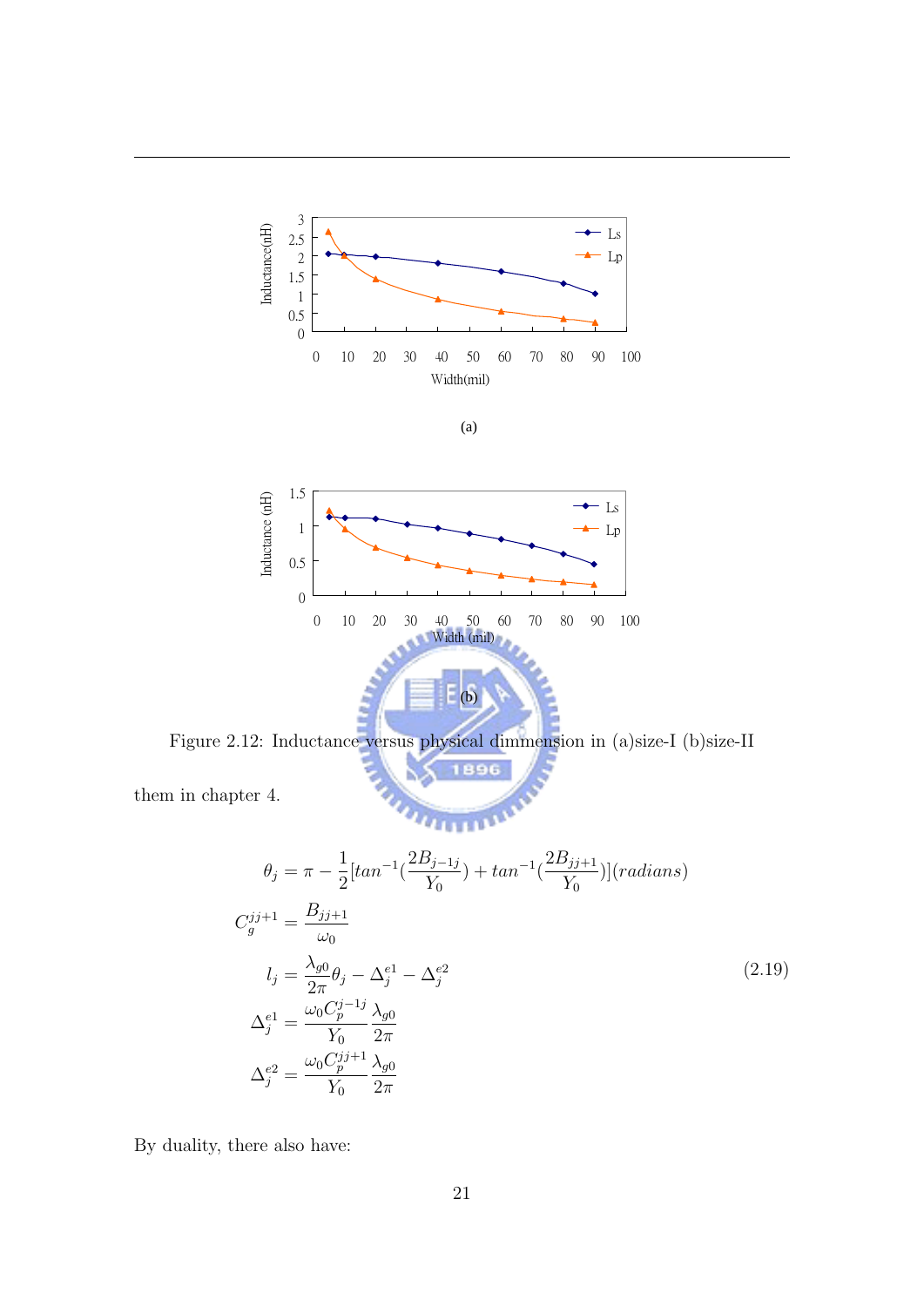$$
\theta_{j} = \pi - \frac{1}{2} [tan^{-1}(\frac{2X_{j-1j}}{Z_{0}}) + tan^{-1}(\frac{2X_{jj+1}}{Z_{0}})](radians)
$$
  
\n
$$
L_{p}^{jj+1} = \frac{X_{jj+1}}{\omega_{0}}
$$
  
\n
$$
l_{j} = \frac{\lambda_{g0}}{2\pi} \theta_{j} - \Delta_{j}^{e1} - \Delta_{j}^{e2}
$$
  
\n
$$
\Delta_{j}^{e1} = \frac{\omega_{0} L_{s}^{j-1j}}{Y_{0}} \frac{\lambda_{g0}}{2\pi}
$$
  
\n
$$
\Delta_{j}^{e2} = \frac{\omega_{0} L_{s}^{jj+1}}{Y_{0}} \frac{\lambda_{g0}}{2\pi}
$$
  
\n(2.20)

where  $\omega_0 = 2\pi f_0$ , and  $f_0$  is center frequency. If changes the  $\pi$  to  $\pi/2$  in (2.19)- $(2.20)$ , we can obtained the formulas for  $\lambda/4$  resonators cases.

**SALLAS** 

### 2.3.3 Design Procedure Flow Chart

After knowing the filter parameters for Tchebyshev response and formulas for J / K inverters, we follow the design flow shown in Fig. 2.13 to complete the filter design. First, we have to define band-pass filter' s center frequency, fractional bandwidth, order, and ripple level. Second, calculate its low-pass prototype element values to obtain J inverter or K inverter values. Third, use analytical method to get the initial design of the filter and fine tune it on EM-simulator. Finally, implement circuit and measure it.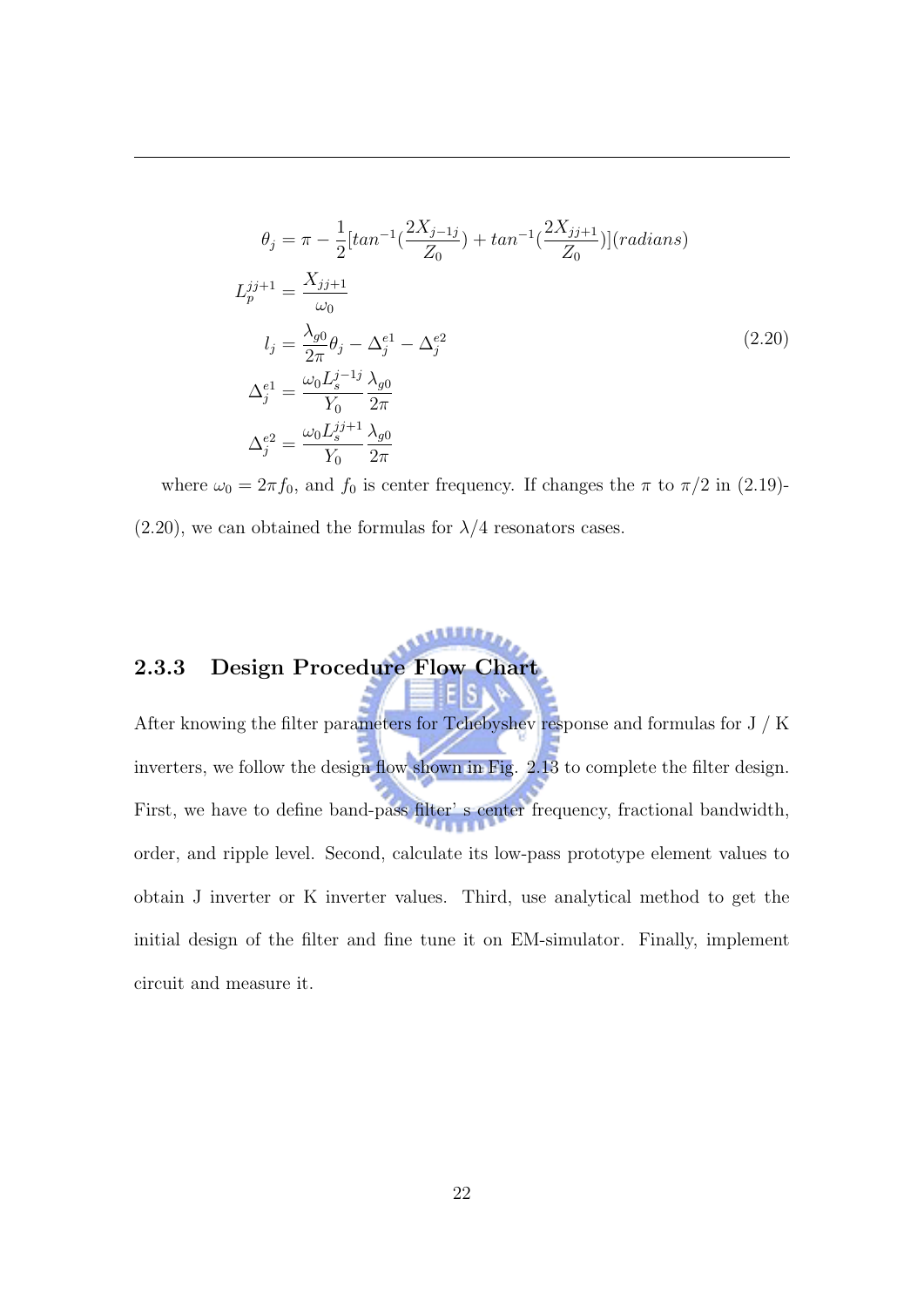

Figure 2.13: Diagram of design procedure flow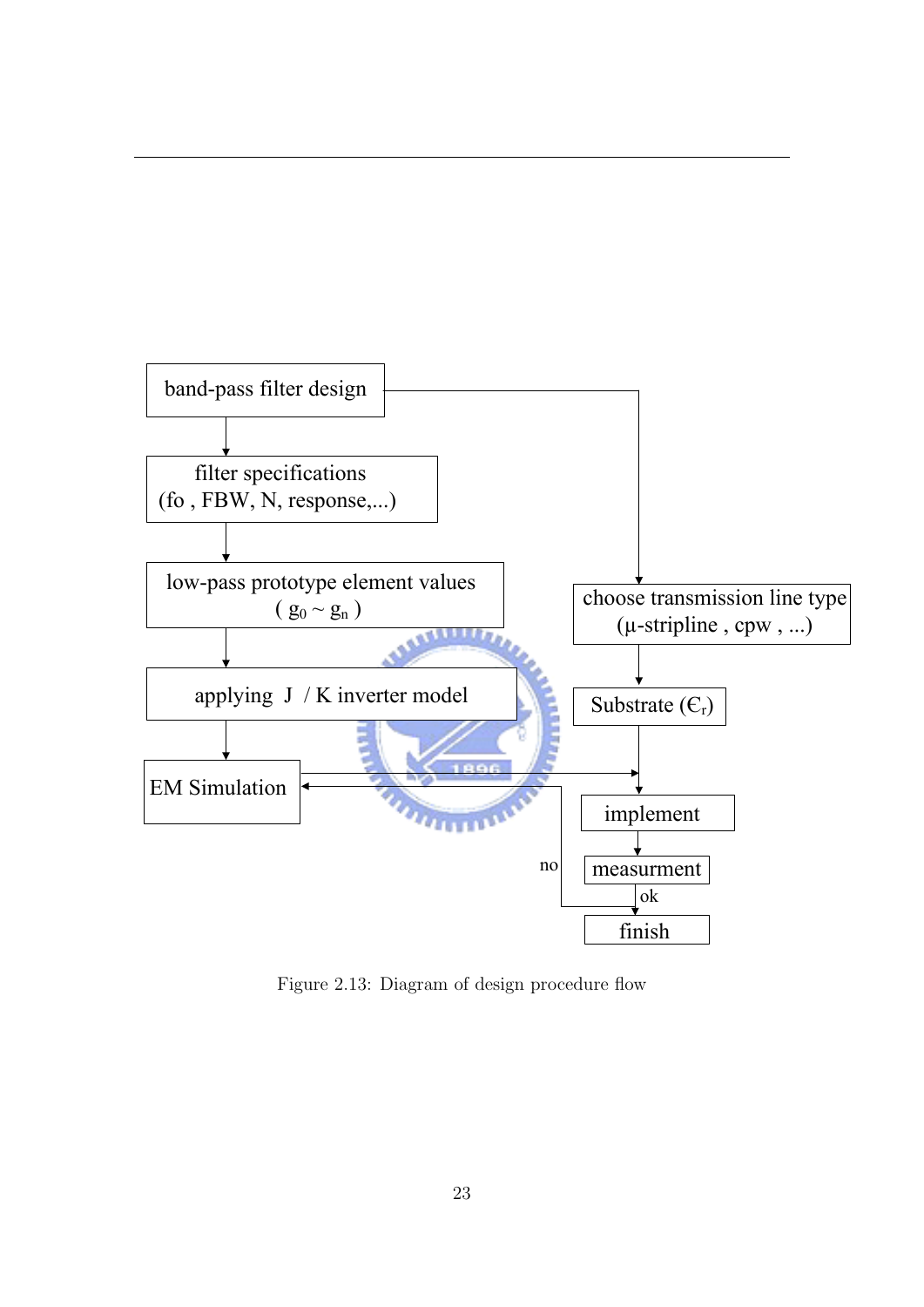# Chapter 3

# Measurement Theory and Taper Transition Circuit

In this chapter, we will disscuss the measurement of mixed-mode S-parameters. And then compare three types of taper transition circuits for measurement.

# 3.1 Mixed-mode S-Parameters



Figure 3.1: (a)Diagram of single-ended 4-port DUT (b)Diagram of differential 2 port DUT

An S-parameter is defined as the ratio of two normalized power waves, that is the response divided by the stimulus. A full S-matrix (3.1) describes every possible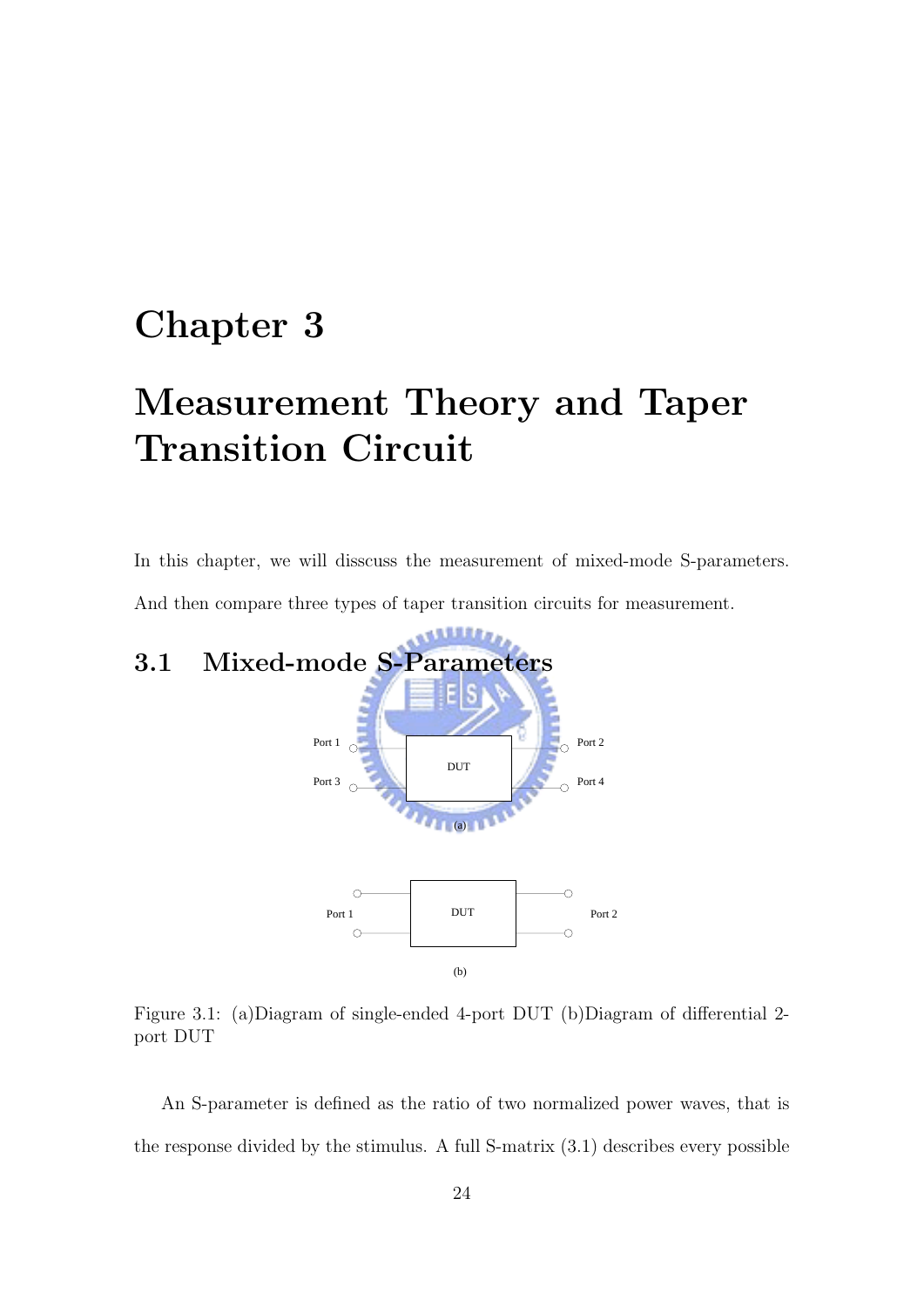combination of a response divided by a stimulus. The matrix is arranged in such a way that each column represents a particular stimulus condition, and each row represents a particular response condition. The standard 4-port S-parameters matrix is given below.

$$
\begin{pmatrix} b_1 \\ b_2 \\ b_3 \\ b_4 \end{pmatrix} = \begin{pmatrix} S_{11} & S_{12} & S_{13} & S_{14} \\ S_{21} & S_{22} & S_{23} & S_{24} \\ S_{31} & S_{32} & S_{33} & S_{34} \\ S_{41} & S_{42} & S_{43} & S_{44} \end{pmatrix} \begin{pmatrix} a_1 \\ a_2 \\ a_3 \\ a_4 \end{pmatrix} \tag{3.1}
$$

Or  $B_{std} = S_{std}A_{std}$ , where  $B_{std}$ , and  $A_{std}$  are column vectors correspondes incident outgoing waves respectivly. And  $S_{std}$  is the standard 4-port S-parameters matrix. They are shown in  $(3.2)$  and  $(3.3)$  respectivly.

$$
B_{std} = \begin{pmatrix} b_1 & b_2 & b_3 \\ b_2 & b_3 & b_4 \\ b_4 & b_5 & b_6 \end{pmatrix}
$$
  
\n
$$
S_{std} = \begin{pmatrix} S_{11} & S_{12} & S_{13} & S_{14} \\ S_{21} & S_{22} & S_{23} & S_{24} \\ S_{31} & S_{32} & S_{33} & S_{34} \\ S_{41} & S_{42} & S_{43} & S_{44} \end{pmatrix}
$$
  
\n(3.3)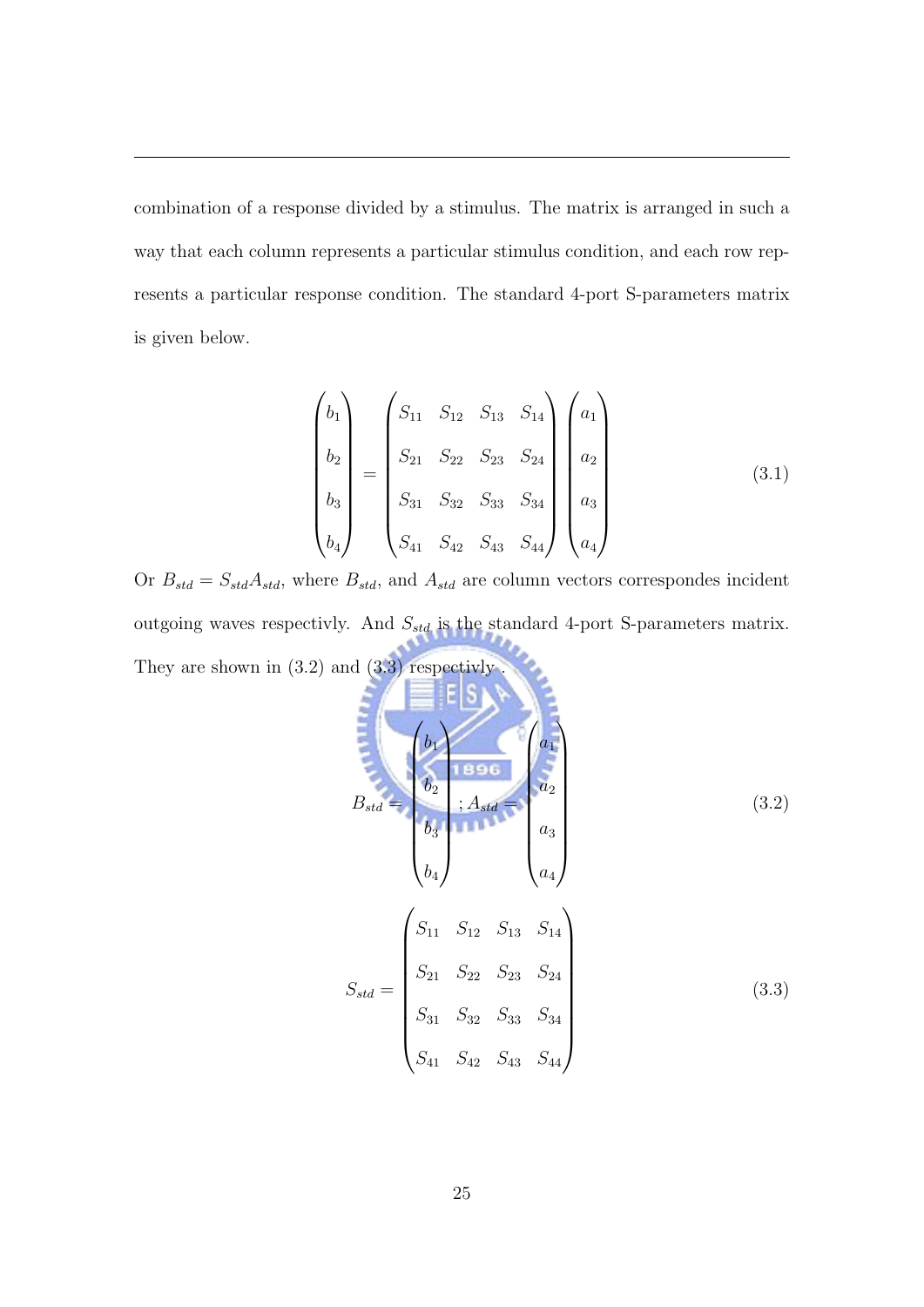For a balanced device, differential and common mode voltages and currents can be defined on each balanced port. Differential and common mode impedances can also be defined. A block diagram of a 2-port differential device-under-test (DUT) is shown in Fig.  $3.1(b)$ . A mixed-mode S matrix in  $(3.4)$  can be organized in a way similar to the single-ended S-matrix, where each column (row) represents a different stimulus (response) condition. The mode information as well as port information must be included in the mixed-mode S matrix.

$$
\begin{pmatrix}\nb_{d1} \\
b_{d2} \\
b_{c1} \\
b_{c2}\n\end{pmatrix} = \begin{pmatrix}\nS_{d1d1} & S_{d1d2} & S_{d1c1} & S_{d1c2} \\
S_{d2d1} & S_{d2d2} & S_{d2c1} & S_{d2c2} \\
S_{c1d1} & S_{c1d2} & S_{c1c1} & S_{c1c2} \\
S_{c2d1} & S_{c2d2} & S_{c2c1} & S_{c2c2}\n\end{pmatrix}\begin{pmatrix}\na_{d1} \\
a_{d2} \\
a_{d2} \\
a_{c1} \\
a_{c2}\n\end{pmatrix}
$$
\n(3.4)

 $S_{didj}$  and  $S_{cicj}$   $(i, j=1, 2)$  are the differential mode and common mode S-parameters respectively.  $S_{dicj}$  and  $S_{cicj}$  (i, j=l, 2) are the mode-conversion/ cross mode Sparameters. The parameters  $S_{didj}$   $(i, j=1, 2)$  in the upper-left corner of the mixedmode S-matrix (3.4) describe the performance with a differential stimulus and differential response.  $S_{dicj}$   $(S_{cidj})$   $(i, j=1, 2)$  describes the conversion of common mode (differential mode) waves to differential mode (common mode) waves.

The mixed-mode S-parameters in (3.4) can be transformed to standard 4-port Sparameters  $(3.3)$ . Consider nodes 1 and 2 in Fig.  $3.1(a)$  as a single differential port, and nodes 3 and 4 as another differential port . The relations between the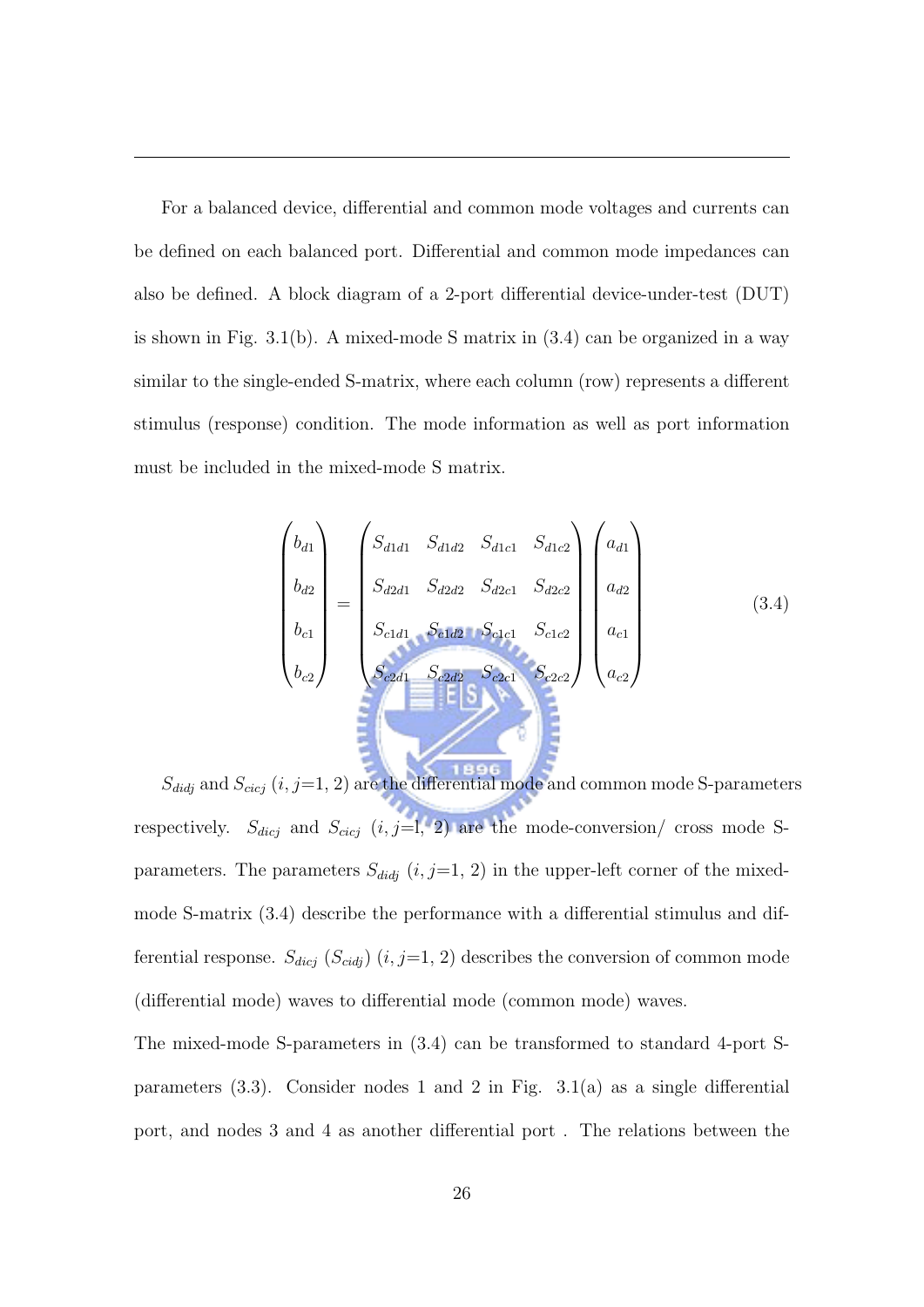response and stimulus of standard-mode and mixed-mode are shown in (3.5) and (3.6). Where  $a_i$  and  $b_i$  (i=l to 4) are the waves measured at ports 1-4 in Fig. 3.1(a).

$$
a_{d1} = \frac{1}{\sqrt{2}}(a_1 - a_3)
$$
  
\n
$$
a_{c1} = \frac{1}{\sqrt{2}}(a_1 + a_3)
$$
  
\n
$$
b_{d1} = \frac{1}{\sqrt{2}}(b_1 - b_3)
$$
  
\n
$$
b_{c1} = \frac{1}{\sqrt{2}}(b_1 + b_3)
$$
  
\n
$$
a_{d2} = \frac{1}{\sqrt{2}}(a_2 - a_4)
$$
  
\n
$$
a_{c2} = \frac{1}{\sqrt{2}}(a_2 + a_4)
$$
  
\n
$$
b_{d2} = \frac{1}{\sqrt{2}}(b_2 - b_4)
$$
  
\n
$$
b_{c2} = \frac{1}{\sqrt{2}}(b_2 + b_4)
$$
  
\n
$$
b_{c2} = \frac{1}{\sqrt{2}}(b_2 + b_4)
$$
  
\n(3.6)

(3.7)-(3.12) gives the transformation between standard and mixed-mode S-matrices.

$$
A_{mm} = MA_{std} = \begin{pmatrix} a_{d1} & a_{d2} \\ a_{d2} \\ a_{c1} \\ a_{c2} \end{pmatrix} = \frac{1}{\sqrt{2}} \begin{pmatrix} 1 & 0 & -1 & 0 \\ 0 & 1 & 0 & -1 \\ 1 & 0 & 1 & 0 \\ 0 & 1 & 0 & 1 \end{pmatrix} \begin{pmatrix} a_1 \\ a_2 \\ a_3 \\ a_4 \end{pmatrix}
$$
(3.7)

$$
B_{mm} = MB_{std} = \begin{pmatrix} b_{d1} \\ b_{d2} \\ b_{c1} \\ b_{c2} \end{pmatrix} = \frac{1}{\sqrt{2}} \begin{pmatrix} 1 & 0 & -1 & 0 \\ 0 & 1 & 0 & -1 \\ 1 & 0 & 1 & 0 \\ 0 & 1 & 0 & 1 \end{pmatrix} \begin{pmatrix} b_1 \\ b_2 \\ b_3 \\ b_4 \end{pmatrix}
$$
(3.8)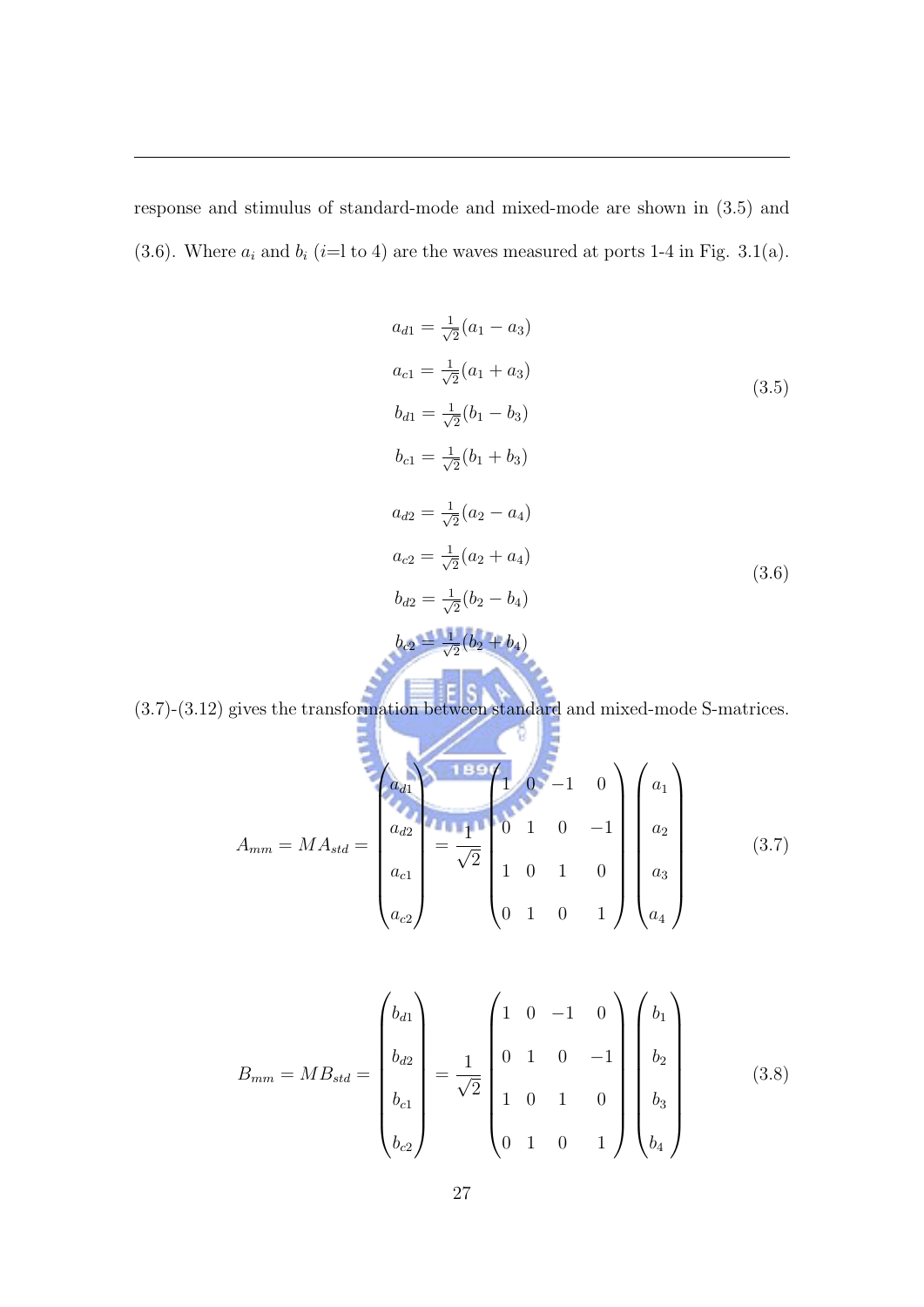$$
M = \frac{1}{\sqrt{2}} \begin{pmatrix} 1 & 0 & -1 & 0 \\ 0 & 1 & 0 & -1 \\ 1 & 0 & 1 & 0 \\ 0 & 1 & 0 & 1 \end{pmatrix}
$$
(3.9)  

$$
M^{-1} = \frac{M^*}{|M|} = \frac{1}{\sqrt{2}} \begin{pmatrix} 1 & 0 & -1 & 0 \\ 0 & 1 & 0 & -1 \\ 1 & 0 & 1 & 0 \\ 1 & 0 & 1 & 0 \\ 0 & 1 & 0 & 1 \end{pmatrix} = M^T
$$
(3.10)  
where *M* is the conversion matrix.  

$$
B_{mm} = S_{mm}A_{mm} = \begin{pmatrix} b_{d1} & b_{d2} & b_{d1} & b_{d1} \\ b_{d2} & b_{d2} & b_{d2} & b_{d2} \\ b_{e1} & b_{e2} & b_{d2} & b_{d2} & b_{d2} \\ b_{e2} & b_{e3} & b_{d3} & b_{d2} & b_{d2} \\ b_{e3} & b_{e4} & b_{e4} & b_{e4} & b_{d2} \\ b_{e4} & b_{e2} & b_{e3} & b_{e2} & b_{e3} \end{pmatrix} \begin{pmatrix} a_{d1} \\ a_{d2} \\ a_{d3} \\ a_{e4} \\ a_{e2} \\ a_{e3} \end{pmatrix}
$$
(3.11)

Use (3.8), (3.7) to substitute (3.11) which can be obtained:

$$
MB_{std} = S_{mm}A_{mm}
$$

$$
B_{std} = S_{std}A_{std}
$$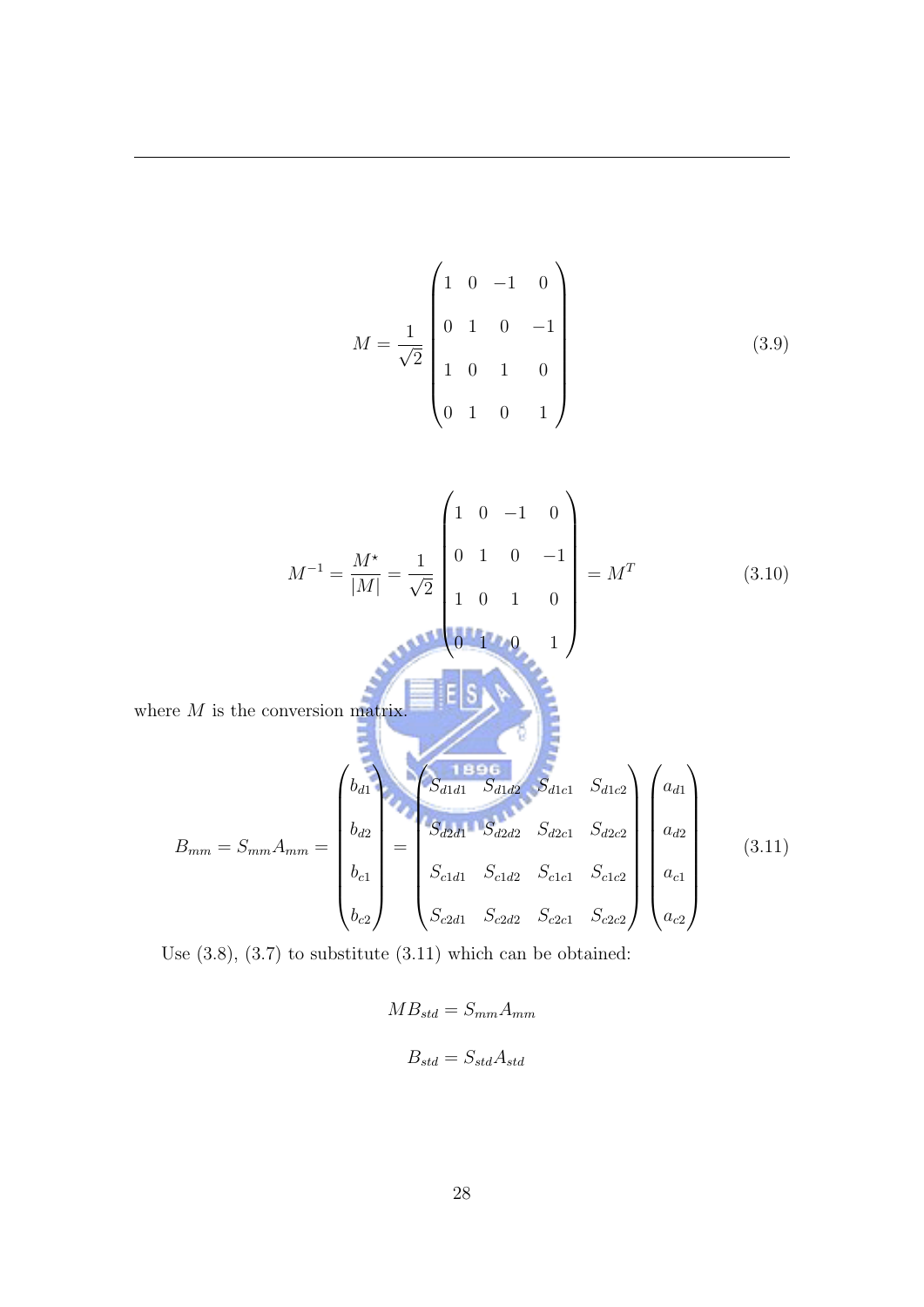By multipling  $A_{std}^{-1}$  which can be obtained:

$$
MS_{std}A_{std} = S_{mm}MA_{std}
$$

$$
MS_{std}A_{std}A_{std}^{-1} = S_{mm}MA_{std}A_{std}^{-1}
$$

Here, I= $A_{std}A_{std}^{-1}$  and do it against with M matrix which can be written:

$$
MS_{std} = S_{mm}M
$$

$$
MS_{std}M^{-1} = S_{mm}MM^{-1}
$$

At last:

where

$$
S_{mm} = MS_{std}M^{-1} = \begin{pmatrix} S_{dd} & S_{dc} \\ S_{cd} & S_{cc} \end{pmatrix}
$$
\n
$$
S_{dd} = \frac{1}{2} \begin{pmatrix} S_{11} - S_{13} & S_{31} + S_{33} & S_{12} \\ S_{21} - S_{23} & S_{41} + S_{43} & S_{22} & S_{24} - S_{42} + S_{44} \\ S_{21} - S_{23} & S_{41} + S_{43} & S_{22} & S_{24} - S_{42} + S_{44} \end{pmatrix}
$$
\n
$$
S_{dc} = \frac{1}{2} \begin{pmatrix} S_{11} + S_{13} - S_{31} - S_{33} & S_{12} + S_{14} - S_{32} - S_{34} \\ S_{21} + S_{23} - S_{41} - S_{43} & S_{22} + S_{24} - S_{42} - S_{44} \\ S_{21} - S_{23} + S_{41} - S_{43} & S_{22} - S_{14} + S_{32} - S_{34} \\ S_{21} - S_{23} + S_{41} - S_{43} & S_{22} - S_{24} + S_{42} - S_{44} \end{pmatrix} \tag{3.12}
$$
\n
$$
S_{cc} = \frac{1}{2} \begin{pmatrix} S_{11} + S_{13} + S_{31} + S_{33} & S_{12} + S_{14} + S_{32} + S_{34} \\ S_{21} + S_{23} + S_{41} + S_{43} & S_{22} + S_{24} + S_{42} + S_{44} \end{pmatrix}
$$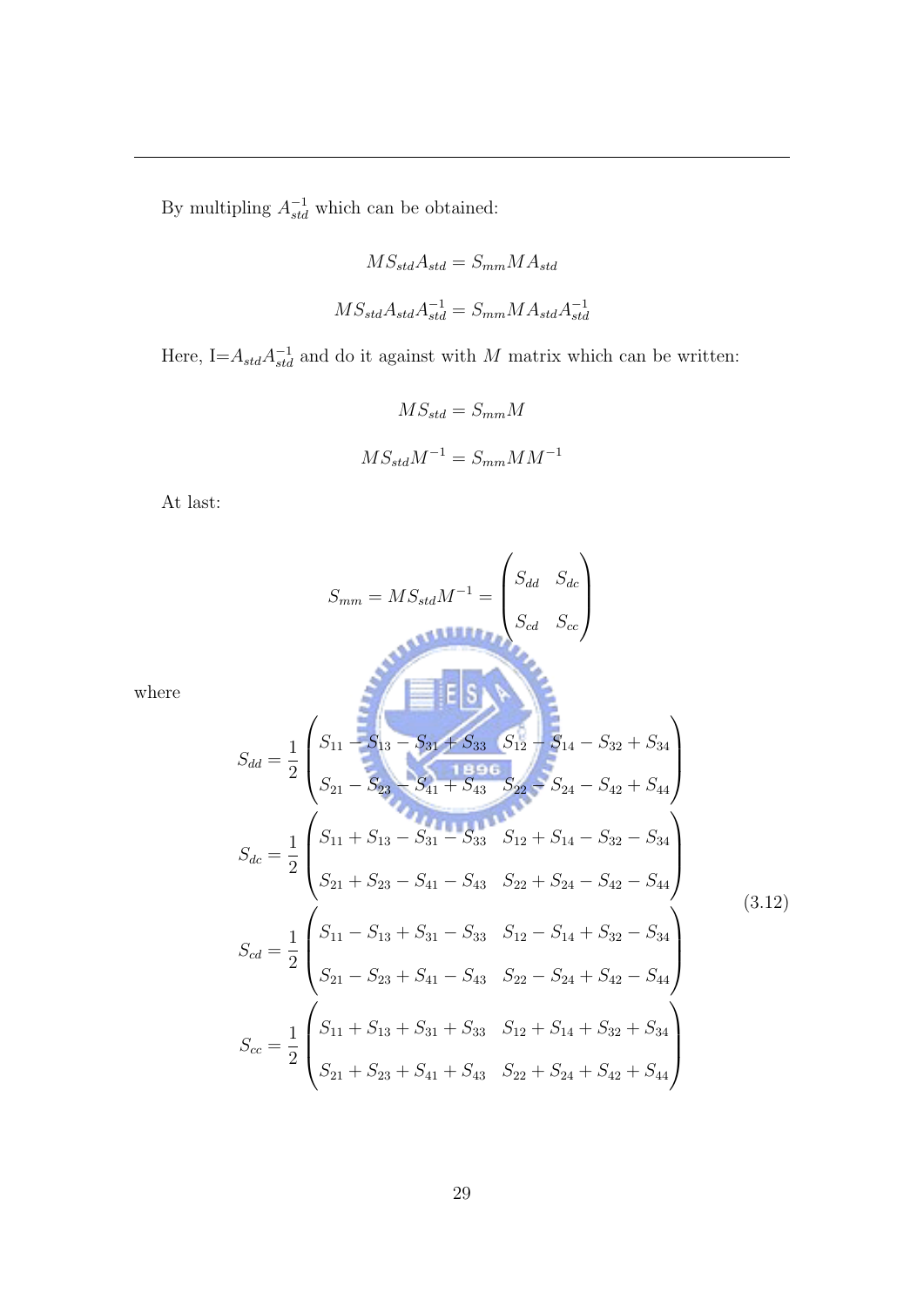

Figure 3.2: (a)Mixed-mode S-parameters (b)Differential S-parameters

**ANNAILLE** As obtained 4-port Z-parameters of CPS in (2.5), and then to extract the mixed-**Balun Balun Balun Balun Balun Balun Balun Balun Balun Balun Balun Balun Balun Balun Balun Balun Balun Balun Ba** mode S-parameters by (3.12). Actually, the method to find mixed-mode S-parameters  $\overline{\phantom{a}}$  $Z \sim 1$ by using a balun in Fig. 3.2(a) is identical to make basis transformation mathematically  $[23]-[25]$ . In Fig.  $3.\overline{2(b)}$ , it is a test set-up to measure differential mode (a) S-matrix of a DUT.

### 3.2 Taper Transition Circuits

measurement of a CPS line. All circuit are designed with RT/Duroid 4003 substrate In this section, three types of transition circuit are introduced and compared for with dielectric constant of 3.58 and thickness of 20 mil.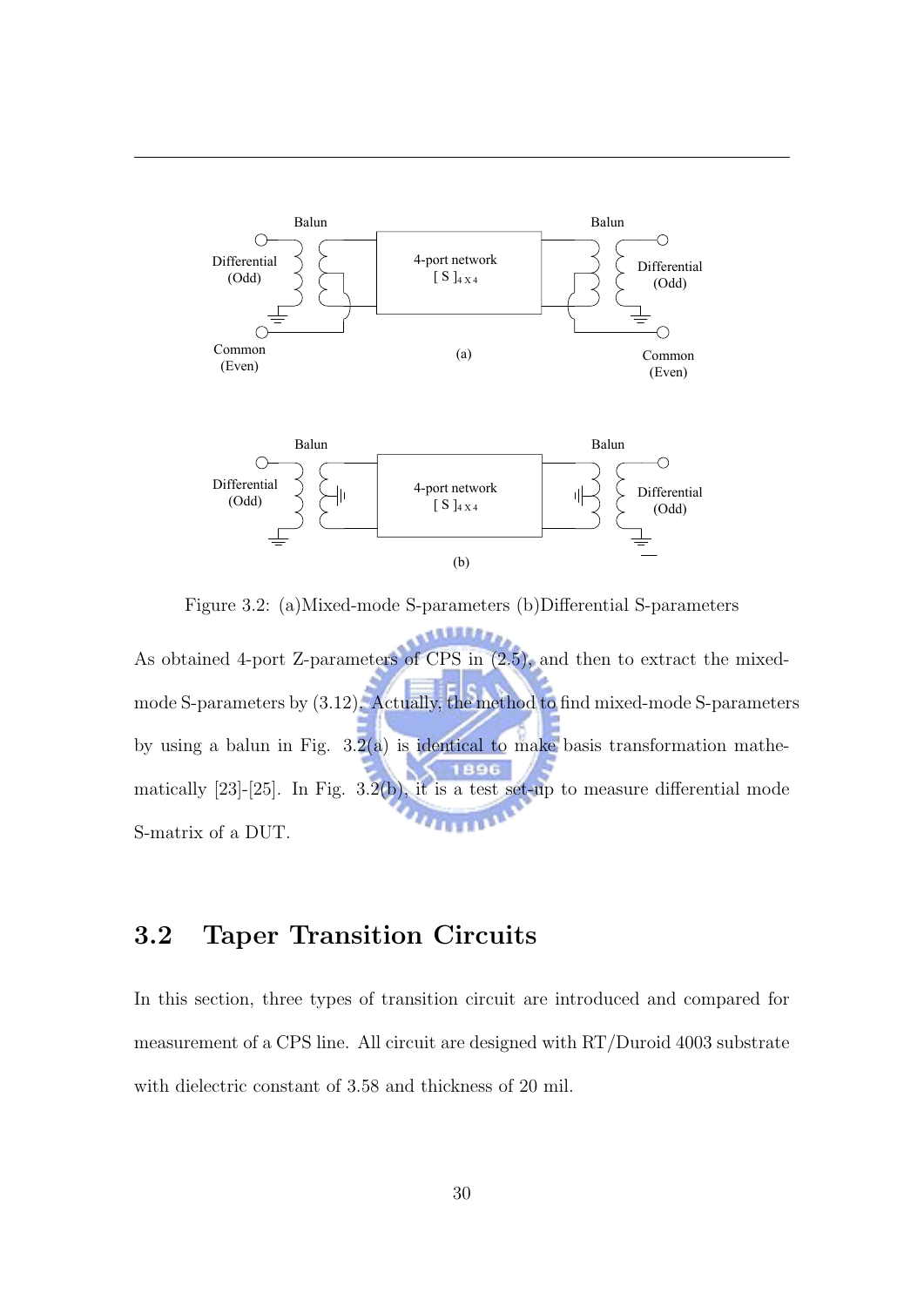#### 3.2.1 Type-I Transition Circuit

Type-I, which is shown in Fig. 3.3, considers only couple line effect. The simulation results about  $S_{d1d1} \ S_{d2d1}$  are shown in Fig. 3.4.

dB(4,3)



#### 3.2.2 Type-II Transition Circuit

Type-II transition circuit is shown in Fig. 3.7, where the taper portion is added. As shown in the figure, the input microstripline line has couple effect. The simulated and measured performances are depicted in Fig. 3.8 and 3.9. Fig. 3.10 shows the common mode to common mode S-parameters.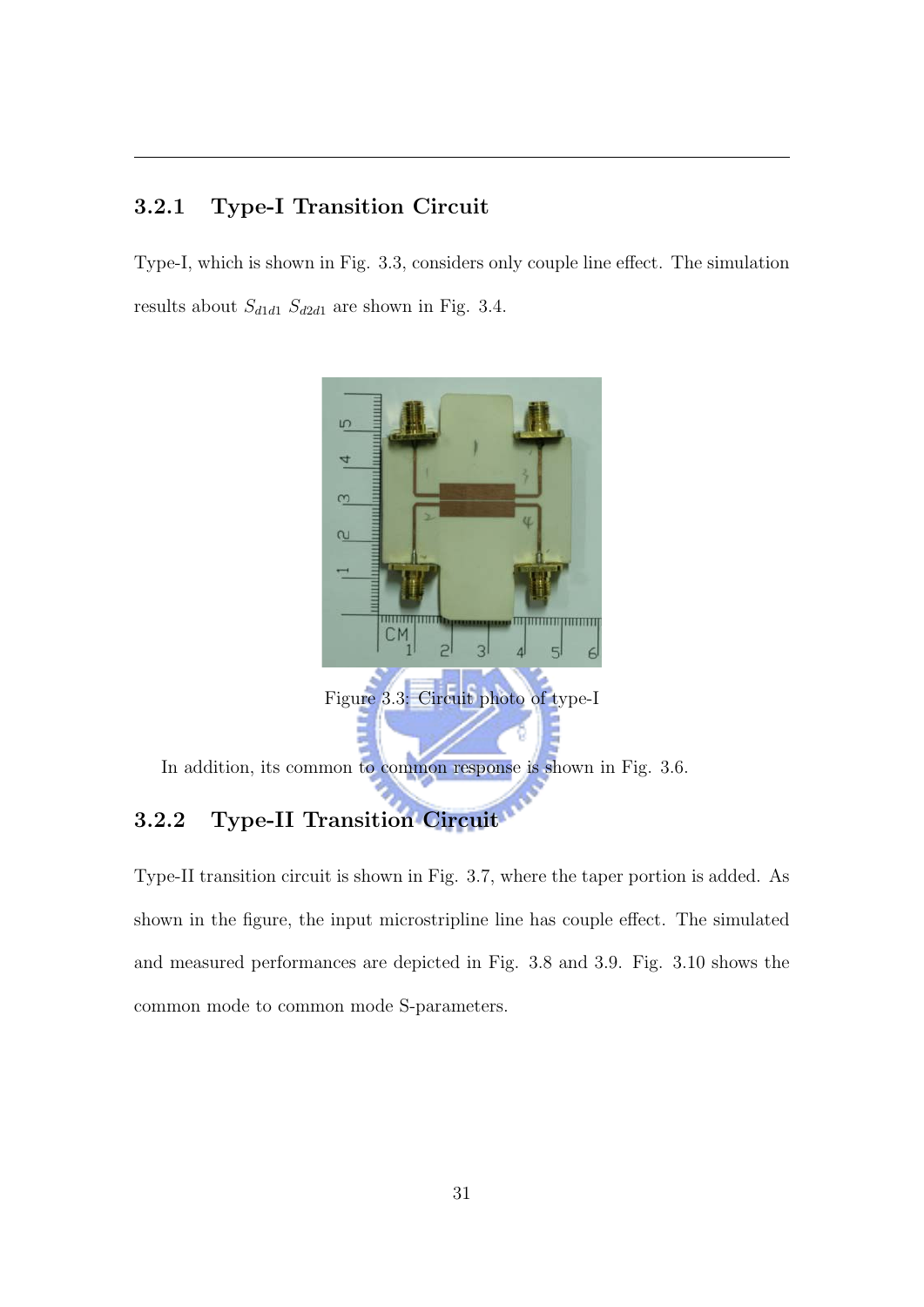

Figure 3.4: Narrow band differential mode simulation result



Figure 3.5: broad band differential mode measurement result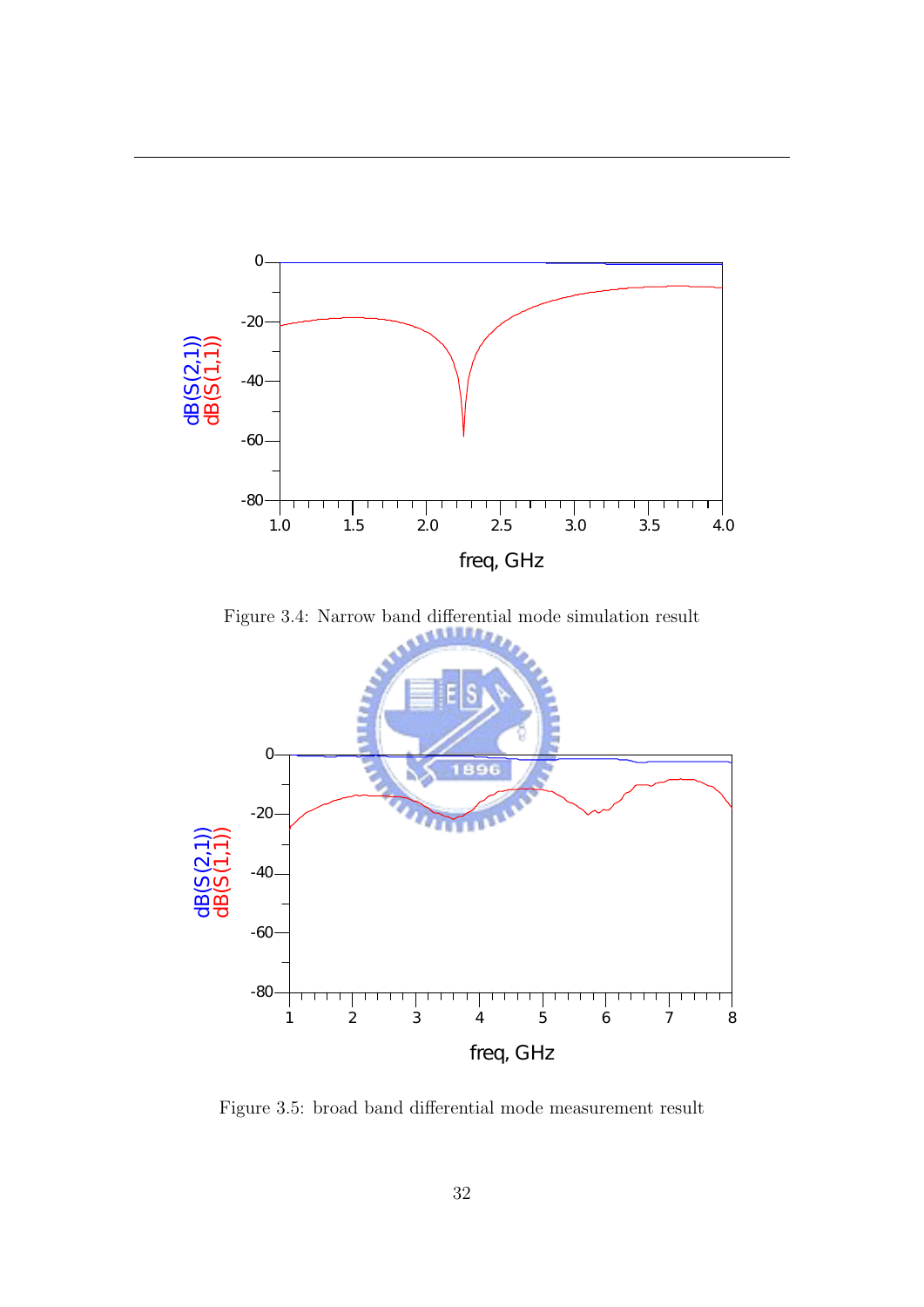

Figure 3.6: Broad band common mode measurement result



Figure 3.7: Circuit photo of type-II

#### 3.2.3 Type-III Transition Circuit

Type-III transition circuit is shown in Fig. 3.11. Not only a taper line portion is added, but also the decreasing of the coupling effect is taken into account. And it is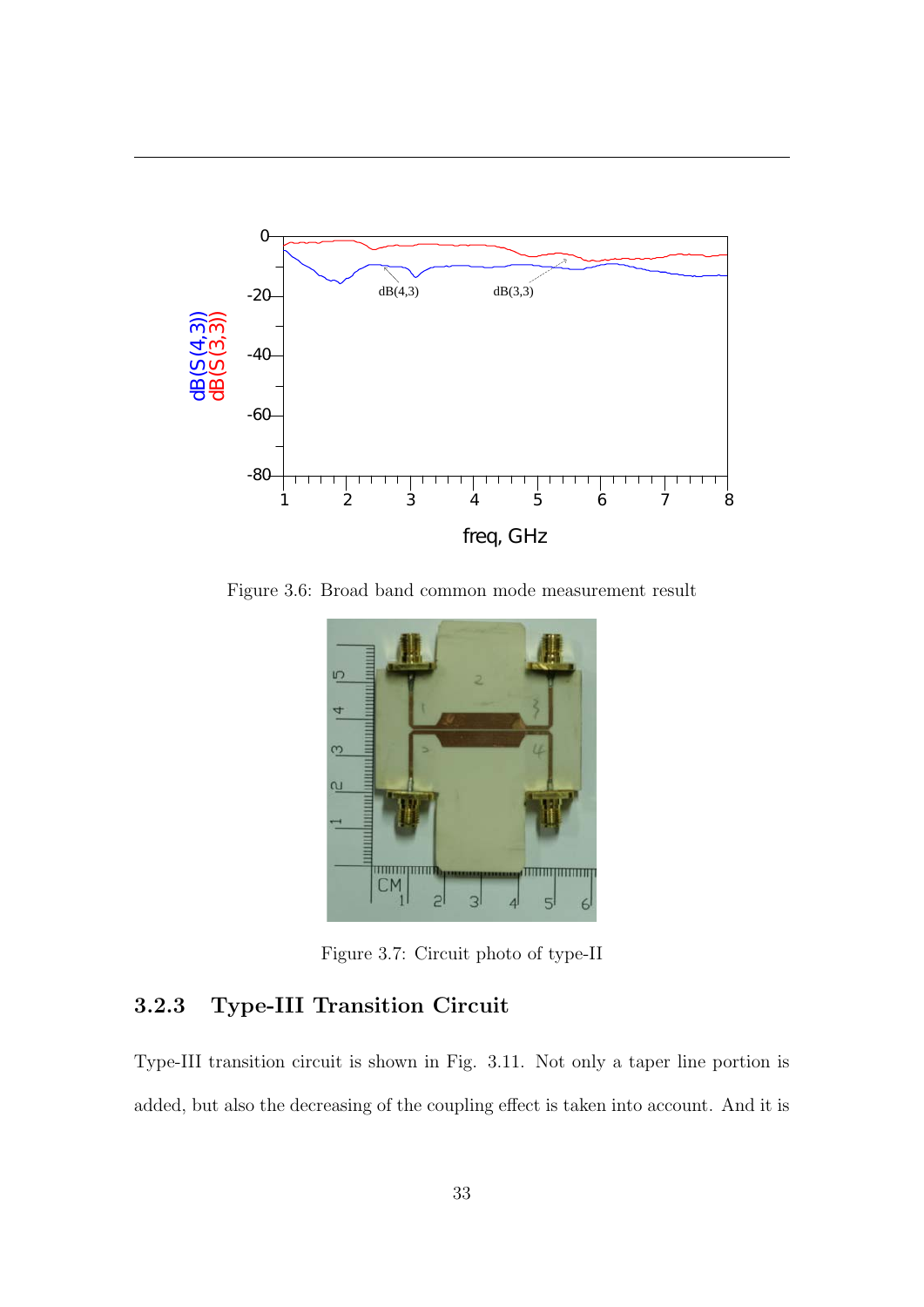

Figure 3.8: Narrow band differential mode simulation result



Figure 3.9: Broad band differential mode measurement result

the best of all three types of transition circuit. The type-III transition will be used in chapter 4 for measuring of proposed CPS filters. The simulated and measured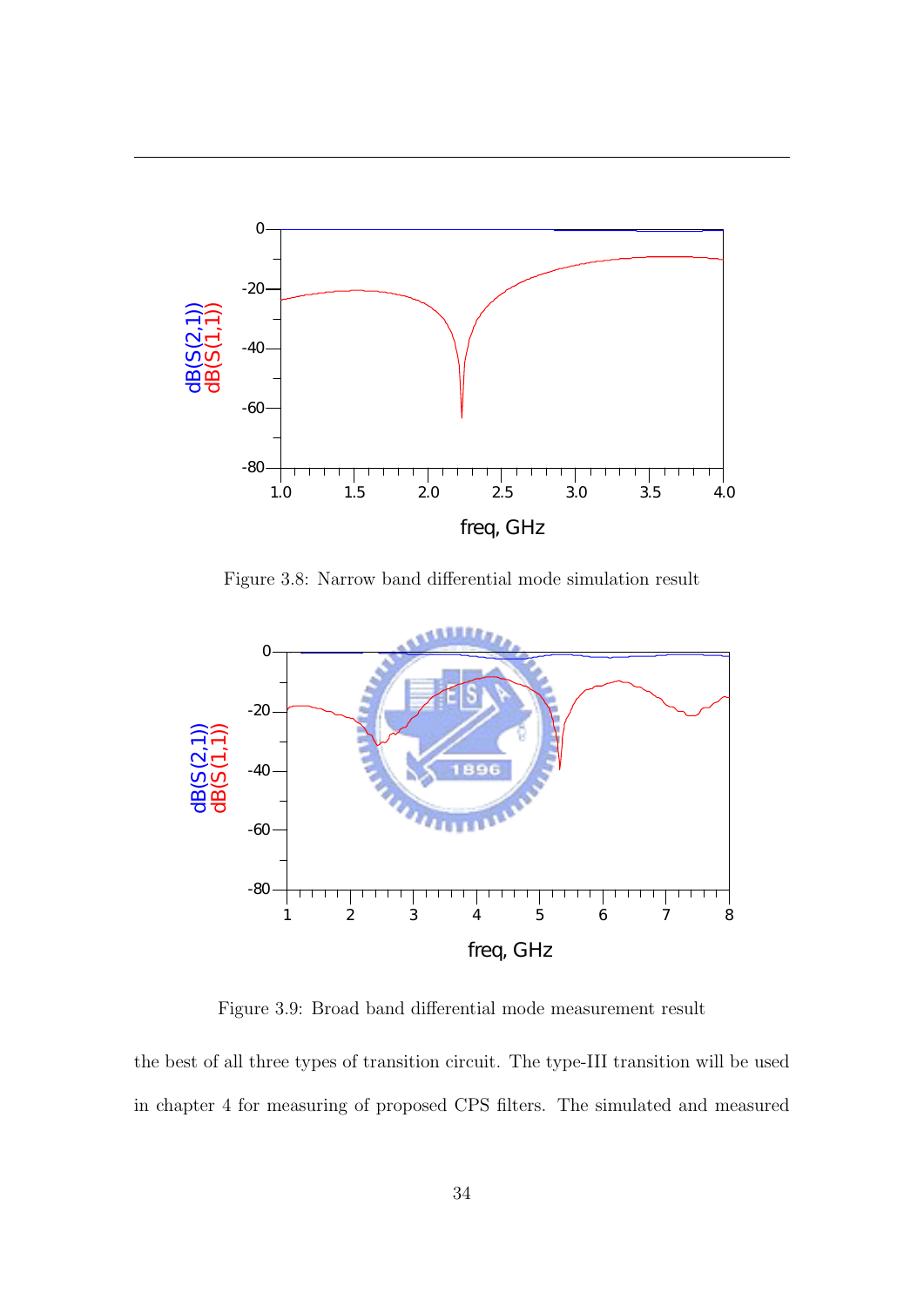

Figure 3.10: Broad band common mode measurement result

performances are depicted in Fig. 3.12-3.14.



Figure 3.11: Circuit photo of type-III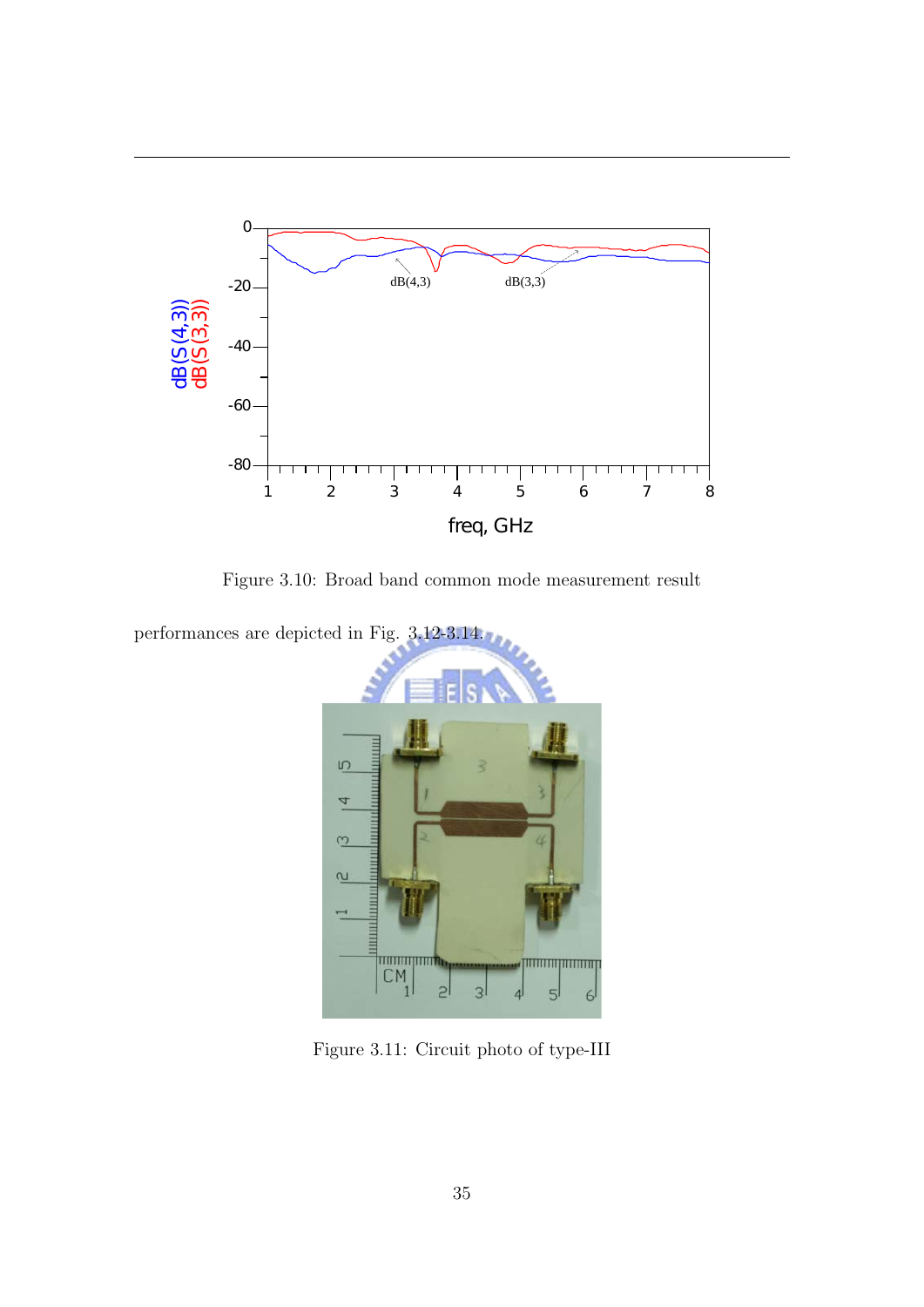

Figure 3.12: Narrow band differential mode simulation result



Figure 3.13: Broad band differential mode measurment result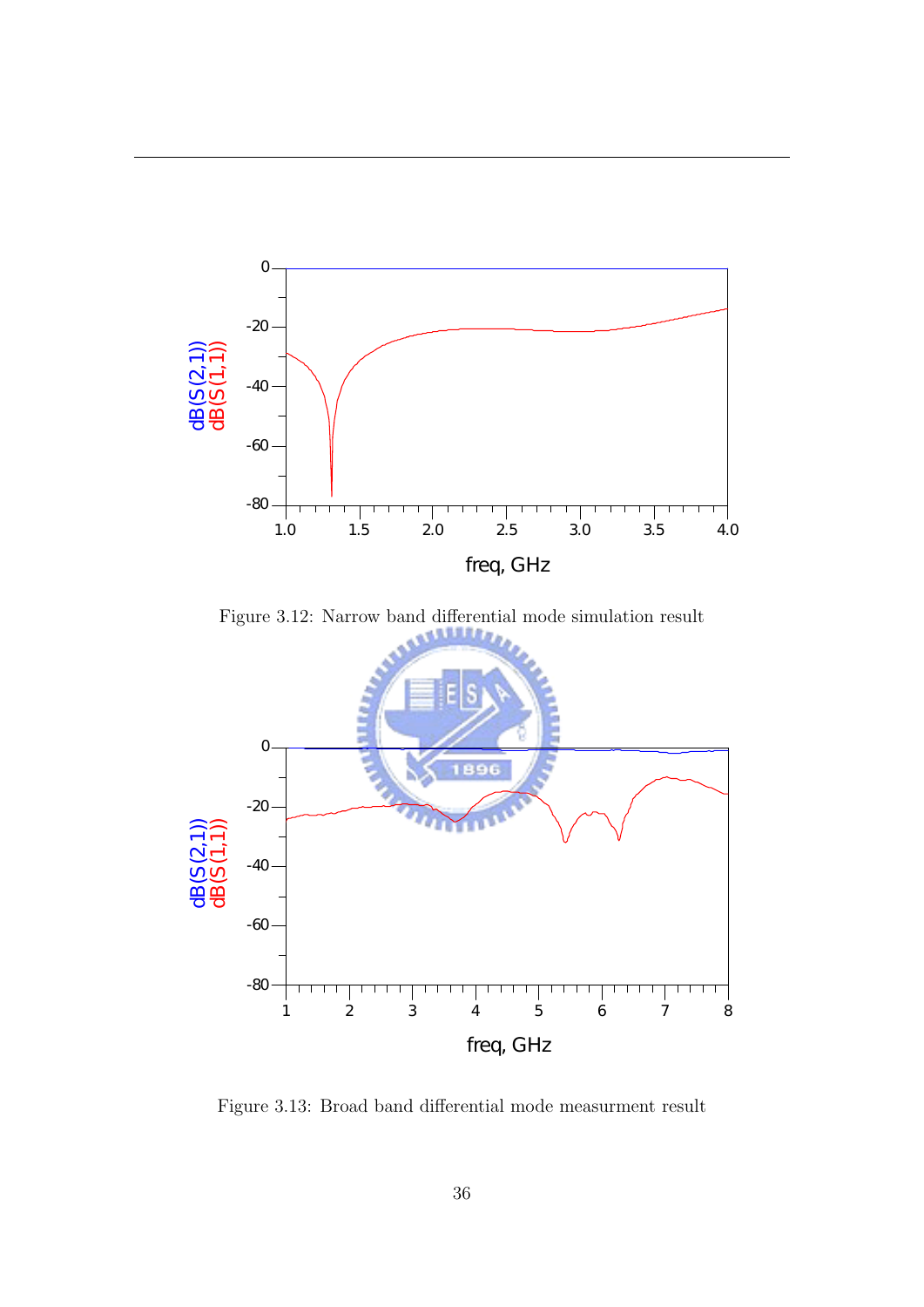

Figure 3.14: Broad band common mode measurment result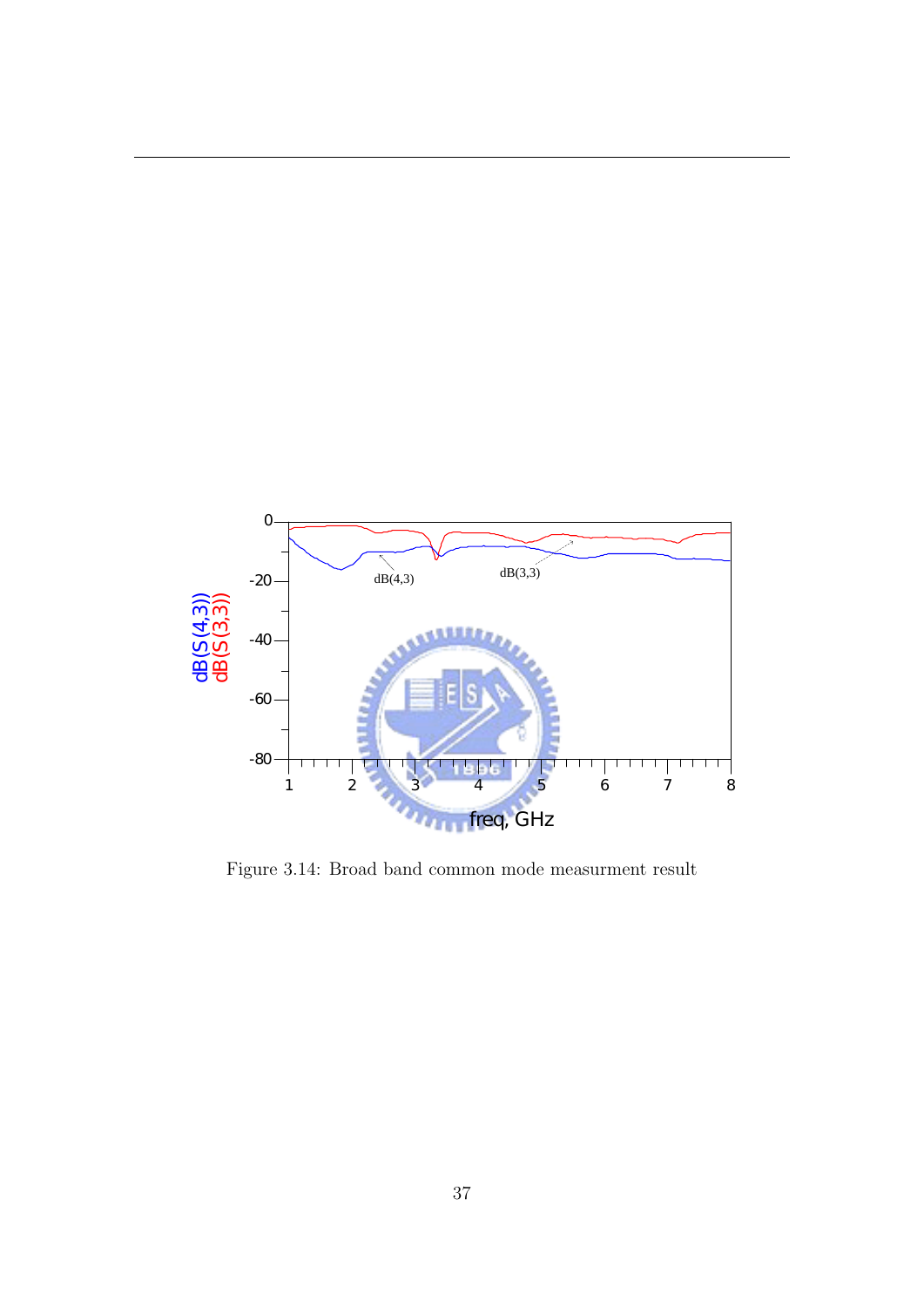# Chapter 4

# Design Example and Measurement Data

In the previous chapters we have already known the design formulas and procedures for designing a CPS filter, and the measurement techniques have also been discussed in detail in chapter 3. In this chapter, we show a few design examples and their simulated and measured data. All circuit are designed with RT/Duroid 4003 substrate with dielectric constant of 3.58 and thickness of 20 mil.

### 4.1 Second Order Band-Pass Filter

The ideal half circuit model is shown in Fig. 4.1. We can find the ideal response as shown in Fig. 4.2 by  $(2.11)-(2.14)$ , and also can obtain the equivalent circuit as shown in Fig. 4.3. Its center frequency  $f_0$  is 2.45GHz, and fractional bandwidth  $\Delta$ is 5 percent.

Then, use Fig. 2.11 and Fig. 2.12,  $(2.19)$ , and  $(2.20)$  to calculate the initial design. The EM simulated response is depicted in Fig. 4.4, which shown center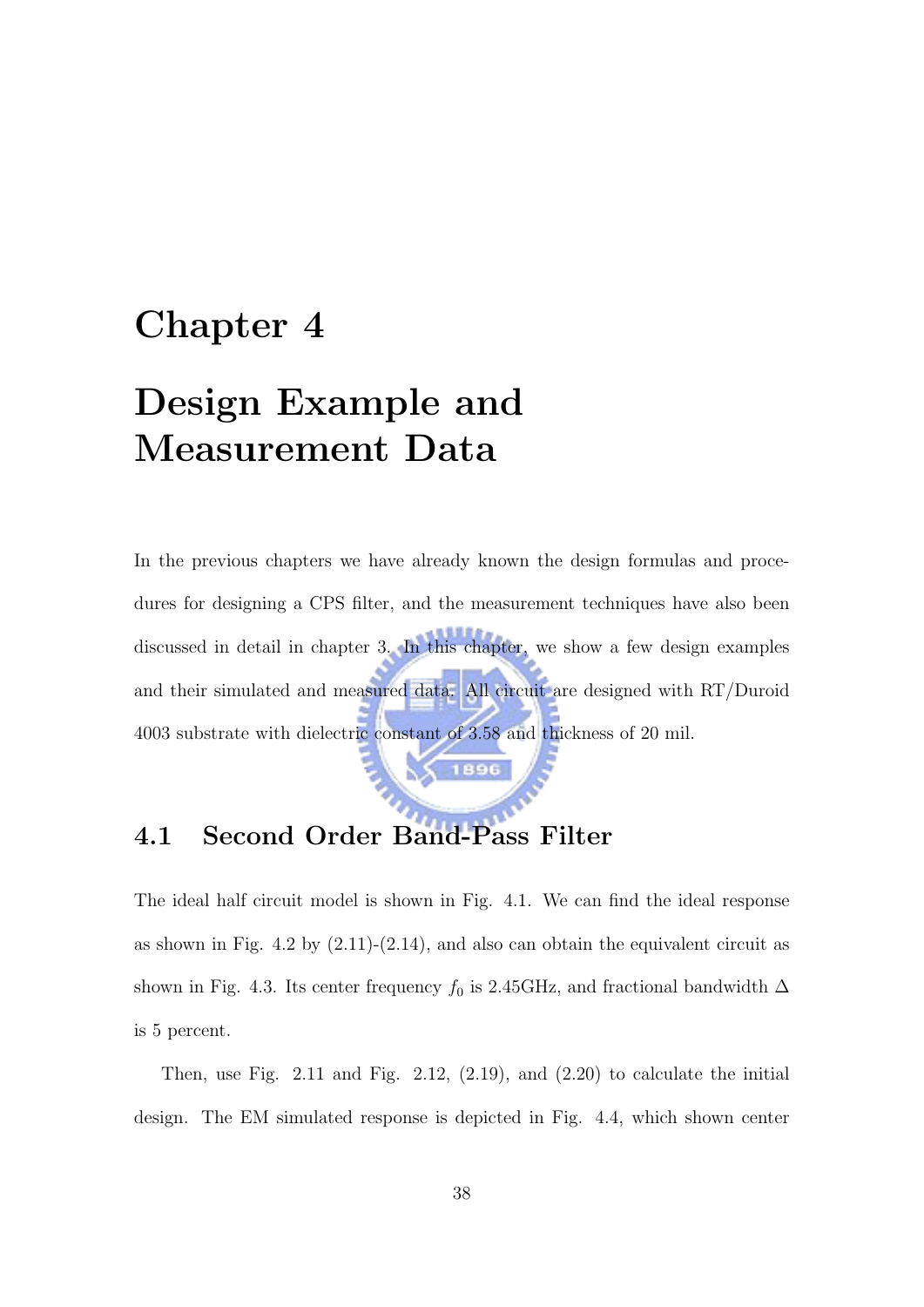

Figure 4.1: Half circuit model of a second order band-pass filter



Figure 4.2: Narrow band ideal response of second order band-pass filter

Figure 4.3: Equivalent circuit of second order band-pass filter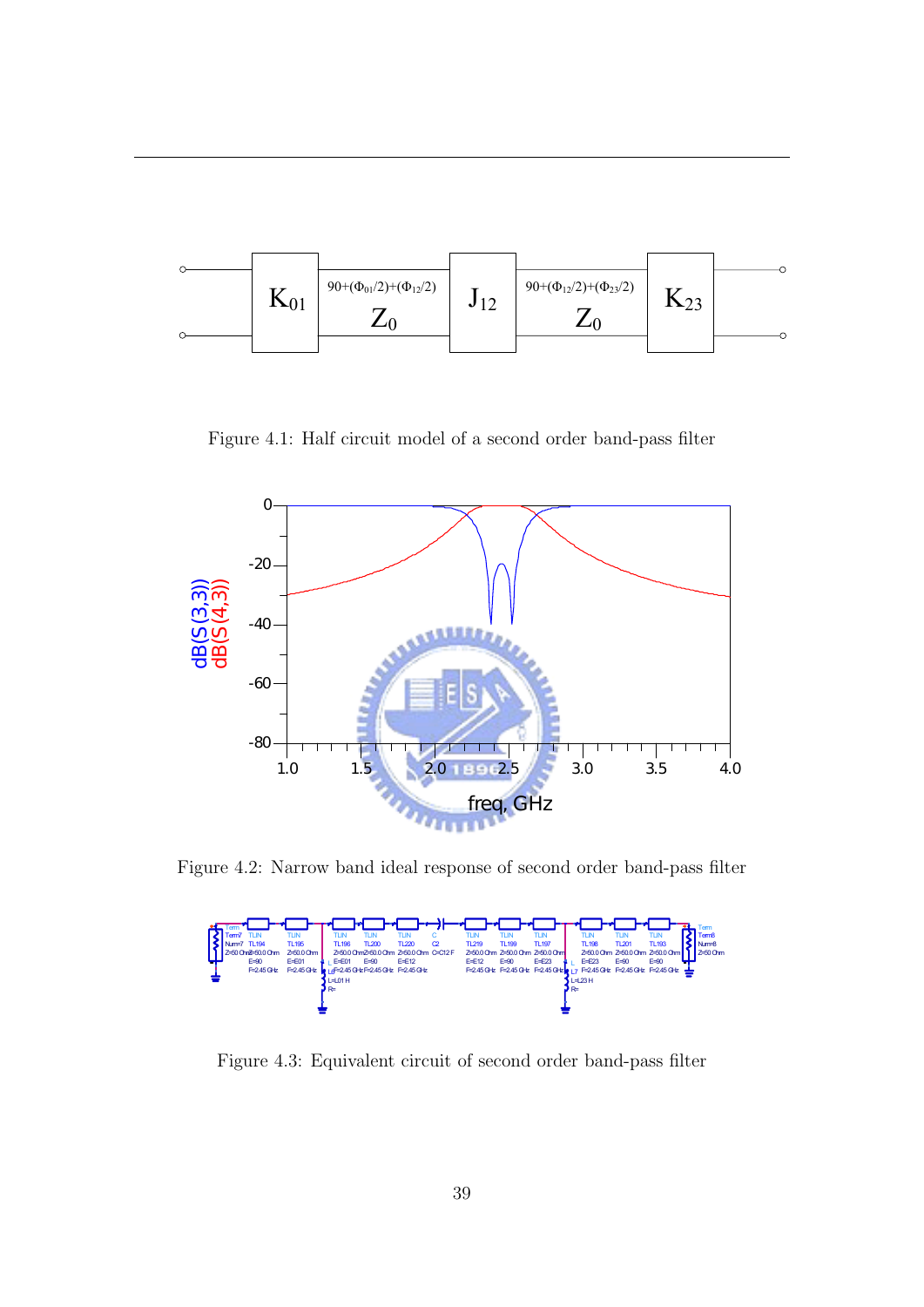frequency  $f_0$  is 2.45GHz, and fractional bandwidth  $\Delta$  is 7 percent.



Figure 4.4: Narrow band differential mode simulation result

Circuit photo is shown in Fig. 4.5. The measured results are shown in Fig. 4.6 and 4.7. Fig. 4.5 shown center frequency  $f_0$  is 2.4GHz, and fractional bandwidth  $\Delta$  is 8 percent. Fig. 4.7 is shown broad band common mode response.

#### 4.2 Third Order Band-Pass Filter

Repeat all steps as second order band-pass filter to design a third order filter. Its ideal circuit model is shown in Fig. 4.8, and its ideal circuit model simulated results are shown in Fig. 4.9. Fig. 4.9 shown center frequency  $f_0$  is 2.45GHz, and fractional bandwidth  $\Delta$  is 10 percent.

Following the same design steps as second order filter a initial physical design can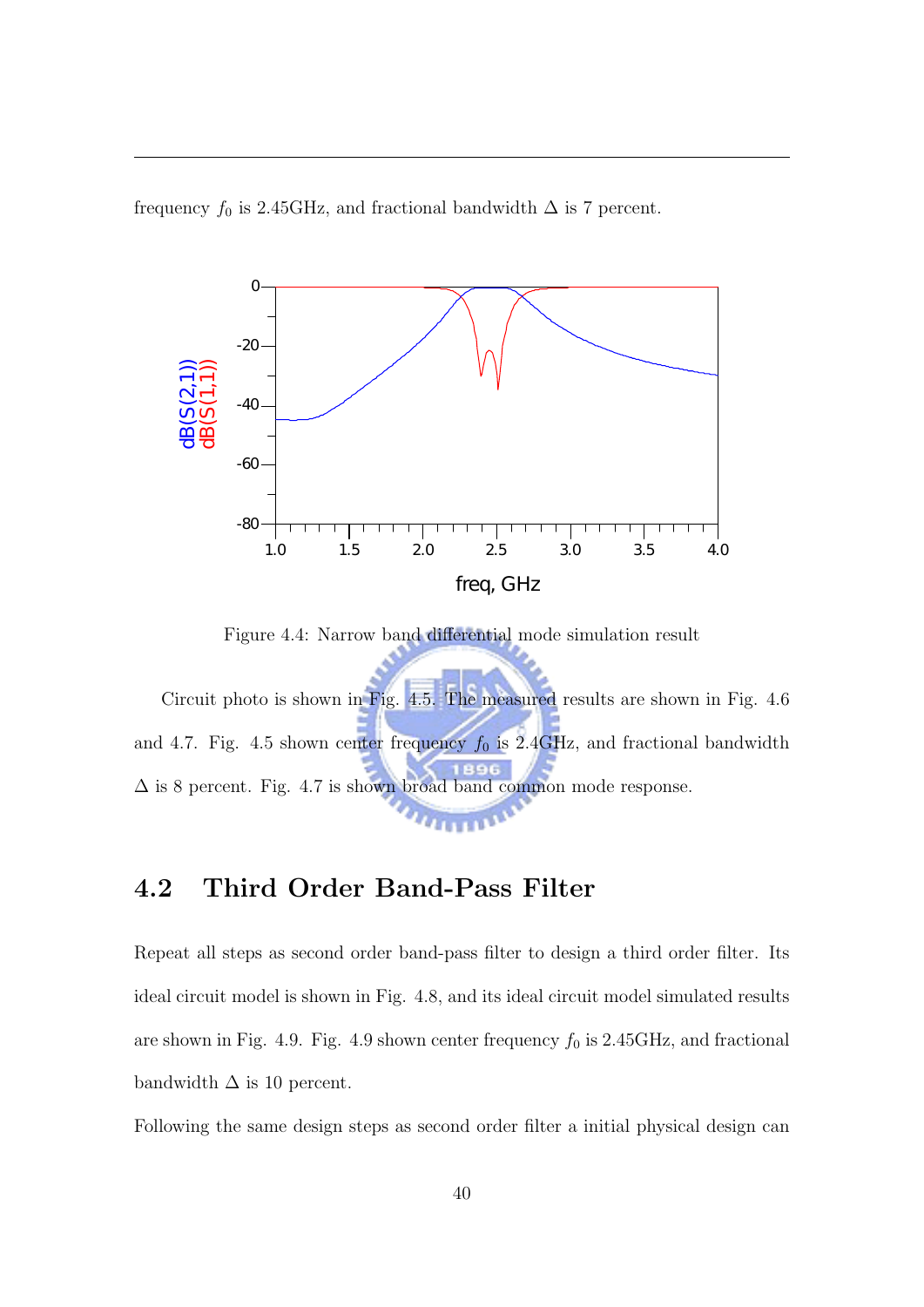

Figure 4.5: Photo of the second order band-pass filter



Figure 4.6: Broad band differential mode measurment result

be obtained in Fig. 4.10. After fine tuning, the EM simulated results are depicted in Fig. 4.11, which shown center frequency  $f_0$  is 2.45GHz, and fractional bandwidth  $\Delta$  is 8 percent.

Circuit photo is shown in Fig. 4.12. The measured results are shown in Fig. 4.13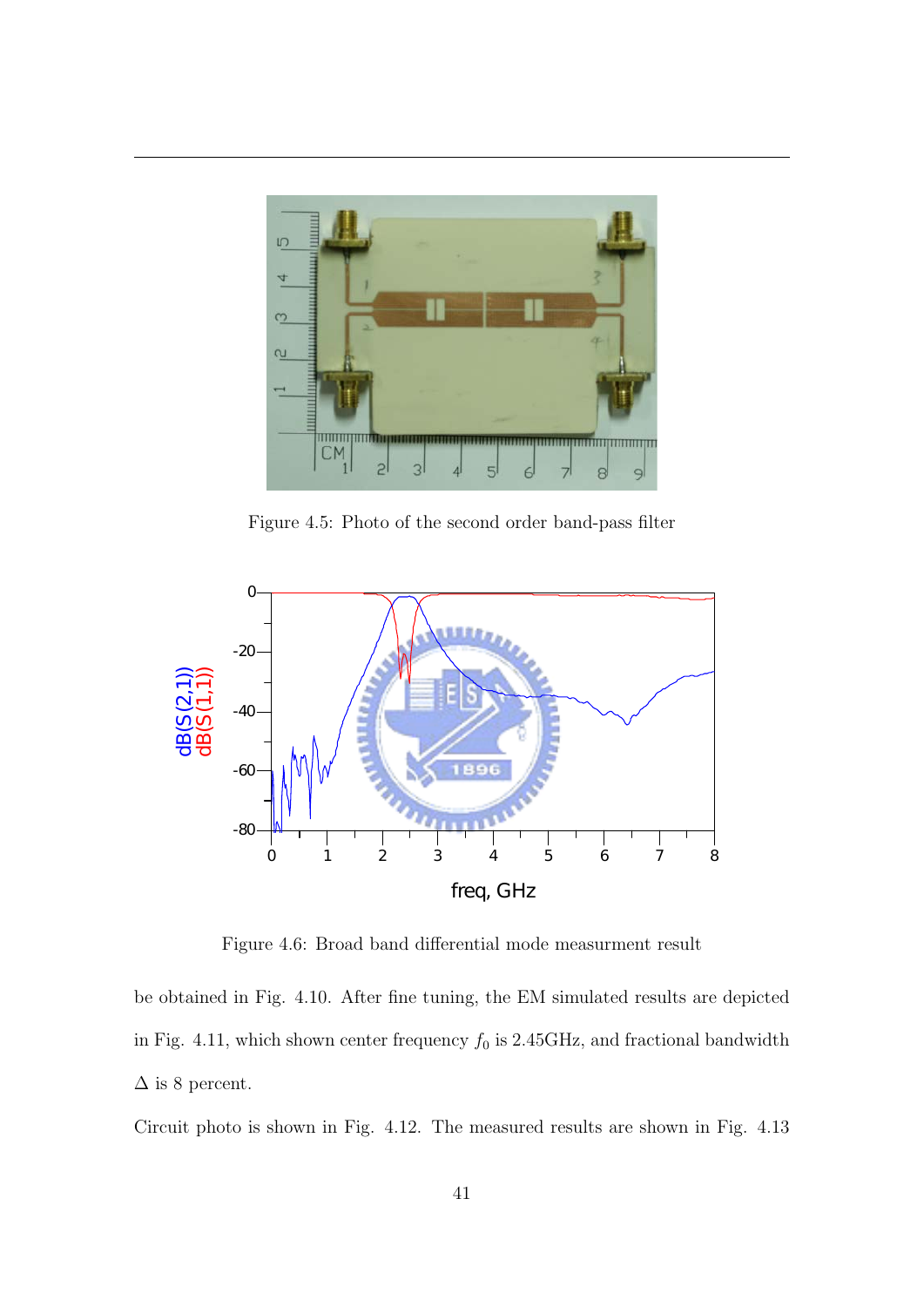

Figure 4.7: Broad band common mode measurment result  $\frac{1}{2}$ ure 1.1. Broad band common mode measure

and 4.14. Fig. 4.13 shown center frequency  $f_0$  is 2.42GHz, and fractional bandwidth  $\Delta$  is 8 percent. Fig. 4.14 is shown broad band common mode response. Z0 Z0



Figure 4.8: Half circuit model of a third order band-pass filter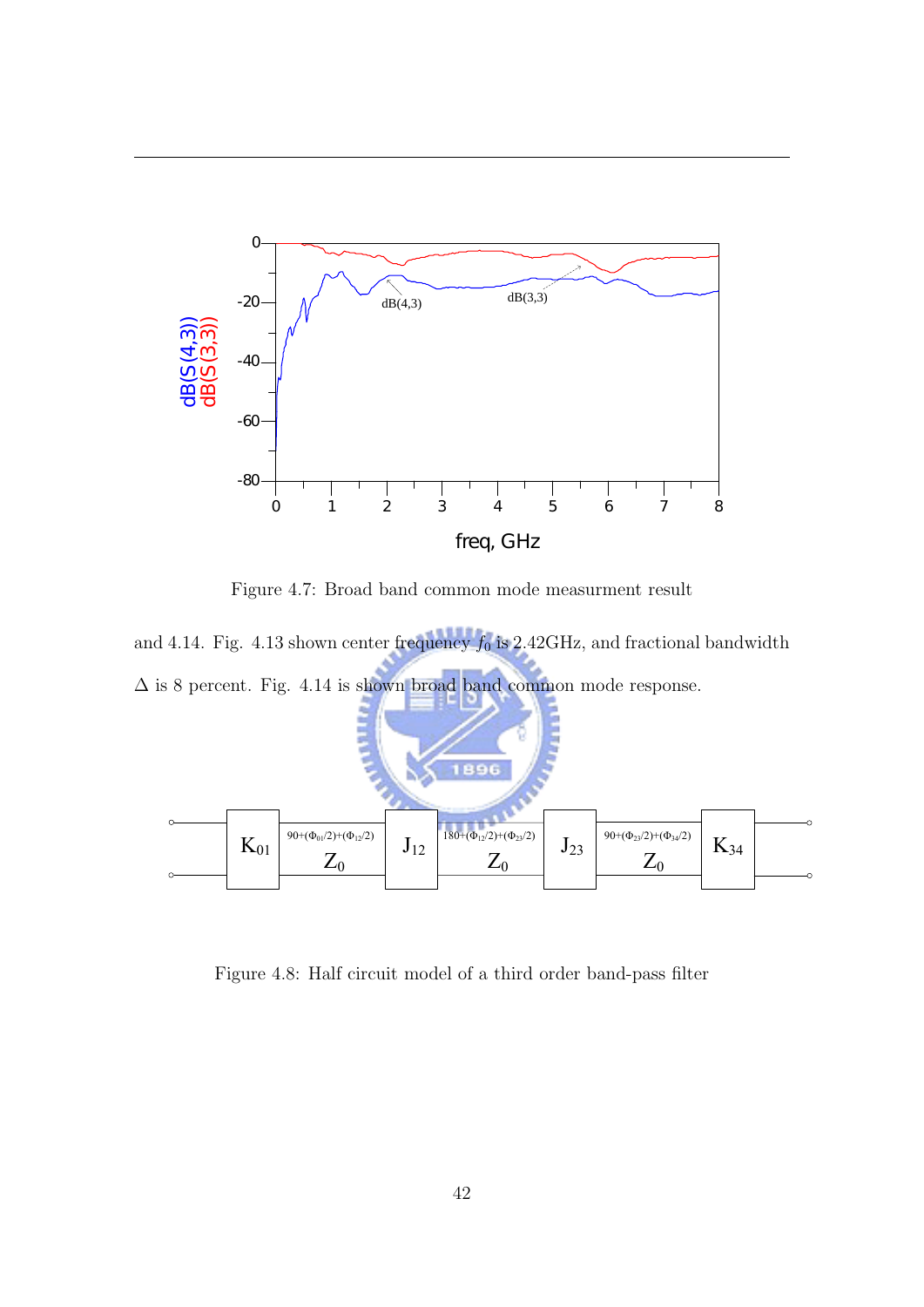

Figure 4.9: Narrow band ideal response of third order band-pass filter



### 4.3 Fourth Order Band-Pass Filter

We try against to design fourth order band-pass filter for two kinds architecture.

#### 4.3.1 Architecture-I

Its ideal model, ideal response, equivalent circuit, and EM-simulation are shown in Fig. 4.15-4.18, respectively.

Fig. 4.16 shown center frequency  $f_0$  is 2.45GHz, and fractional bandwidth  $\Delta$  is 15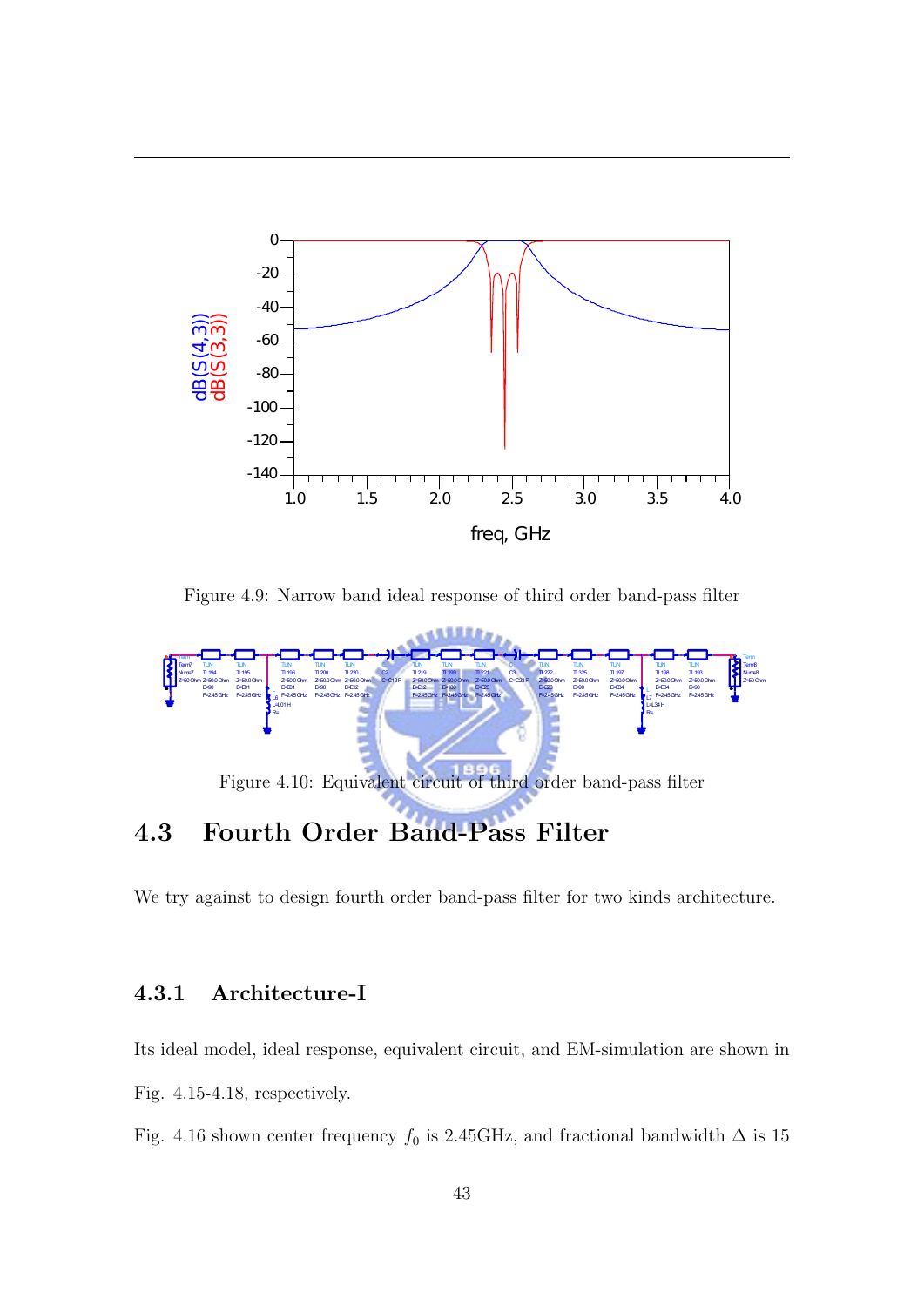

Figure 4.11: Narrow band differential mode simulation result



Figure 4.12: Photo of the third order band-pass filter

percent. Fig. 4.18 shown center frequency  $f_0$  is 2.45GHz, and fractional bandwidth  $\Delta$  is 15 percent.

Circuit photo is shown in Fig. 4.19. The measured results are shown in Fig. 4.20 and 4.21. Fig. 4.20 shown center frequency  $f_0$  is 2.34GHz, and fractional bandwidth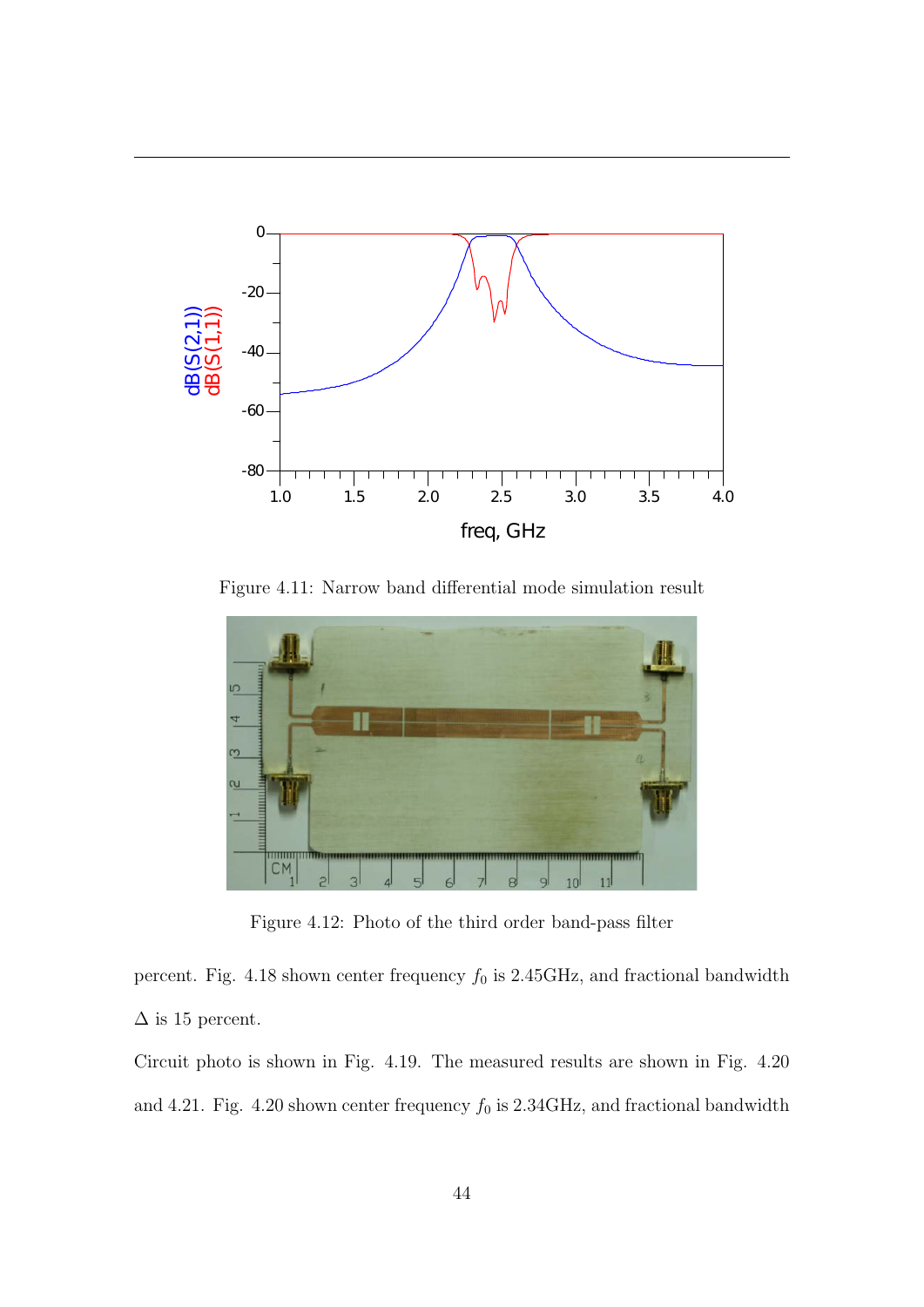

Figure 4.13: Broad band differential mode measurment result



Figure 4.14: Broad band common mode measurment result

 $\Delta$  is 15 percent. Fig. 4.21 is shown broad band common mode response.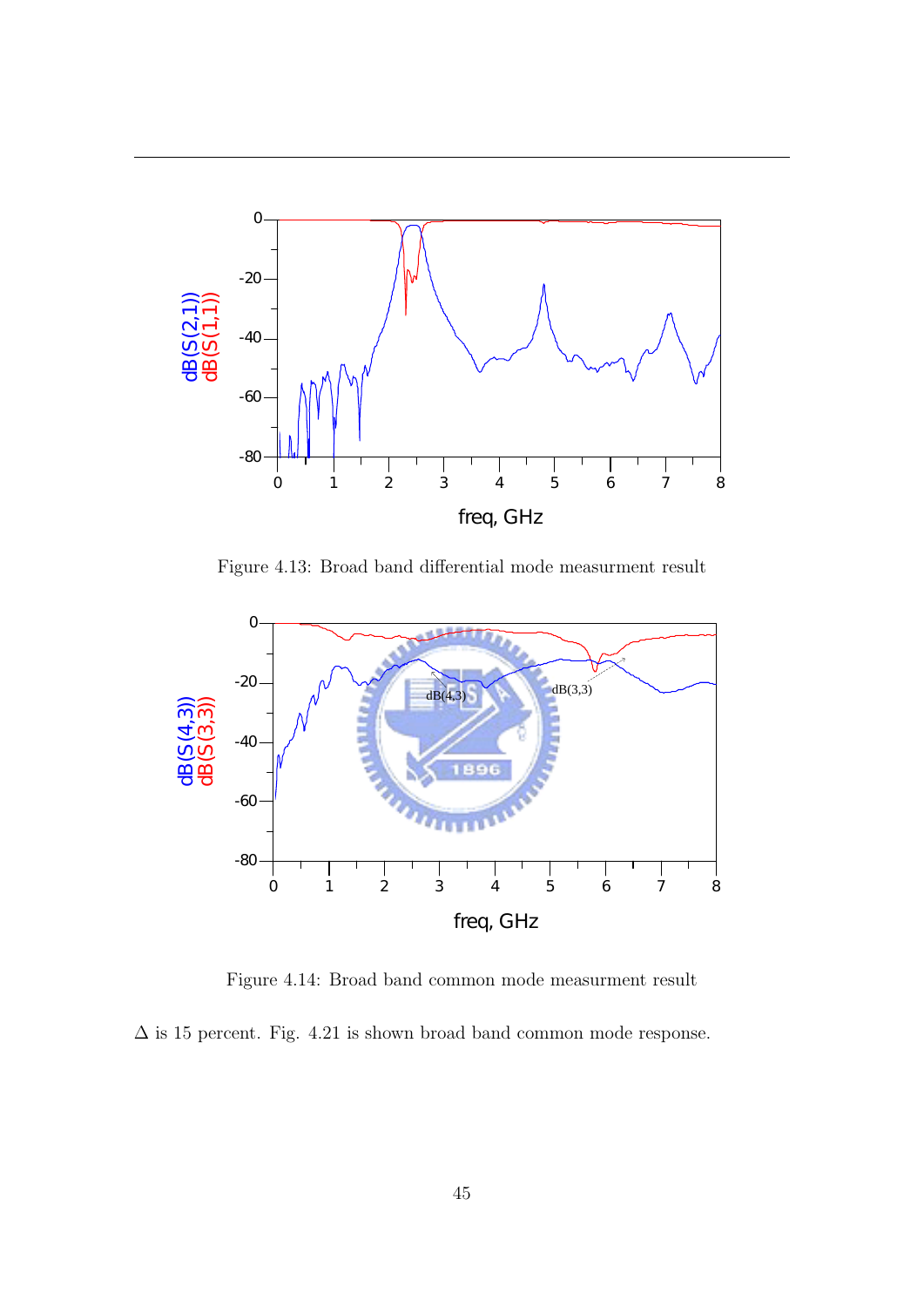

Figure 4.15: Half circuit model of a fourth order band-pass filter of architecture-I



Figure 4.16: Narrow band ideal response of fourth order band-pass filter of architecture-I



Figure 4.17: Equivalent circuit of fourth order band-pass filter of architecture-I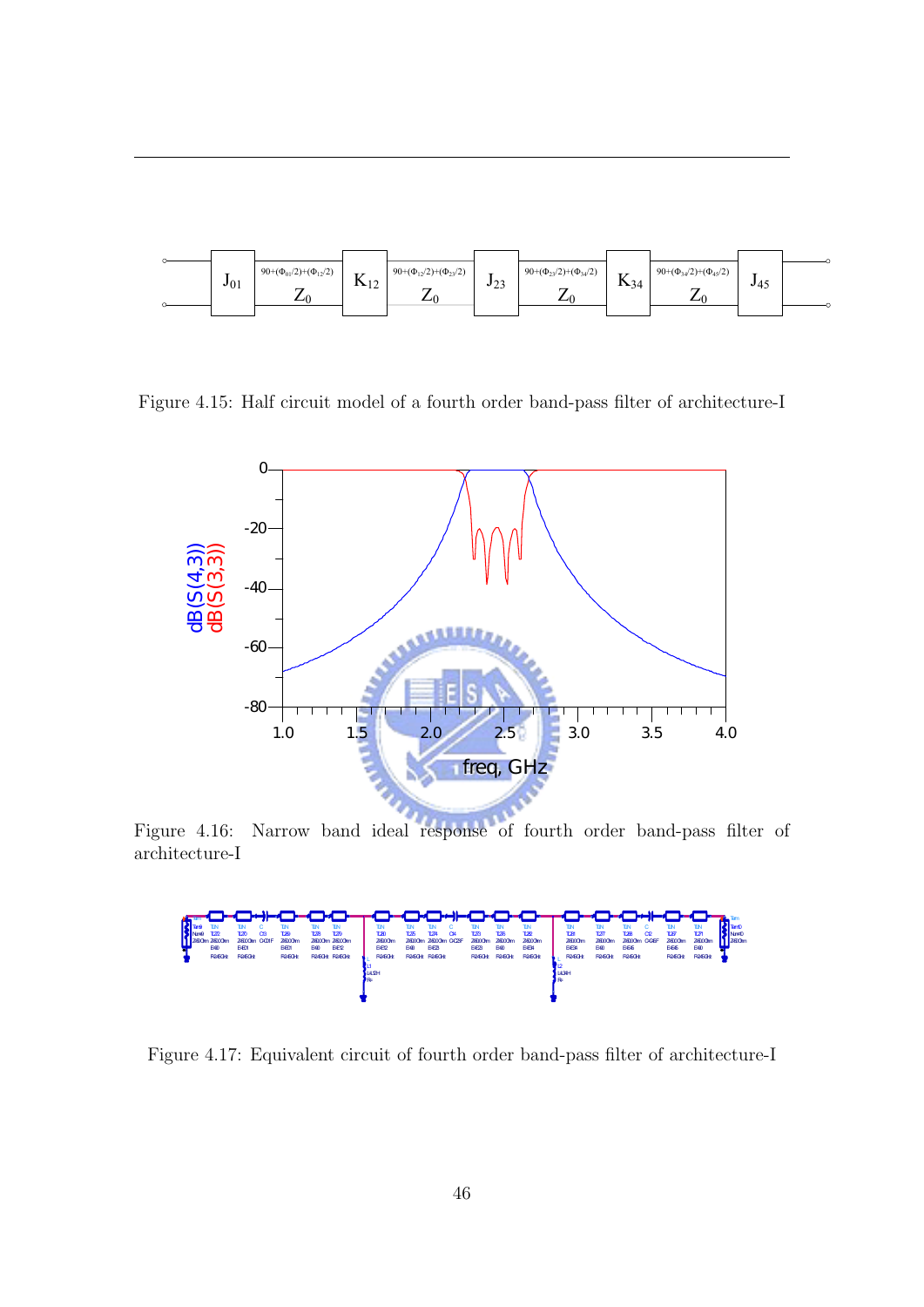

Figure 4.18: Narrow band differential mode simulation result of architecture-I



Figure 4.19: Photo of the fourth order band-pass filter I

#### 4.3.2 Architecture-II

Its ideal model, ideal response, equivalent circuit, and EM-simulation are shown in Fig. 4.22-4.25, respectively. Circuit photo is shown in Fig. 4.26.

Fig. 4.23 shown center frequency  $f_0$  is 2.45GHz, and fractional bandwidth  $\Delta$  is 15 percent. Fig. 4.25 shown center frequency  $f_0$  is 2.45GHz, and fractional bandwidth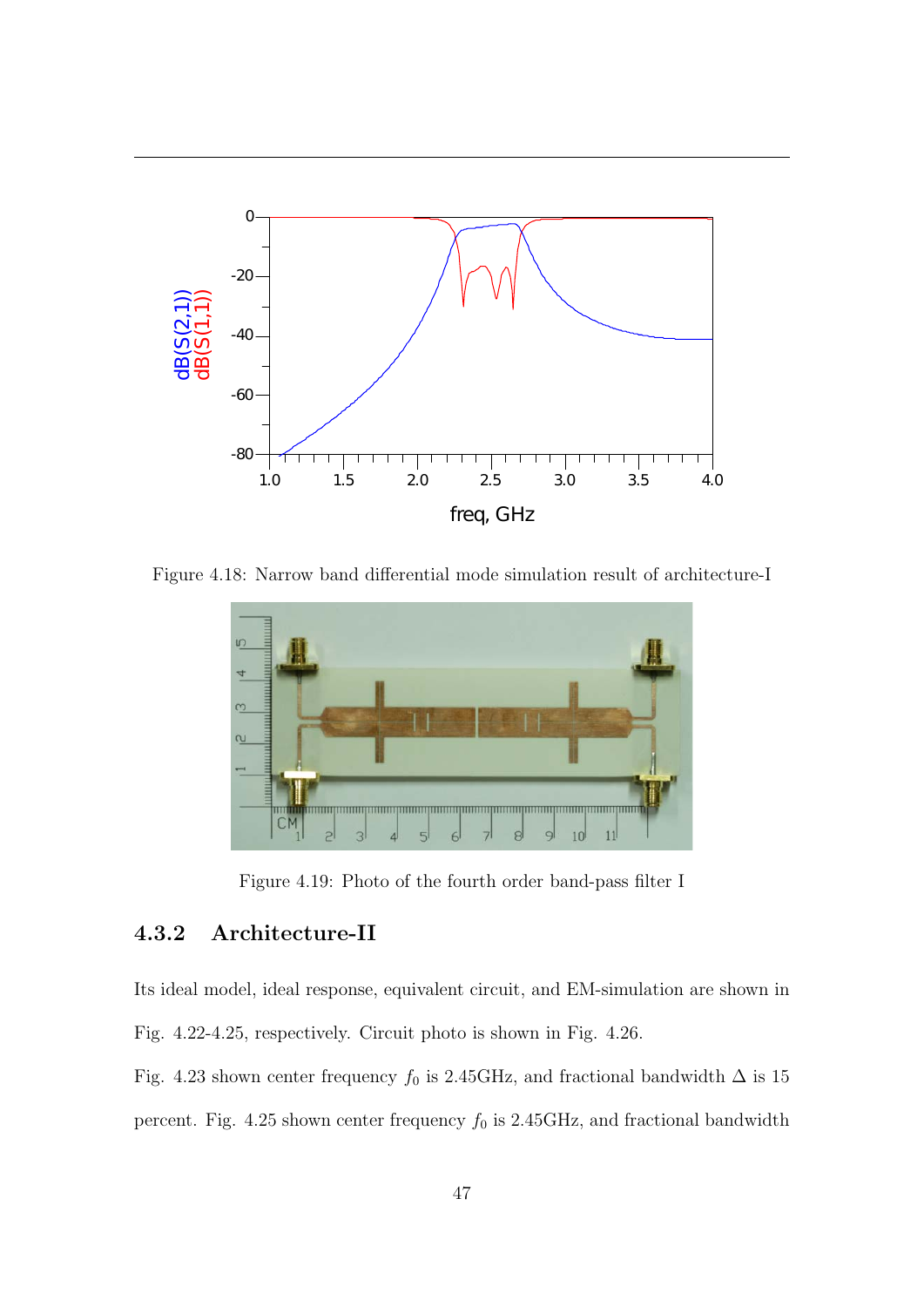

Figure 4.20: Broad band differential mode measurment result



Figure 4.21: Broad band common mode measurment result

 $\Delta$  is 14 percent.

The measured results are shown in Fig. 4.27 and 4.28. Fig. 4.27 shown center frequency  $f_0$  is 2.34GHz, and fractional bandwidth  $\Delta$  is 15 percent. Fig. 4.28 is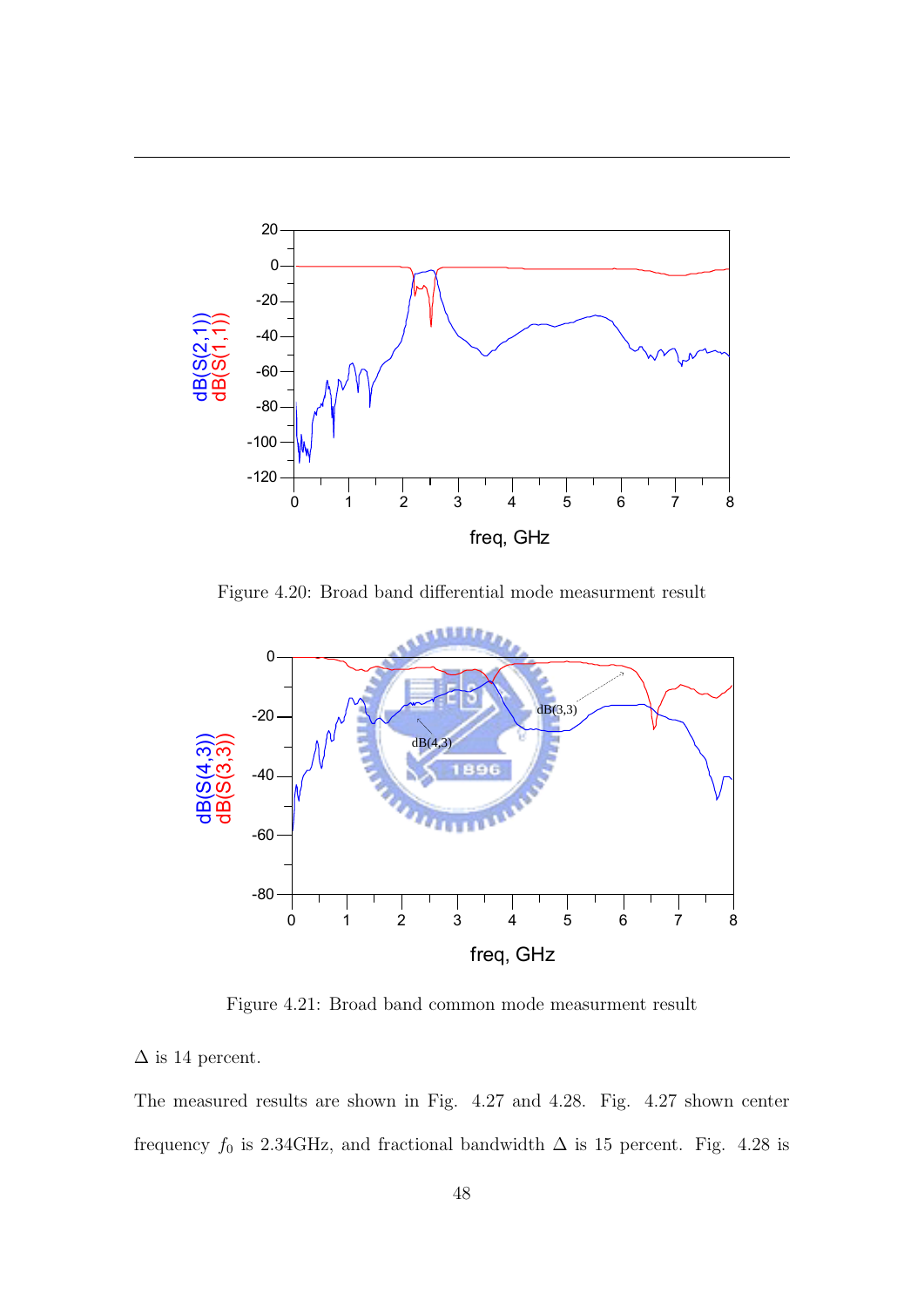shown broad band common mode response.



Figure 4.22: Half circuit model of a fourth order band-pass filter architecture-II



Figure 4.23: Narrow band ideal response of fourth order band-pass filter of architecture-II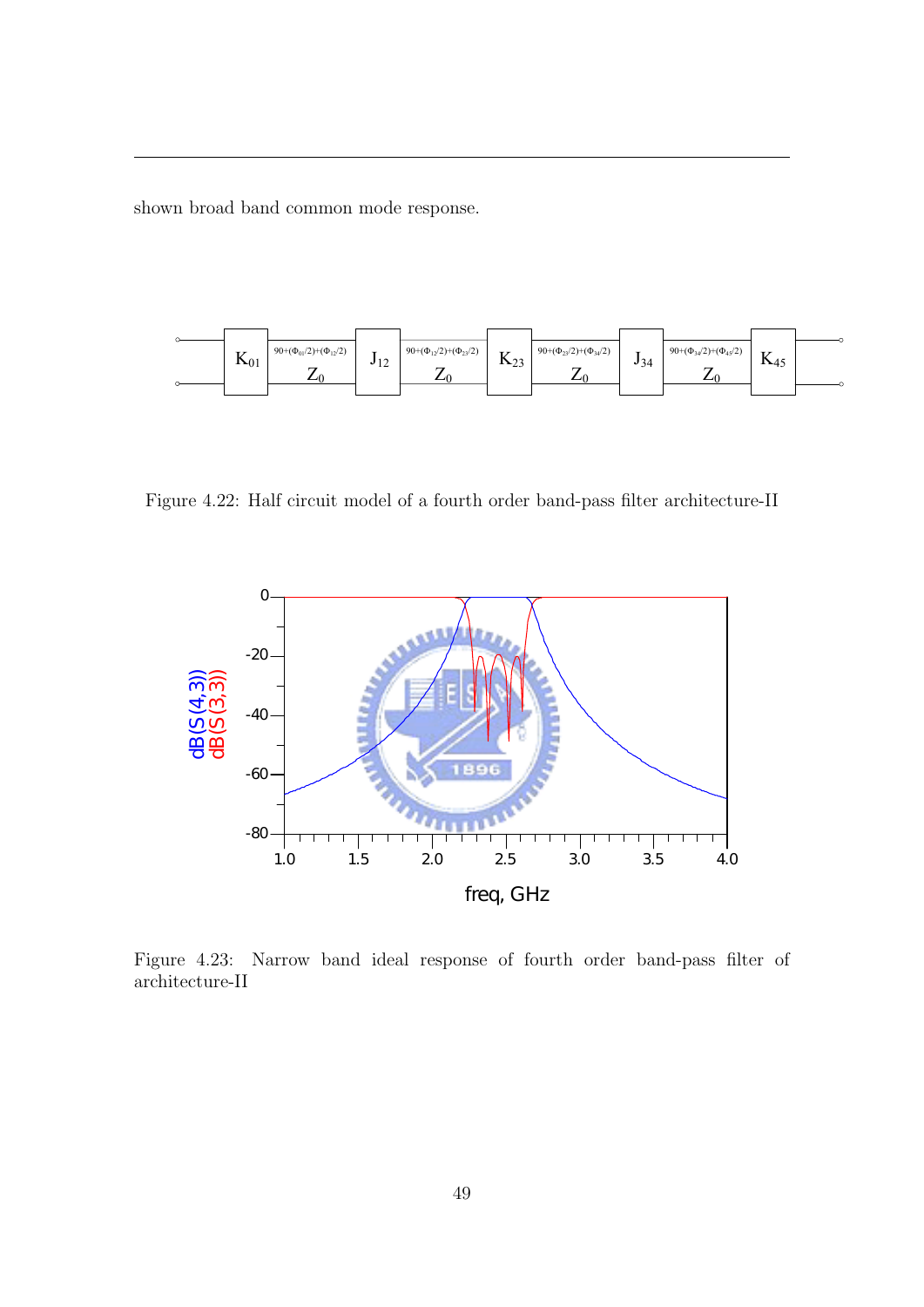

Figure 4.24: Equivalent circuit of fourth order band-pass filter of architecture-II



Figure 4.25: Narrow band differential mode simulation result of architecture-II



Figure 4.26: Photo of the fourth order band-pass filter II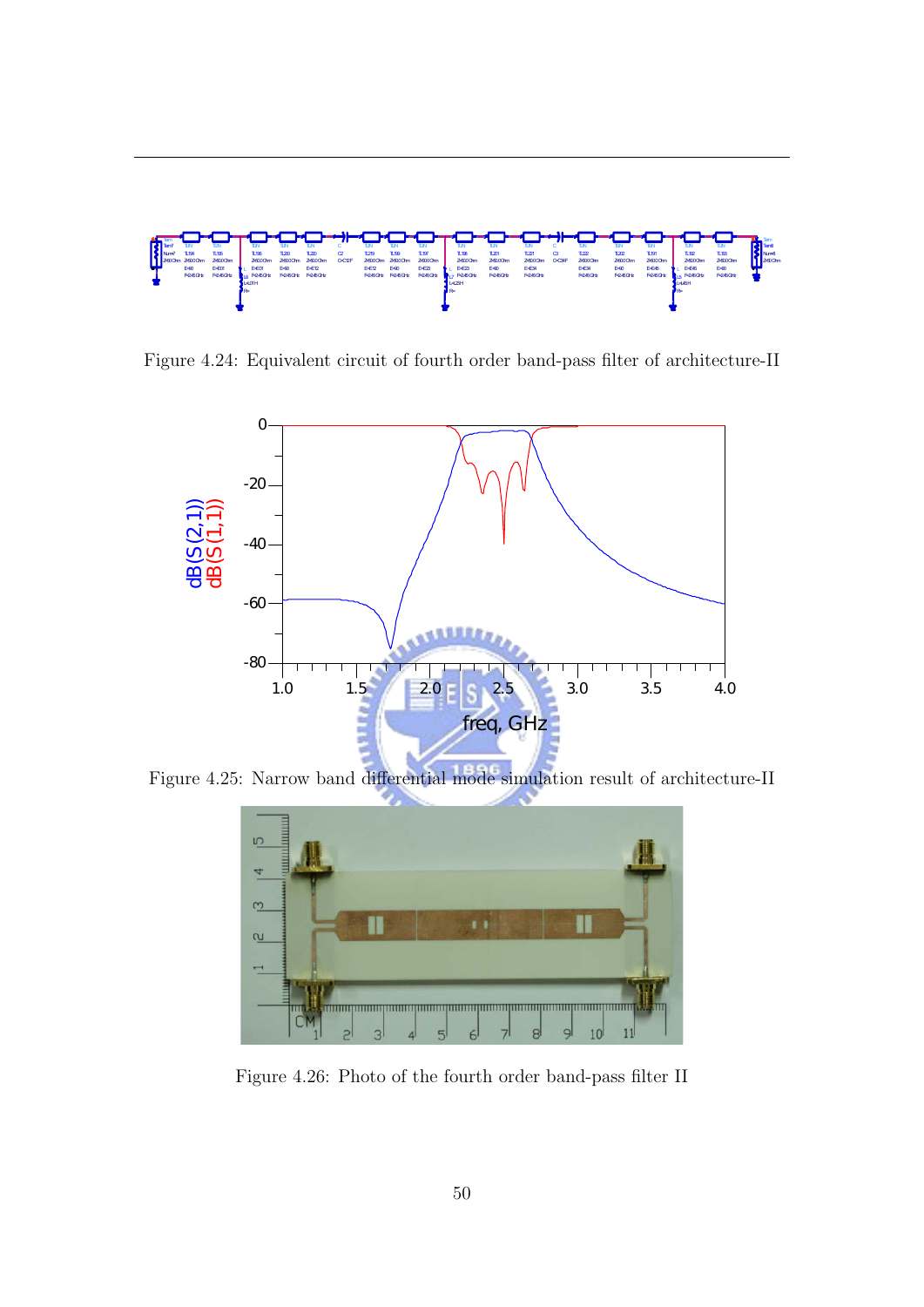

Figure 4.27: Broad band differential mode measurment result



Figure 4.28: Broad band common mode measurment result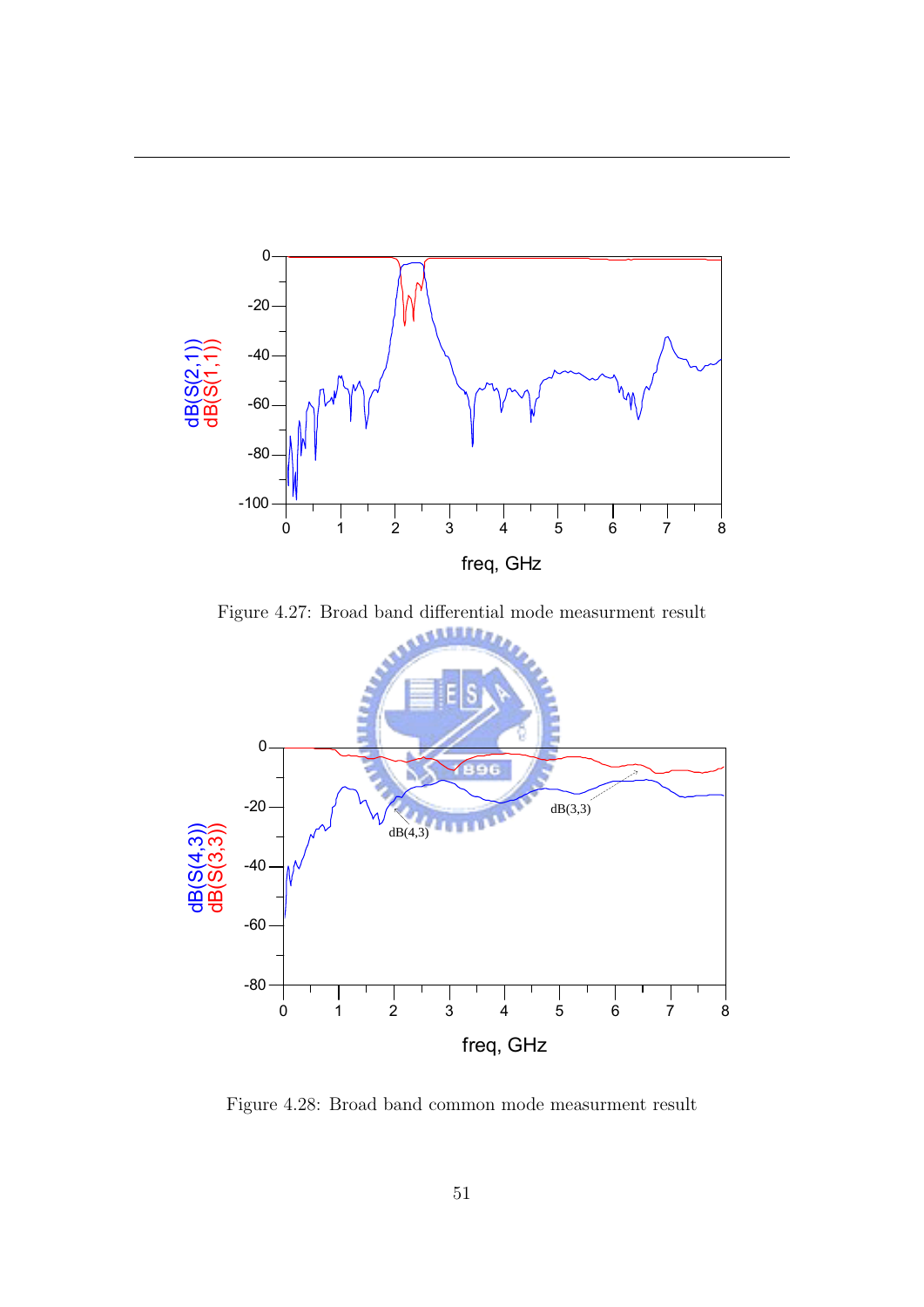# Chapter 5 Conclusion

In this thesis, we have proposed J and K inverters which are suitable for designing a CPS band-pass filters with  $\lambda/2$  and  $\lambda/4$  resonators. An analytical design procedure has been developed, the related design formulas have also been derived. The design curves to extract the series suceptance value and shunt reactance value for J and K inverters have also been achieved. Three types of transition circuits have been developed to extract the mixed-mode S-parameters of filters. Several CPS bandpass filters have been designed and realized to demonstrate the feasibility of the proposed design method. The measured performances matched well to the simulated ones.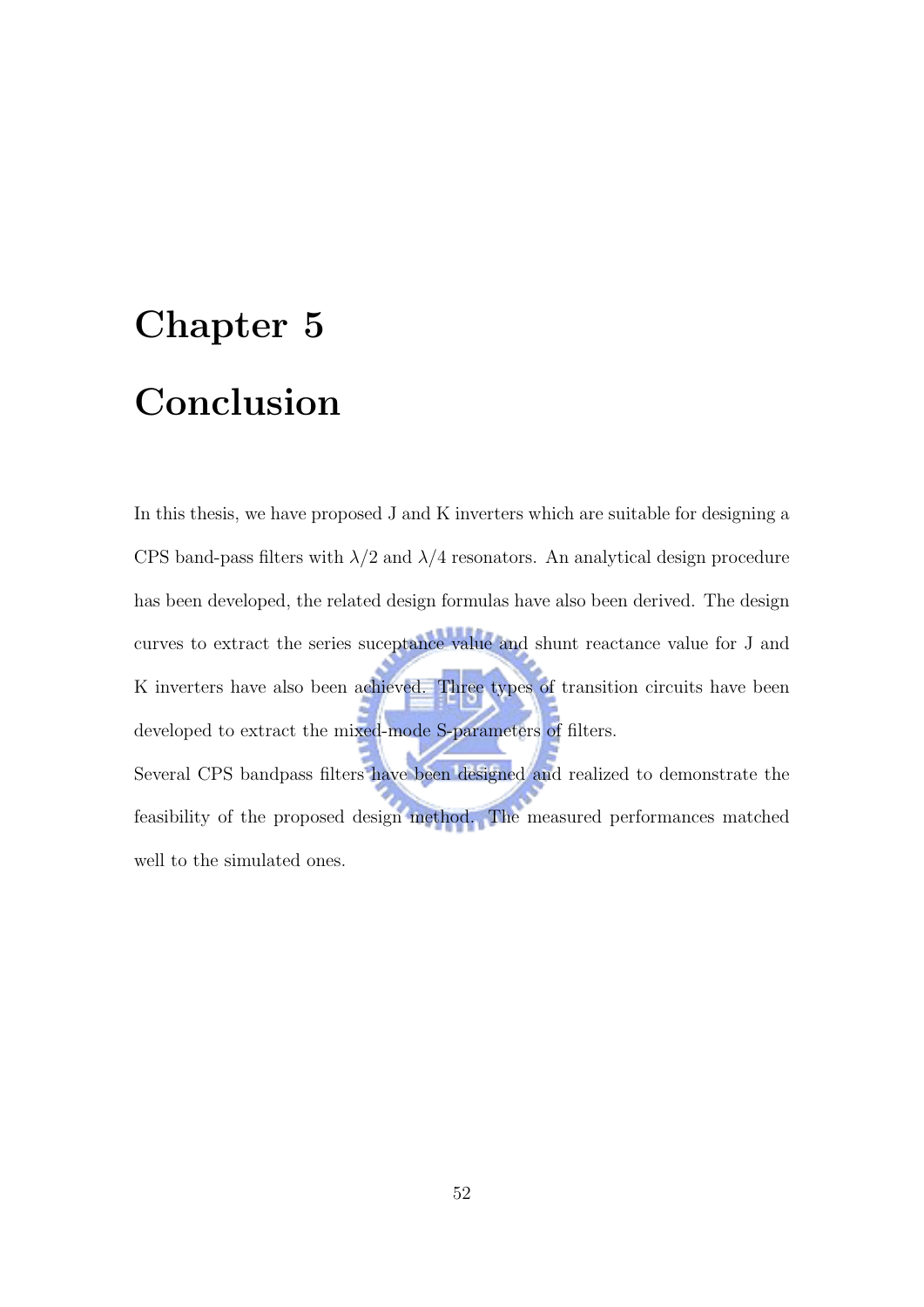# Bibliography

- [1] IEEE Standard 802.15.1
- [2] IEEE Standard 802.15.4
- [3] IEEE Standard  $802.11.b/g$
- [4] J. B. Knorr and K. D. Kuchler, "Analysis of coupled slots and coplanar **TURAN** striplines on dielectric substrate," IEEE Trans. Microw. Theory Tech., vol. MTT-23, pp. 541-548, July. 1975.
- [5] K. C. Gupta, R. Garg, I. Bahl, and P. Bhartia, Microstripline Lines and Slot Lines, Artech House, 1996. **TELEVALUE**
- [6] Rainee N. Simons, Coplanar Waveguide Circuits, Components, and Systems, John Wiley and Sons Inc., 2003.
- [7] Kavita Goverdhanam, Rainee N. Simons, and Linda P. B. Katehi, "Coplanar stripline components forhigh-frequency applications," IEEE Trans. Microw. Theory Tech., vol. 45, no. 10, pp. 1725-1729, Oct. 1997.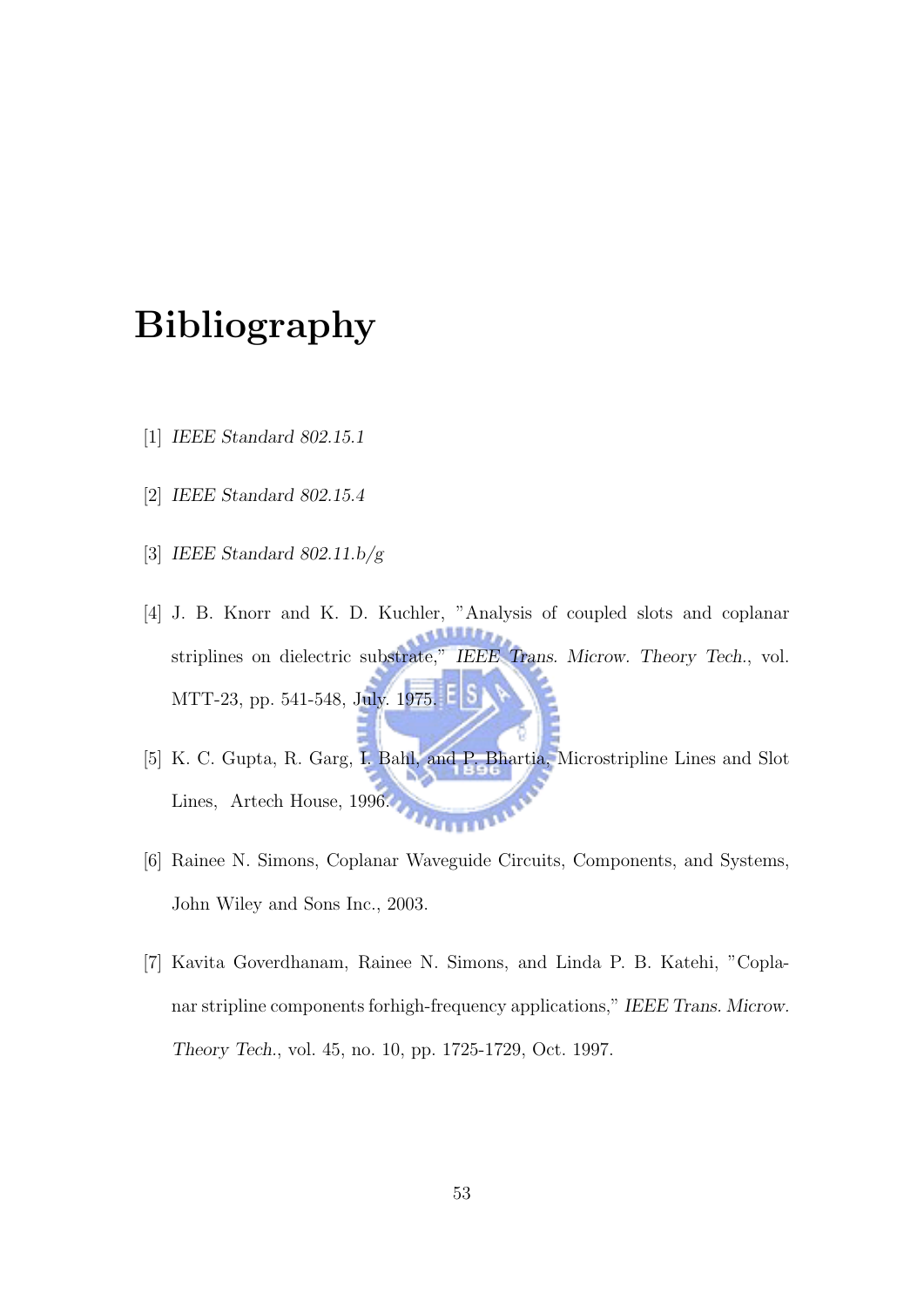- [8] Rainee N. Simons, Nihad I. Dib,and Linda P. B. Katehi, "Modeling of coplanar stripline discontinuities," IEEE Trans. Microw. Theory Tech., vol. 44, no. 5, pp. 711-716, May. 1996.
- [9] Lei Zhu, and Ke Wu, "Field-extracted lumped-element models of coplanar stripline circuits and discontinuities for accurate radio-frequency design and optimization," IEEE Trans. Microw. Theory Tech., vol. 50, no. 4, pp. 1207- 1215, Apr. 2002.
- [10] Young-Ho Suh, and Kai Chang, "Coplanar stripline resonators modeling and applications to filters," IEEE Trans. Microw. Theory Tech., vol. 50, no. 5, pp. 1289-1296, May. 2002. **STEERS**
- [11] E. G. Cristal, and L. Young, "Field-extracted lumped-element models of coplanar stripline circuits and discontinuities for accurate radio-frequency design and optimization," IEEE Trans. Microw. Theory Tech., vol. MTT-13, pp. 544-558, **HARDY** Sept. 1965.
- [12] N. Yang and Z.N. Chen, "Serially-connected series-stub resonators for narrowband coplanar stripline bandpass filters," IEEEE Microw. Wireless Compon. Lett., vol 15, no. 12, pp. 835-837, Dec. 2005.
- [13] Ning Yang, Christophe Caloz, Ke Wu,and Zhi Ning Chen, "Broadband and compact coupled coplanar stripline filters with impedance steps," IEEE Trans. Microw. Theory Tech., vol.55, no. 12, pp. 2874-2886, Dec. 2007.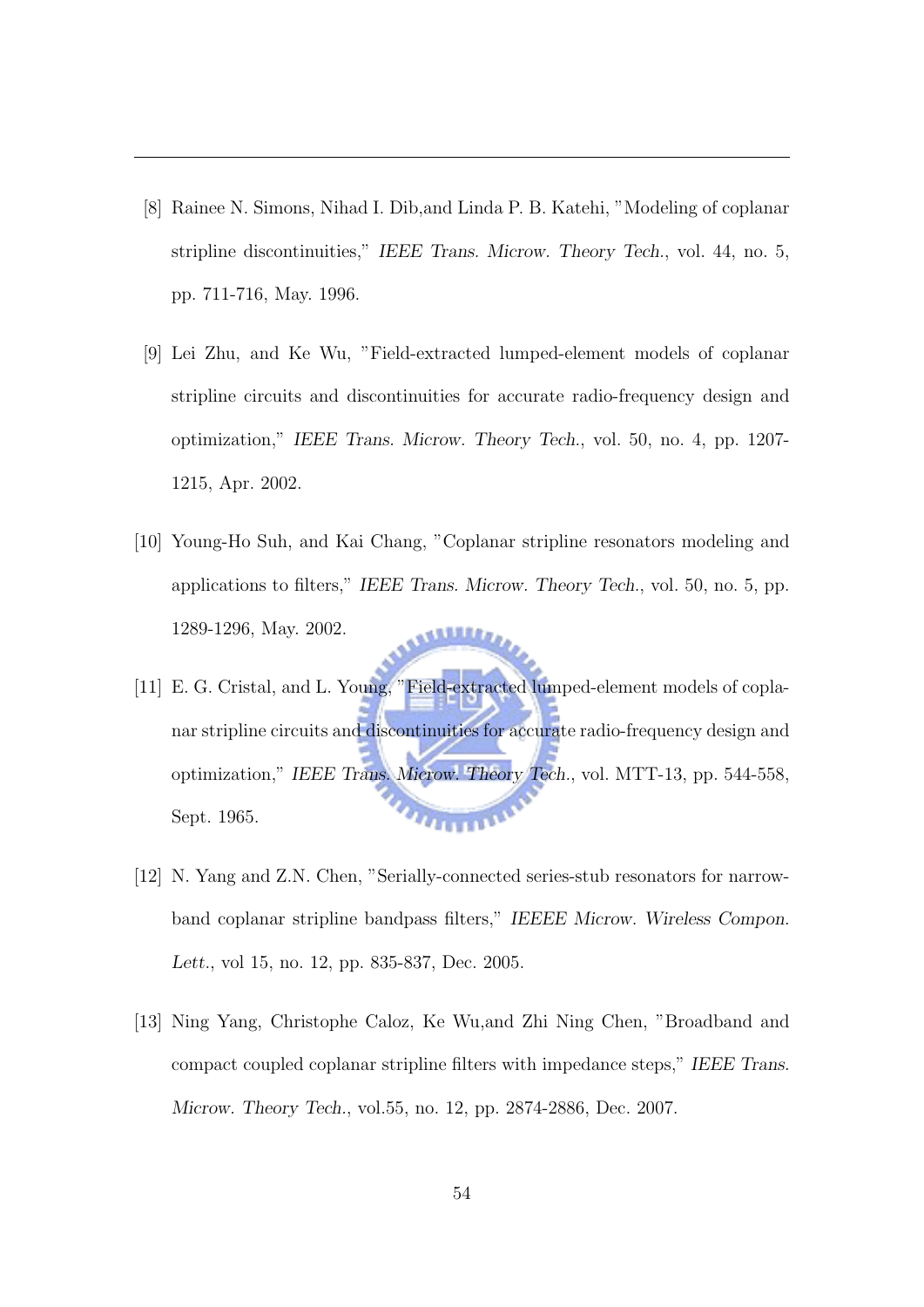- [14] Ning Yang, Christophe Caloz, Zhi ning Chen and Ke Wu, "Broadband and compact double stepped-impedance CPS filters with coupled-resonance enhanced selectivity," IEEE MTT-S Int. Microw. Sym. Dig., in Honolulu, HI, Jun. 2007, pp. 755-758,
- [15] Ning Yang, Christophe Caloz, and Ke Wu, "Co-designed CPS UWB filterantenna System," IEEE Int. Antennas Propag. Sym. , pp. 1433-1436, Jun. 2007.
- [16] J.-S. Hong and M.J Lancaster, Microstripline Filters for RF Microwave Applications, New York: Wiley, 2001.
- [17] G.L Matthaei, L. Young, and E.M.T. Jones, Microwave Filters, Impedance-Matching Network, and Coupling Structures, Boston,MA: Artech House, 1964.
- [18] D.M. Pozar, Microwave Engeineering, 2nd ed., New York: Wiley, 1998.
- [19] C.-H. Wu, C.-H. Wang, and C.H. Chen, "Balanced coupled-resonator bandpass filters using multisection resonators for common-mode suppression and stopband extension," IEEEE Trans. Microw. Theory Tech., vol. 55, no. 8, pp. 1756-1763, Aug. 2007.
- [20] Sergei A. Doberstein, and Vladimir K. Razgoniaev, "Balanced front-end hybrid SAW modules with impedance conversion," IEEE Ultrasonics Sym., 2002.